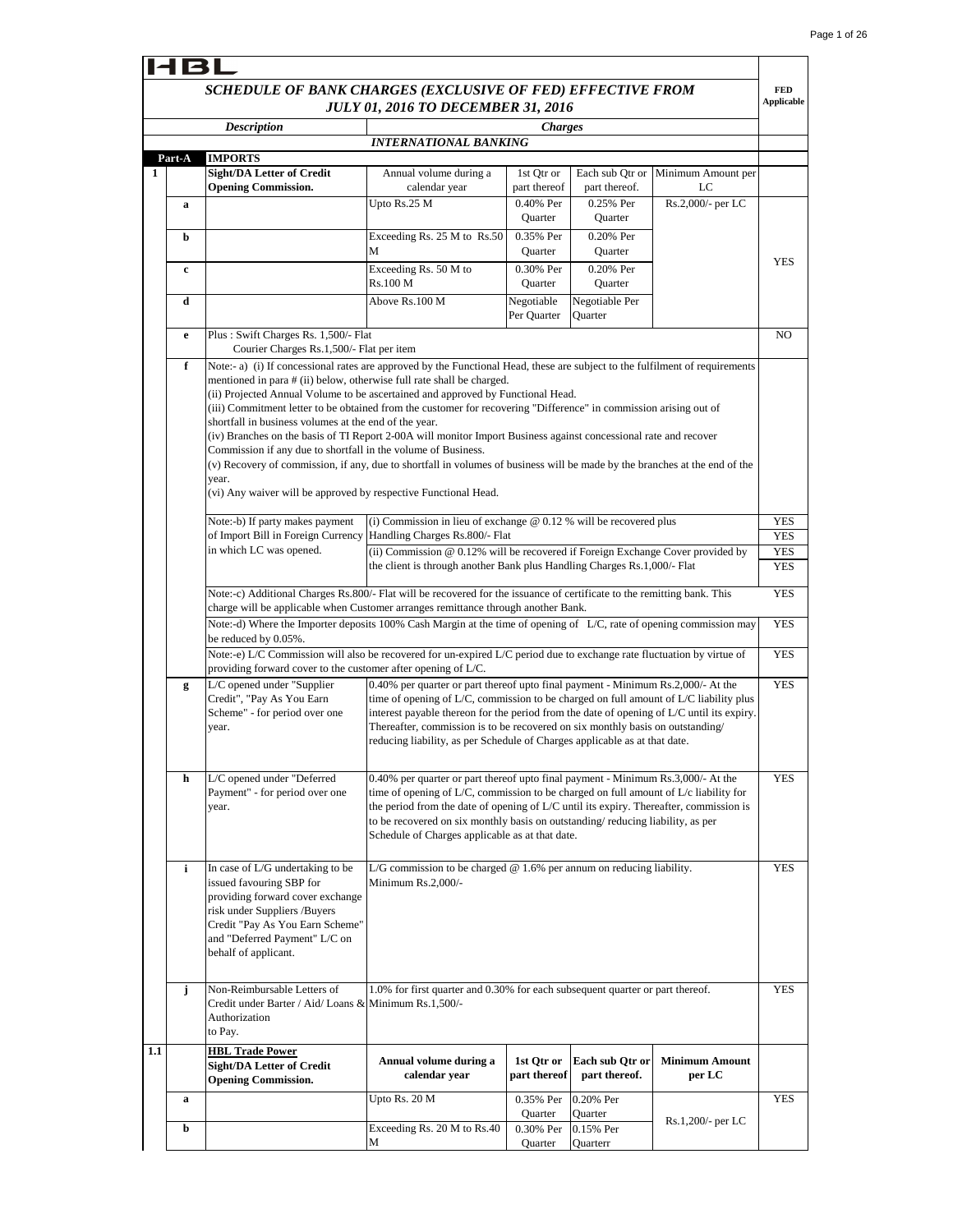|              | 18L          |                                                                                                                                                                         |                                                                                                                                                                                                                                                                                                                                                                                                                                                                                                                                             |                                 |
|--------------|--------------|-------------------------------------------------------------------------------------------------------------------------------------------------------------------------|---------------------------------------------------------------------------------------------------------------------------------------------------------------------------------------------------------------------------------------------------------------------------------------------------------------------------------------------------------------------------------------------------------------------------------------------------------------------------------------------------------------------------------------------|---------------------------------|
|              |              |                                                                                                                                                                         | SCHEDULE OF BANK CHARGES (EXCLUSIVE OF FED) EFFECTIVE FROM<br><b>JULY 01, 2016 TO DECEMBER 31, 2016</b>                                                                                                                                                                                                                                                                                                                                                                                                                                     | <b>FED</b><br><b>Applicable</b> |
|              |              | <b>Description</b>                                                                                                                                                      | <b>Charges</b>                                                                                                                                                                                                                                                                                                                                                                                                                                                                                                                              |                                 |
|              | $\mathbf c$  | <b>Contract Registration for Imports</b><br>on Consignment basis.                                                                                                       | 0.15% Minimum Rs.1,000/- per transaction.                                                                                                                                                                                                                                                                                                                                                                                                                                                                                                   | <b>YES</b>                      |
|              | d            | of the Schedule of Charges.                                                                                                                                             | All other applicable / incidental / subsequent charges not mentioned above shall be charged as per the applicable section                                                                                                                                                                                                                                                                                                                                                                                                                   |                                 |
| $\mathbf{2}$ |              | <b>REVALIDATION CHARGES</b>                                                                                                                                             |                                                                                                                                                                                                                                                                                                                                                                                                                                                                                                                                             |                                 |
|              |              | Revalidation Commission for<br>expired L/Cs revalidated                                                                                                                 | $(i)$ Commission to be recovered from the date of last expiry of L/C until new expiry<br>date, at rates applicable in case of opening of fresh L/C as in (1) above.<br>(L/C commission will be calculated on the amount of liability as per Exchange Rate<br>prevailing on the date of revalidation).<br>(ii) Revalidation commission will be charged for one quarter, minimum as in (1)<br>above on bill amount on acceptance by the applicant upon submission of documents<br>against expired L/C at negotiating/opening bank's counters. | <b>YES</b>                      |
| 3            |              | <b>TRANSFER OF L/C</b>                                                                                                                                                  |                                                                                                                                                                                                                                                                                                                                                                                                                                                                                                                                             |                                 |
|              |              | Transfer of L/C to New<br>Beneficiary                                                                                                                                   | Transfer commission at rates applicable in case of opening of fresh L/C<br>as in $(1)$ above. Minimum Rs.1,500/-                                                                                                                                                                                                                                                                                                                                                                                                                            |                                 |
|              |              |                                                                                                                                                                         | Note:- In case where expired L/C is to be revalidated alongwith its transfer to new<br>beneficiary, then only one charge of (2) above with Minimum<br>Rs.1,500/-. will be applicable.                                                                                                                                                                                                                                                                                                                                                       | <b>YES</b>                      |
| 4            |              | <b>Registration of Import Contract</b>                                                                                                                                  |                                                                                                                                                                                                                                                                                                                                                                                                                                                                                                                                             |                                 |
|              | a            | <b>Registration of Import Contract</b>                                                                                                                                  | With SBP in respect of Private Foreign<br>Currency Loan obtained by borrower in<br>Handling charges Rs.6,000/- Flat<br>Pakistan from Foreign lenders.                                                                                                                                                                                                                                                                                                                                                                                       | <b>YES</b>                      |
|              | b            | Issuance of certificate regarding<br>opening of LC for registration of<br>contract with another Bank for<br>booking of forward exchange<br>cover at Importer's request. | Rs.1,000/- per application flat for LC upto Rs.1 M<br>Rs.1,500/- per application flat for LC over Rs.1 M                                                                                                                                                                                                                                                                                                                                                                                                                                    | <b>YES</b>                      |
|              | c            | Contract Registration Fee other<br>than 'a' above.                                                                                                                      |                                                                                                                                                                                                                                                                                                                                                                                                                                                                                                                                             |                                 |
|              | i            | Upto Rs.75 Million                                                                                                                                                      | 0.20% Minimum Rs.2,000/- irrespective of import volumes.                                                                                                                                                                                                                                                                                                                                                                                                                                                                                    | <b>YES</b>                      |
|              | d            | Over Rs.75 Million<br><b>Registered Contract Amendment</b><br>Commission                                                                                                | Negotiable - (To be approved by Functional Head) - Minimum Rs.1,500/-<br>Flat Charges Rs.1,000/- If amendment involves increase in amount then Commission<br>will be charged @.0.15% as mentioned above.<br>Note: For Expired Contract Revalidation: - In addition to amendment charges,<br>revalidation commission will be charged as per clause 4c (i) above.                                                                                                                                                                             | <b>YES</b>                      |
| 5            |              | <b>L/C Amendment Charges</b>                                                                                                                                            |                                                                                                                                                                                                                                                                                                                                                                                                                                                                                                                                             |                                 |
|              | $\mathbf{a}$ | L/C Amendment Charges                                                                                                                                                   | Rs.1,200/- Flat per transaction or commission under items $(1)$ or $(2)$ or $(3)$ above, if<br>amendment involves increase in amount and/or extension in period of shipment.                                                                                                                                                                                                                                                                                                                                                                | <b>YES</b>                      |
|              |              | Plus: Swift Charges Rs. 600/- Flat<br>Courier Charges Rs.1,500/- Flat per item                                                                                          |                                                                                                                                                                                                                                                                                                                                                                                                                                                                                                                                             | NO                              |
|              | b            | Extension in maturity of Usance<br>Bills under L/C / Contract                                                                                                           | Service charges Rs.1,500/- Flat per bill.                                                                                                                                                                                                                                                                                                                                                                                                                                                                                                   | YES                             |
| 6            |              | <b>L/C Retirement Charges</b>                                                                                                                                           |                                                                                                                                                                                                                                                                                                                                                                                                                                                                                                                                             |                                 |
|              | a            | Mark-up                                                                                                                                                                 | Mark-up rate as per Credit Line in PKR is to be charged from the date of debit to<br>NOSTRO Account or PAD Lodgement whichever is earlier till the date of retirement,<br>after adjustment of cash margin, if any.<br>In case of One Off Approval, Mark-up at Contractual rate to be applied from the debit<br>to NOSTRO Account or PAD Lodgement whichever is earlier till the date of<br>retirement, after adjustment of cash margin, if any.                                                                                             |                                 |
|              | b            |                                                                                                                                                                         | In addition to mark-up as per $6(a)$ , Commission is to be charged as under:                                                                                                                                                                                                                                                                                                                                                                                                                                                                |                                 |
|              | i            | If retired within 10 days from the<br>date of lodgment                                                                                                                  | No Commission                                                                                                                                                                                                                                                                                                                                                                                                                                                                                                                               |                                 |
|              | ii.          | If retired within 15 days<br>subsequent to the period at (i)<br>above.                                                                                                  | @ 0.20% on purchase price.                                                                                                                                                                                                                                                                                                                                                                                                                                                                                                                  | <b>YES</b>                      |
|              | iii          | If retired within next 15 days after<br>the period mentioned at (ii) above.                                                                                             | @ 0.25% on purchase price.                                                                                                                                                                                                                                                                                                                                                                                                                                                                                                                  | <b>YES</b>                      |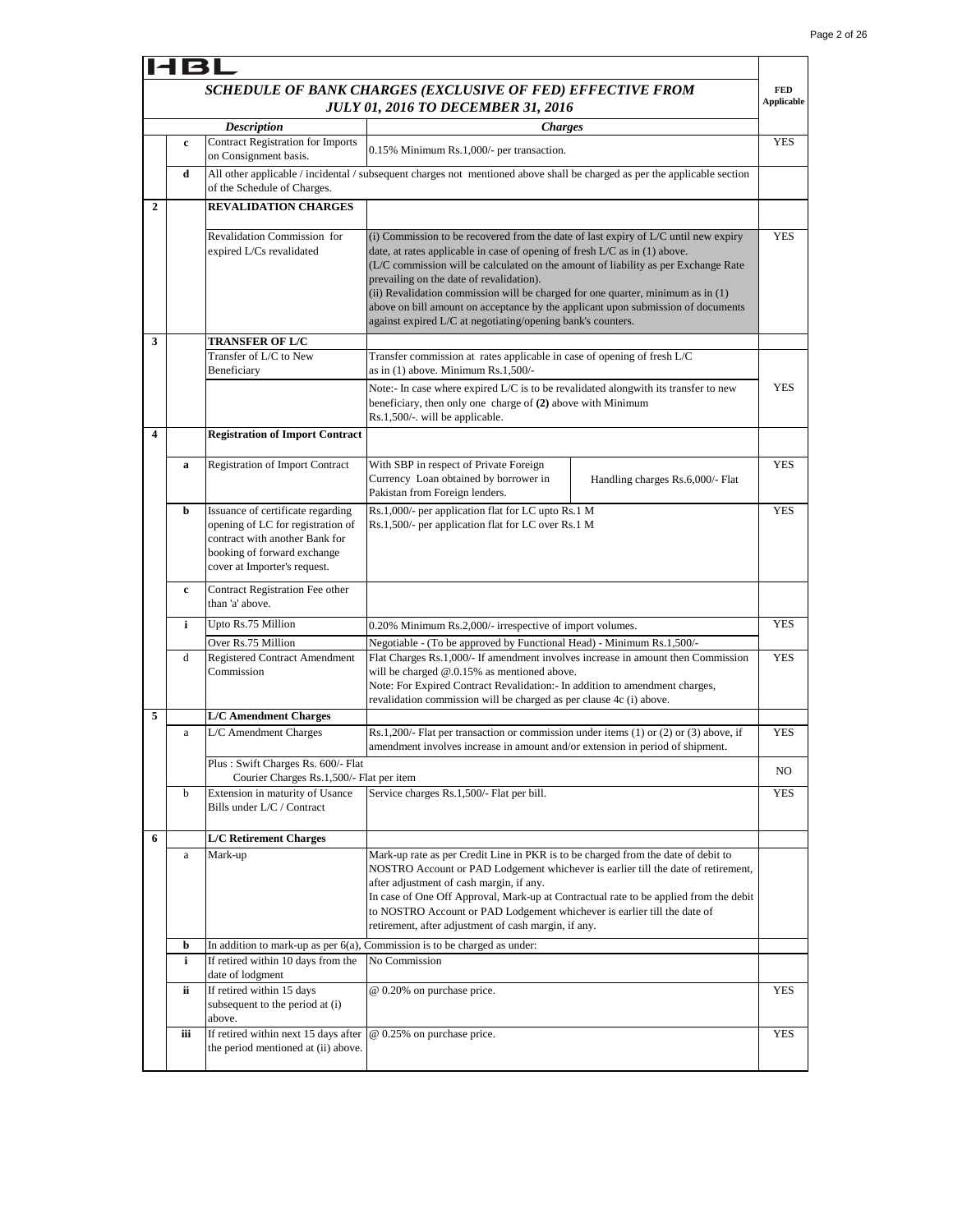**FED Applicable**

YES

YES

#### **HBL** *SCHEDULE OF BANK CHARGES (EXCLUSIVE OF FED) EFFECTIVE FROM JULY 01, 2016 TO DECEMBER 31, 2016 Description Charges* **iv** If retired after 40 days after the @ 0.35% on purchase price. period mentioned at (iii) above. **v** Import documents received Handling Charges Rs.2,000/= per shipment. Directly / Indirectly from the suppliers by the Applicant / Bank without registration of contract and payment made thereagainst Note a):- Mark-up would not be charged during the intermediary period of negotiation and retirement, if 100% Cash Margin is provided to the Bank at the time of opening of L/C. Please also note that where the importers deposit 100% Cash Margin prior to the date of negotiation, no mark-up will be charged on the Import bill during the intermediary period

|   |     | deposit of 100% Cash Margin.                                                                                                                                                             | of negotiation and retirement, but where 100% cash margin has not been deposited, Markup as per Credit Line will be<br>charged after adjustment of cash margin if any. If a party deposits 100% margin after the date of negotiation but before the<br>date of lodgement of documents, Mark-up as per Credit Line will be charged from the date of negotiation till the date of |            |  |  |  |  |  |
|---|-----|------------------------------------------------------------------------------------------------------------------------------------------------------------------------------------------|---------------------------------------------------------------------------------------------------------------------------------------------------------------------------------------------------------------------------------------------------------------------------------------------------------------------------------------------------------------------------------|------------|--|--|--|--|--|
|   |     | the documents.                                                                                                                                                                           | Note b):- No mark up will be charged from the date of negotiation till the date of lodgement of documents received under<br>Import L/Cs, where the payment as per reimbursement arrangement is made to the Negotiating Bank only on lodgment of                                                                                                                                 |            |  |  |  |  |  |
|   |     | is to be recovered (once only) Minimum Rs.2,500/-                                                                                                                                        | Note c):- (i) In case of forced PAD / Liability is created due to non payment of any bill on maturity, commission $@0.45\%$                                                                                                                                                                                                                                                     | <b>YES</b> |  |  |  |  |  |
|   |     | maturity / creation of forced liability until date of final payment.<br>if any.                                                                                                          | (ii) In addition to commission at Note c(i) Mark-up with penalty as per Credit Line will be applied from the date of<br>In case of One Off Approval, in addition to commission at Note c(i) mark-up at normal commercial rate with penalty is to<br>be applied from the date of negotiation till the date of retirement, after adjustment of cash margin,                       |            |  |  |  |  |  |
|   | c i | If bills are to be drawn at usance                                                                                                                                                       | (a) Rs.1,300/- Flat per bill to be charged at the time of retirement of bills.                                                                                                                                                                                                                                                                                                  | YES        |  |  |  |  |  |
|   |     | under L/C other than Pay As You<br>Earn Scheme and Suppliers/<br><b>Buyers Credit and Deferred</b><br>Payment L/C on yearly basis.                                                       | (b) Extra Commission @ 0.15% Minimum Rs.1,000/- per month is to be recovered/<br>charged for the usance import bills for any period beyond validity of L/C.<br>(Note:- Commission will be recovered after expiry of L/C in advance on quarterly<br>basis if usance period of a bill is beyond 179 days)                                                                         | <b>YES</b> |  |  |  |  |  |
|   | ii. | D/A Commission for bills drawn<br>under L/C if business exceeds<br>Rs.250 M (P.A.)                                                                                                       | Negotiable (To be approved by Functional Head).                                                                                                                                                                                                                                                                                                                                 | YES        |  |  |  |  |  |
|   | d   | Discrepancy in L/C Documents:-                                                                                                                                                           | If discrepancies are found by CTP in import L/C documents, US\$ 75/- will be claimed<br>from negotiating bank as per standard clause being stipulated in all L/Cs.                                                                                                                                                                                                              | <b>YES</b> |  |  |  |  |  |
| 7 |     | <b>L/C Cancellation Charges</b>                                                                                                                                                          |                                                                                                                                                                                                                                                                                                                                                                                 |            |  |  |  |  |  |
|   |     | L/C cancellation charges                                                                                                                                                                 | (i) Rs.2,000/- Flat                                                                                                                                                                                                                                                                                                                                                             | YES        |  |  |  |  |  |
|   |     |                                                                                                                                                                                          | (ii) Plus Swift charges Rs.500/-                                                                                                                                                                                                                                                                                                                                                | NO         |  |  |  |  |  |
| 8 |     | <b>Credit Report Charges</b>                                                                                                                                                             |                                                                                                                                                                                                                                                                                                                                                                                 |            |  |  |  |  |  |
|   |     | Credit report on Foreign Suppliers/(i) Actual                                                                                                                                            |                                                                                                                                                                                                                                                                                                                                                                                 | NO         |  |  |  |  |  |
|   |     | Buyers.                                                                                                                                                                                  | (ii) Plus Swift charges - Rs.500/-                                                                                                                                                                                                                                                                                                                                              | NO         |  |  |  |  |  |
|   |     |                                                                                                                                                                                          | Note : In case credit report obtained from external agencies, actual Plus Swift<br>Charges - Rs.500/- or Courier Charges - Rs.1,500/- to be recovered.                                                                                                                                                                                                                          |            |  |  |  |  |  |
| 9 |     | FIM                                                                                                                                                                                      |                                                                                                                                                                                                                                                                                                                                                                                 |            |  |  |  |  |  |
|   | a   |                                                                                                                                                                                          | Handling charges on Retirement of Import Documents under Sight L/C by keeping the Consignment under Pledge (FIM):-                                                                                                                                                                                                                                                              |            |  |  |  |  |  |
|   | i   | <b>Arrangement of Facility</b>                                                                                                                                                           | Nil                                                                                                                                                                                                                                                                                                                                                                             |            |  |  |  |  |  |
|   | ii  | On one time Request.                                                                                                                                                                     | @ 0.55% of Bill Amount                                                                                                                                                                                                                                                                                                                                                          | YES        |  |  |  |  |  |
|   | iii | Due to Forced Clearance                                                                                                                                                                  | @ 1.20% of Bill Amount                                                                                                                                                                                                                                                                                                                                                          | YES        |  |  |  |  |  |
|   | b   |                                                                                                                                                                                          | Handling charges of D.A L/C Consignment cleared & kept under Pledge:-                                                                                                                                                                                                                                                                                                           |            |  |  |  |  |  |
|   | i   | Arranged at the time of opening of $\phi$ 0.35% of Bill Amount<br>D.A L/C.                                                                                                               |                                                                                                                                                                                                                                                                                                                                                                                 | YES        |  |  |  |  |  |
|   | ii  | One time facility to customer on<br>his request where Bank is not<br>agreeable to deliver documents on<br>D.A basis due to Forced PAD<br>outstanding or any over dues in the<br>account. | @ 0.55% of Bill Amount                                                                                                                                                                                                                                                                                                                                                          | YES        |  |  |  |  |  |
|   | iii | Where customer fails to accept<br>documents on first presentation &<br>Bank is forced to clear the<br>Consignment & keep in Bonded<br>warehouse.                                         | @ 1.20% of Bill Amount                                                                                                                                                                                                                                                                                                                                                          | YES        |  |  |  |  |  |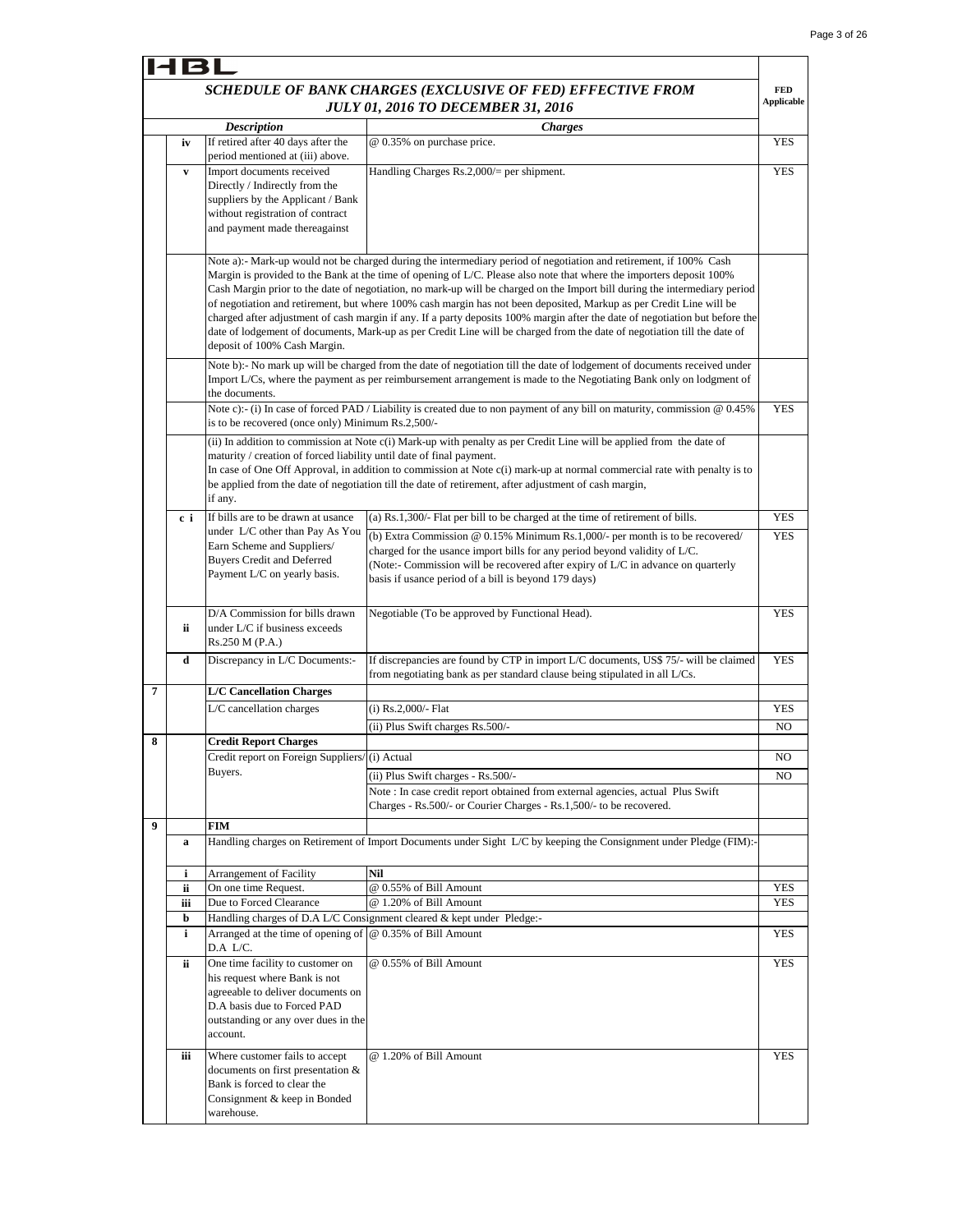#### 4 R I *SCHEDULE OF BANK CHARGES (EXCLUSIVE OF FED) EFFECTIVE FROM*  **FED Applicable** *JULY 01, 2016 TO DECEMBER 31, 2016 Description Charges* **10 Import Bills returned unpaid.** Import Bills returned unpaid. Handling charges US \$ 100/- or equivalent in Pak Rupees. YES Plus Courier charges Rs.1,500/- and any other charges from Beneficiary Bank for NO return of un-paid bills. Note: a) If documents received pertain to Handling Charges US \$ 40 Plus Courier YES other banks in Pakistan or are sent to them Charges of Rs.250/ on the instructions of the forwarding Bank. YES Note: b) If forwarding Bank authorizes us to Handling Charges of Rs.2,000/- to be deliver documents free of cost recovered from Drawee. **11 Documentary Collection** Sight Rs.1,000/- Flat **YES a** Import Collections:- Documentary on Sight & Usance basis Usance Commission @ 0.10% per month or part thereof (from the date of lodgement until payment) Minimum Rs.1,000/- Note: If usance bills lodged and retired on the same day Rs.1,000/- Flat will be recovered. **b** Consignments.  $0.1\%$  Minimum Rs.1,000/- irrespective of import volumes. YES **c** Import against Advance payment (i) Rs. 1,500/- Flat at the time of remittance **YES** to suppliers.(Without L/C) (i) Handling charges Rs.1,500/- YES **d** Handling charges against payment of import bills from the proceeds (ii) Plus Swift Charges Rs.500/- NO of FCF (Foreign Currency Financing) where L/C is established and shipping documents are received at another Bank. **12 Reimbursement Charges**  Reimbursement charges At Actual NO (Payable to reimbursing Banks) **13 Other Import Related Charges a** Issuance of freight certificate for Rs.1,000/- Flat YES import on FOB basis. **b** Service charges against import @ 0.15% Minimum Rs.1,500/- YES transactions i.e. Import Bills/PAD / Collection / Direct Documents/ Advance Payment. **Delivery Order issued for release** Rs.2,000/- Flat YES of AWB consignment in absence of original documents. **d** Expenses recovery protest / Legal At Actual NO charges **EXPORTS Part-B L/C Advising 1** Advising L/C (i) Rs.2,000/- Flat YES **a**(ii) Plus Courier Charges Rs.150/- (in case of within city) or Rs.250/- (in case of NO intercity) YES **b** Export L/C Pre-Advice. (i) Rs.1,000/- Flat (ii) Plus Courier Charges Rs.150/- (in case of within city) or Rs.250/- (in case of NO intercity) **2 Amendment Advising.** (i) Rs.1,000/- Flat YES Amendment Advising. (ii) Plus Courier Charges Rs.150/- (in case of within city) or Rs.250/- (in case of NO intercity) **3 Negotiation a** Negotiation of Rupee Bills under @ 0.25% Minimum Rs.1,000/- YES Export LCs. **b** Export bill realized through FCY @ 0.12% Minimum Rs.1,500/- YES account **YES c** Charges for Exports to @ 0.45% Minimum Rs.3,000/- The charges mentioned at Part-C (B) 1 (e) will not Afghanistan against be applicable here. deposit/surrender of FCY Notes.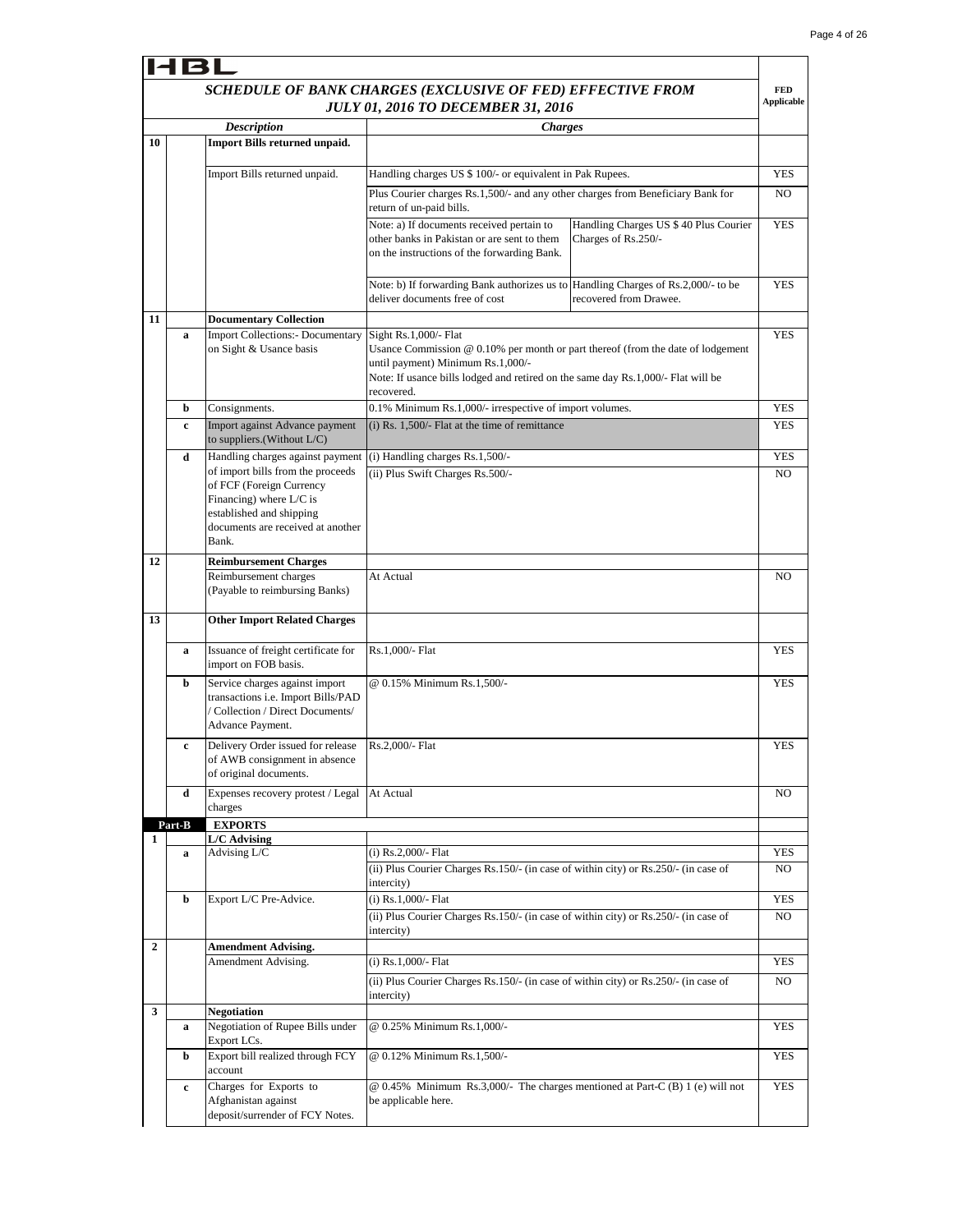|    | SCHEDULE OF BANK CHARGES (EXCLUSIVE OF FED) EFFECTIVE FROM<br><b>Applicable</b><br><b>JULY 01, 2016 TO DECEMBER 31, 2016</b> |                                                                                                                                                                             |                                                                                                                                                                                                                                                                                                                                  |                |  |  |
|----|------------------------------------------------------------------------------------------------------------------------------|-----------------------------------------------------------------------------------------------------------------------------------------------------------------------------|----------------------------------------------------------------------------------------------------------------------------------------------------------------------------------------------------------------------------------------------------------------------------------------------------------------------------------|----------------|--|--|
|    |                                                                                                                              | <b>Description</b>                                                                                                                                                          | <b>Charges</b>                                                                                                                                                                                                                                                                                                                   |                |  |  |
|    | d                                                                                                                            | <b>Export Development Surcharge</b>                                                                                                                                         | Rs.80/- Flat per transaction                                                                                                                                                                                                                                                                                                     | YES            |  |  |
|    | e                                                                                                                            | <b>Negotiation Charges</b><br>(FCY L/C's):                                                                                                                                  |                                                                                                                                                                                                                                                                                                                                  |                |  |  |
|    | i                                                                                                                            | <b>Clean Documents</b>                                                                                                                                                      | Rs.1,000/- Flat                                                                                                                                                                                                                                                                                                                  | <b>YES</b>     |  |  |
|    |                                                                                                                              |                                                                                                                                                                             | Plus Courier Charges Rs.1,500/-                                                                                                                                                                                                                                                                                                  | N <sub>O</sub> |  |  |
|    | ii.                                                                                                                          | <b>Discrepant Documents</b>                                                                                                                                                 | Rs.2,000/- Flat                                                                                                                                                                                                                                                                                                                  | <b>YES</b>     |  |  |
|    |                                                                                                                              |                                                                                                                                                                             | Plus Courier Charges Rs.1,500/-                                                                                                                                                                                                                                                                                                  | NO             |  |  |
|    |                                                                                                                              | be applicable and recoveries made in December.                                                                                                                              | Note: - (1) In case of overdue FBP, Mark-up as per credit line to be recovered.<br>(2) Negotiable where annual export business volume on Group Basis is above Rs.25 M, with the approval of Functional<br>Head. If commitment of annual export business volume above Rs.25 M is not fulfilled then normal negotiation rates will |                |  |  |
|    | f                                                                                                                            | Documents-Returned Unpaid                                                                                                                                                   | Rs.600/- Flat per document plus charges of Correspondent Bank, if any.                                                                                                                                                                                                                                                           | <b>YES</b>     |  |  |
| 4  |                                                                                                                              | Confirmation                                                                                                                                                                |                                                                                                                                                                                                                                                                                                                                  |                |  |  |
|    |                                                                                                                              | Confirmation/Acceptance                                                                                                                                                     | These charges will be approved on case to case basis by Financial Institutions - Global<br>Trade Services (FI-GTS). Please refer Note No.7 (Last Page)                                                                                                                                                                           | <b>YES</b>     |  |  |
| 5  |                                                                                                                              | Transfer of L/Cs.<br>Transfer of Export L/Cs.                                                                                                                               | Rs.1,500/- Flat                                                                                                                                                                                                                                                                                                                  | <b>YES</b>     |  |  |
| 6  |                                                                                                                              | <b>Reimbursement</b>                                                                                                                                                        |                                                                                                                                                                                                                                                                                                                                  |                |  |  |
|    |                                                                                                                              | Reimbursement payment to other                                                                                                                                              | Rs.1,000/- Flat                                                                                                                                                                                                                                                                                                                  | <b>YES</b>     |  |  |
|    |                                                                                                                              | local banks from Non-Resident<br>Rupee A/c.                                                                                                                                 |                                                                                                                                                                                                                                                                                                                                  |                |  |  |
| 7  |                                                                                                                              | <b>Processing of Documents under</b><br>L/C restricted on other Banks                                                                                                       |                                                                                                                                                                                                                                                                                                                                  |                |  |  |
|    |                                                                                                                              | Where documents are sent to other Rs.1,000/- Flat<br>banks for negotiation under<br>restricted L/C.                                                                         |                                                                                                                                                                                                                                                                                                                                  | <b>YES</b>     |  |  |
| 8  |                                                                                                                              | <b>Handling of Duty Draw - Back</b><br><b>Claims</b>                                                                                                                        |                                                                                                                                                                                                                                                                                                                                  |                |  |  |
|    | a                                                                                                                            |                                                                                                                                                                             | Handling of Duty draw back claim 0.25% minimum Rs.1,000/- per submission to SBP.                                                                                                                                                                                                                                                 | <b>YES</b>     |  |  |
|    | b                                                                                                                            | Handling the processing of 6%<br>R&D support claims to SBP.                                                                                                                 | 0.25% minimum Rs.1,000/- per submission to SBP.                                                                                                                                                                                                                                                                                  | <b>YES</b>     |  |  |
| 9  |                                                                                                                              | <b>NOC Issuance / Documents</b>                                                                                                                                             |                                                                                                                                                                                                                                                                                                                                  |                |  |  |
|    |                                                                                                                              | <b>Transferred</b><br>Transfer of export proceeds to                                                                                                                        | Commission @ 0.12% Minimum Rs.1,000/- Maximum Rs.7,000/-                                                                                                                                                                                                                                                                         | <b>YES</b>     |  |  |
|    | a                                                                                                                            | other Bank.                                                                                                                                                                 |                                                                                                                                                                                                                                                                                                                                  |                |  |  |
|    | b                                                                                                                            | ERF - NOC for Entitlement                                                                                                                                                   | $Rs.1,200/(-$ (Flat) per case                                                                                                                                                                                                                                                                                                    | <b>YES</b>     |  |  |
|    | $\mathbf c$                                                                                                                  | Charges for registration of contract Rs.1,500/- Flat                                                                                                                        |                                                                                                                                                                                                                                                                                                                                  | YES            |  |  |
|    |                                                                                                                              | for Export of Raw Cotton with<br>State Bank of Pakistan and<br>subsequent handling of shipping<br>documents for return of Bank<br>Guarantee from State Bank of<br>Pakistan. |                                                                                                                                                                                                                                                                                                                                  |                |  |  |
|    | d                                                                                                                            | Preparation of substitution case in Rs.1,500 /- Flat<br>export re-finances.                                                                                                 |                                                                                                                                                                                                                                                                                                                                  | <b>YES</b>     |  |  |
| 10 |                                                                                                                              | <b>Collections</b>                                                                                                                                                          |                                                                                                                                                                                                                                                                                                                                  |                |  |  |
|    | a                                                                                                                            | Foreign Cheques/Drafts/FTCs                                                                                                                                                 | (i) 0.12% Minimum Rs.200/- Maximum Rs.1,200/-<br>(ii) Plus Courier Charges - Rs.150/- Flat                                                                                                                                                                                                                                       | YES            |  |  |
|    |                                                                                                                              | Foreign Documentary Bills for                                                                                                                                               | @ 0.20% Minimum Rs.1,000/- Maximum Rs.2,000/-                                                                                                                                                                                                                                                                                    | NO.            |  |  |
|    | b                                                                                                                            | Collection (on which Bank does<br>not earn any Exchange difference).                                                                                                        |                                                                                                                                                                                                                                                                                                                                  | YES            |  |  |
|    | c                                                                                                                            | FDBC where Bank earns exchange Rs.500/- Flat Per Shipment<br>difference.                                                                                                    |                                                                                                                                                                                                                                                                                                                                  | YES            |  |  |
|    | d                                                                                                                            | Transfer of export bill lodged<br>under collection to other banks.                                                                                                          | Rs.1,200/- Flat                                                                                                                                                                                                                                                                                                                  | <b>YES</b>     |  |  |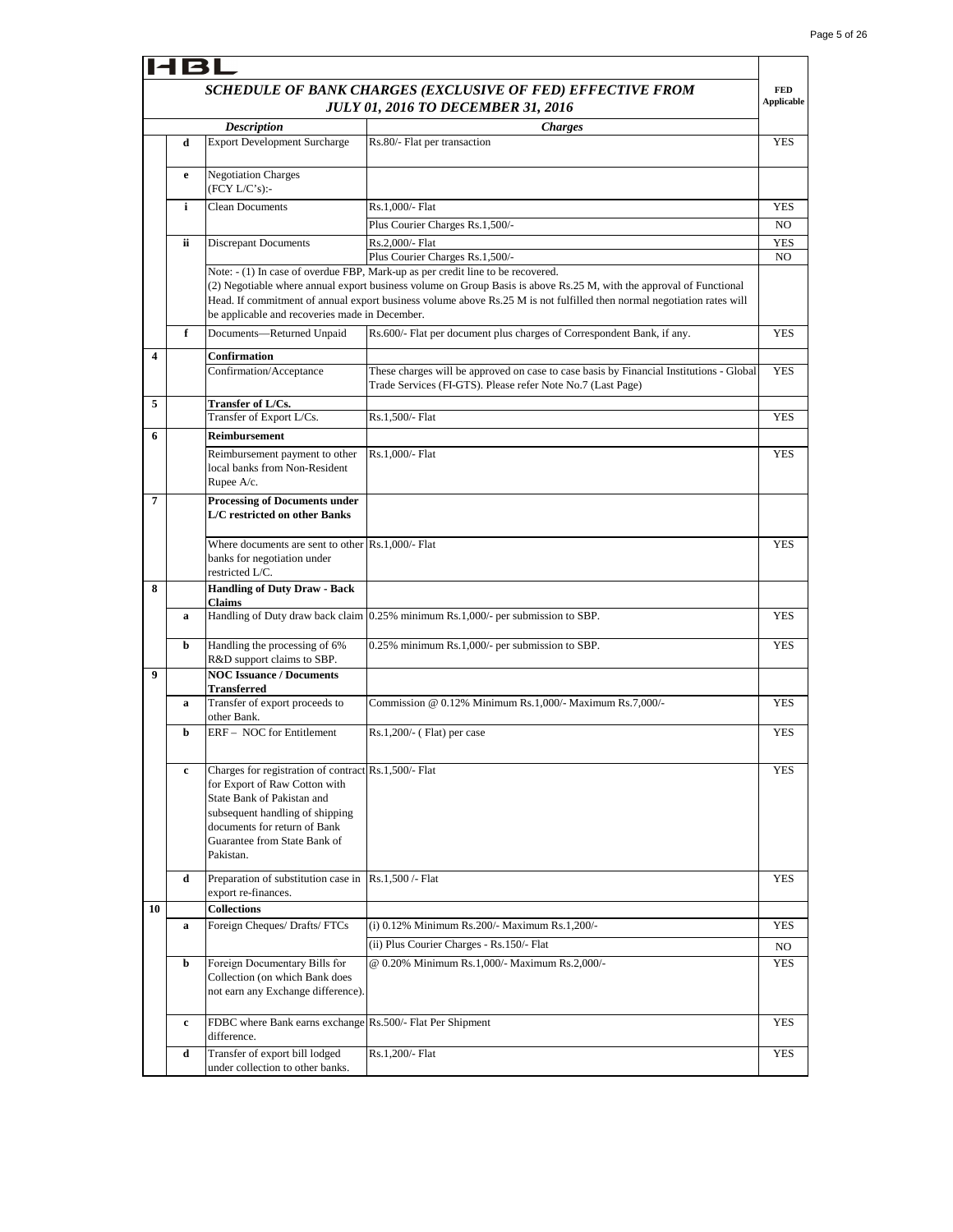|              | 4BL    |                                                                                                                                                                       |                                                                                                                                                                                                                                                                                                                   |                                                              |                                 |
|--------------|--------|-----------------------------------------------------------------------------------------------------------------------------------------------------------------------|-------------------------------------------------------------------------------------------------------------------------------------------------------------------------------------------------------------------------------------------------------------------------------------------------------------------|--------------------------------------------------------------|---------------------------------|
|              |        |                                                                                                                                                                       | SCHEDULE OF BANK CHARGES (EXCLUSIVE OF FED) EFFECTIVE FROM<br><b>JULY 01, 2016 TO DECEMBER 31, 2016</b>                                                                                                                                                                                                           |                                                              | <b>FED</b><br><b>Applicable</b> |
|              |        | <b>Description</b>                                                                                                                                                    | <b>Charges</b>                                                                                                                                                                                                                                                                                                    |                                                              |                                 |
|              | e      | Service charges against Export                                                                                                                                        | 0.13% minimum Rs.1,000/-                                                                                                                                                                                                                                                                                          |                                                              | <b>YES</b>                      |
|              |        | Documents sent on collection<br>basis where payment cover is<br>already received in our NOSTRO<br>A/C. (Other than Advance<br>Payment)                                | (i)Note:- The Bank will recover upfront Courier charges from Exporters - Rs.1,500/-<br>at the time of dispatch of documents or Courier charges as per Exporter's agreement<br>with Courier Company. Exporters will have to produce copies of such agreements<br>with Courier companies which are on Bank's panel. |                                                              | N <sub>O</sub>                  |
| 11           |        | <b>Advance Payment Charges</b>                                                                                                                                        |                                                                                                                                                                                                                                                                                                                   |                                                              |                                 |
|              |        | Handling Charges against advance 0.10% minimum Rs.1,000/-<br>payment received for export                                                                              |                                                                                                                                                                                                                                                                                                                   |                                                              | YES                             |
|              | Part C | FOREIGN CURRENCY REMITTANCES                                                                                                                                          |                                                                                                                                                                                                                                                                                                                   |                                                              |                                 |
| A            |        | <b>OUTWARD:</b>                                                                                                                                                       |                                                                                                                                                                                                                                                                                                                   |                                                              |                                 |
| 1            | a-i    | Issuance of FDD from FC A/C &<br>against PKR as per Foreign<br><b>Exchange Regulations.</b>                                                                           | @ 0.25% Minimum Rs.1,000/-                                                                                                                                                                                                                                                                                        |                                                              | YES                             |
|              |        |                                                                                                                                                                       | Plus Swift charges Rs.500/-                                                                                                                                                                                                                                                                                       |                                                              | N <sub>O</sub>                  |
|              |        |                                                                                                                                                                       | Note:- This commission will not be recovered where FC proceeds of Home<br>Remittance are sent as settlement to the beneficiary's bank.                                                                                                                                                                            |                                                              |                                 |
|              |        |                                                                                                                                                                       | - Free issuance of FDD for HBL at Work Account                                                                                                                                                                                                                                                                    |                                                              |                                 |
|              | a-ii   | Issuance of FFT from FC $A/C &$<br>against PKR as per Foreign<br><b>Exchange Regulations.</b>                                                                         | @ 0.25% Minimum Rs.750/-                                                                                                                                                                                                                                                                                          |                                                              | <b>YES</b>                      |
|              |        |                                                                                                                                                                       | Plus Swift charges Rs.500/-                                                                                                                                                                                                                                                                                       |                                                              | NO                              |
|              |        |                                                                                                                                                                       | Note:- This commission will not be recovered where FC proceeds of Home                                                                                                                                                                                                                                            |                                                              |                                 |
|              |        |                                                                                                                                                                       | Remittance are sent as settlement to the beneficiary's bank.<br>Commission Charges are to be waived for HBL at Work Account but SWIFT                                                                                                                                                                             |                                                              |                                 |
|              |        |                                                                                                                                                                       | Charges will apply & should be deducted.                                                                                                                                                                                                                                                                          |                                                              |                                 |
|              | b      | Special remittances in respect of<br>Shipping Freight, Dividend,<br>Advertisement etc.                                                                                | Service charges Rs.1,000/- per case in addition to normal remittance charges under<br>$1(a)$ above.                                                                                                                                                                                                               |                                                              | <b>YES</b>                      |
|              | c      | <b>Local Foreign Funds Transfers (LFFT)</b>                                                                                                                           |                                                                                                                                                                                                                                                                                                                   |                                                              |                                 |
|              |        | LFFT within the same Branch or<br>to any Branch within the same<br>city, irrespective of amount                                                                       | Free                                                                                                                                                                                                                                                                                                              |                                                              |                                 |
|              |        | <b>Intercity LFFT</b>                                                                                                                                                 | 0.10%<br>Minimum - US\$ $= 5/$ -<br>GBP = $3/-$<br>Euro = $4/-$<br>Note: Free Intercity LFFT for HBL at Work Account                                                                                                                                                                                              | Depending on the currency in which<br>transfer is being made | <b>YES</b>                      |
|              | d      | <b>FFT/FDD</b>                                                                                                                                                        |                                                                                                                                                                                                                                                                                                                   |                                                              |                                 |
|              | i      | Cancellation Charges / Stop<br>Payment per instrument.                                                                                                                | Rs.500/- Plus Drawee Bank Charges if any.                                                                                                                                                                                                                                                                         |                                                              | YES                             |
|              |        |                                                                                                                                                                       | Plus Swift charges Rs.500/-                                                                                                                                                                                                                                                                                       |                                                              | NO                              |
|              | e      | Issuance of duplicate FDD                                                                                                                                             | Normal Issuance Charges under 1(a) above.                                                                                                                                                                                                                                                                         |                                                              | <b>YES</b>                      |
|              |        |                                                                                                                                                                       | Plus Swift Charges - Rs.500/- for additional message.                                                                                                                                                                                                                                                             |                                                              | NO                              |
| В            |        | <b>INWARD:</b>                                                                                                                                                        |                                                                                                                                                                                                                                                                                                                   |                                                              |                                 |
| $\mathbf{1}$ | a      | Home Remittance                                                                                                                                                       | Nil<br>Nil                                                                                                                                                                                                                                                                                                        |                                                              |                                 |
|              | b<br>c | Others (Advance Payment)<br>Coinstar Money Transfer<br>(Previously Travelex)                                                                                          | Nil                                                                                                                                                                                                                                                                                                               |                                                              |                                 |
|              | d      | Service charges on payment of all<br><b>Inward Foreign Remittances (other</b><br>than Home Remittances) to<br>beneficiaries maintaining accounts<br>with other Banks. | @ Rs.0.15% Minimum Rs.500/- Maximum Rs.4,000/-                                                                                                                                                                                                                                                                    |                                                              | <b>YES</b>                      |
|              |        |                                                                                                                                                                       | Plus Courier Charges Rs. 150/-                                                                                                                                                                                                                                                                                    |                                                              | NO.                             |
|              | e      | deposits of Foreign Currency<br>Notes for the credit of FC Account Minimum Rs.300/-<br>in respective currencies.                                                      | Commission / Handling charges on Free if the deposit remains in the FC Account for 14 days,<br>otherwise commission @ 0.25% (in FCY or Pak Rupees).<br>Note: These Charges will be applicable only on the amount remitted / withdrawn within 14<br>days from the FCN amount deposited in the FC Accounts.         |                                                              | YES                             |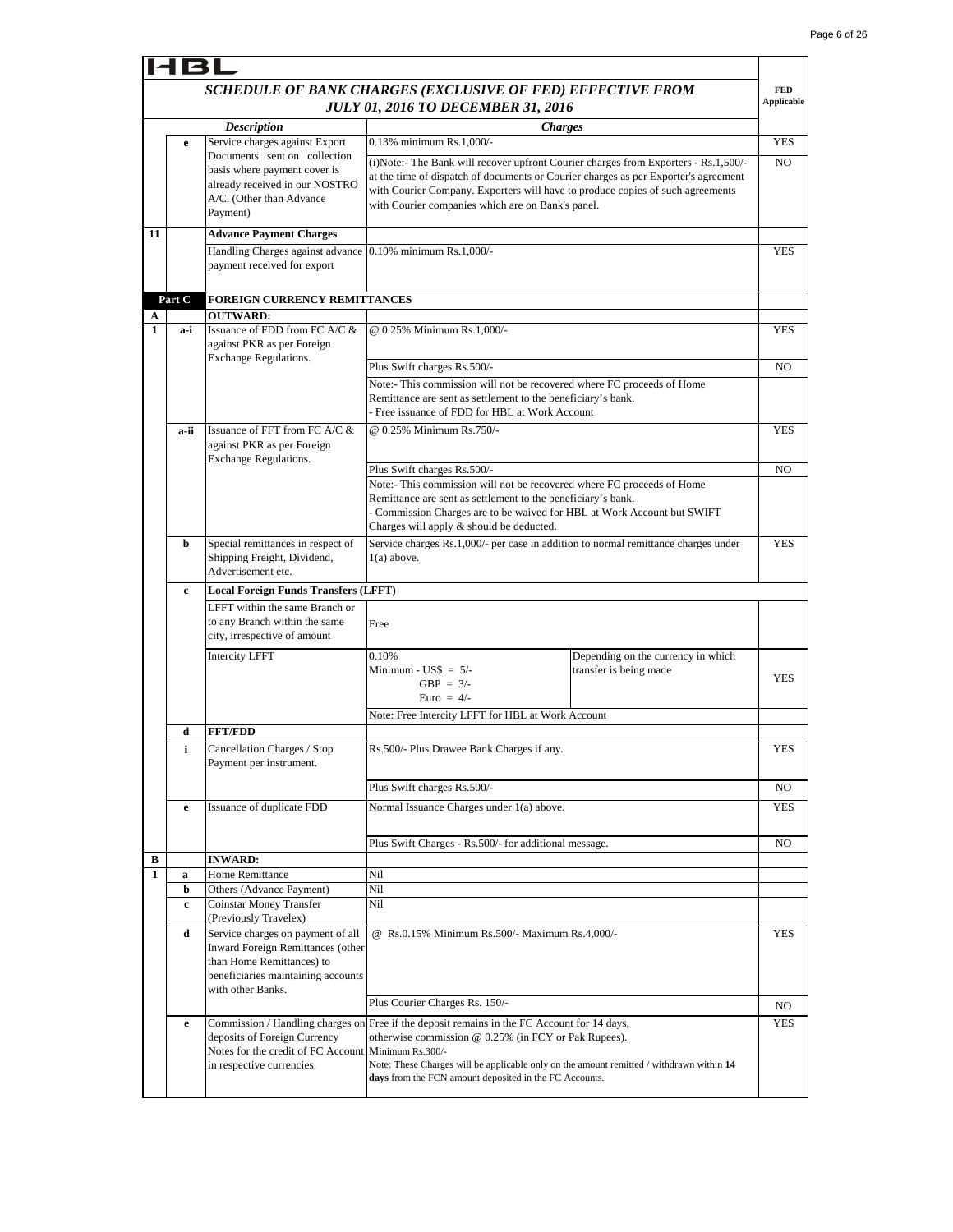٦Ī.

|              | <b>HBL</b>                                                                                                                             |                                                                                          |                |  |  |  |  |
|--------------|----------------------------------------------------------------------------------------------------------------------------------------|------------------------------------------------------------------------------------------|----------------|--|--|--|--|
|              | SCHEDULE OF BANK CHARGES (EXCLUSIVE OF FED) EFFECTIVE FROM<br><b>JULY 01, 2016 TO DECEMBER 31, 2016</b>                                |                                                                                          |                |  |  |  |  |
|              | <b>Description</b><br><b>Charges</b>                                                                                                   |                                                                                          |                |  |  |  |  |
|              | Part D                                                                                                                                 | OTHER CHARGES ON FOREIGN EXCHANGE TRANSACTIONS                                           |                |  |  |  |  |
| 1            | Correspondents' charges, if any,<br>will be recovered.                                                                                 | At actual                                                                                | N <sub>O</sub> |  |  |  |  |
| $\mathbf{2}$ | Foreign bills sent for collection                                                                                                      | Rs.500/- Flat Plus Correspondent Bank's Charges, if any                                  | <b>YES</b>     |  |  |  |  |
|              | returned unpaid.                                                                                                                       | Plus Swift charges Rs.500/- if applicable.                                               | NO.            |  |  |  |  |
| 3            | Inward collections received<br>(relating to F.C $A/c$ ) from abroad<br>or local banks/ branches & where                                | US\$ 5/- for collection upto US\$ 1,000/-<br>US\$ 15/- for collection above US\$ 1,000/- | <b>YES</b>     |  |  |  |  |
|              | payment is demanded in Foreign<br>Currency.                                                                                            | Plus Swift charges Rs.500/-                                                              | NO             |  |  |  |  |
| 4            | Clean Inward Foreign Collection<br>Cheque Return Charges (To be<br>charged for sending back cheque<br>to Collecting Bank through DHL). | US\$ 20/- (To be recovered from Collecting Bank)                                         | <b>YES</b>     |  |  |  |  |
| 5            | Inward cheques received from<br>local branches, up-country<br>branches or local banks for                                              | Commission $@$ 0.15% Minimum Rs.250/-                                                    | <b>YES</b>     |  |  |  |  |
|              | payment in Pak. Rupees. (Convert<br>the relevant Foreign Currency at<br>the buying rate)                                               | Plus Swift charges Rs.500/-                                                              | N <sub>O</sub> |  |  |  |  |
| 6            | <b>Issuance of Proceeds Realization</b><br>Certificate, if transaction is older<br>than one year.                                      | Rs.500/- Flat per certificate.                                                           | <b>YES</b>     |  |  |  |  |
| 7            | <b>Duplicate Proceeds Realization</b><br>Certificate.                                                                                  | Rs.1,000/- Flat per certificate.                                                         | <b>YES</b>     |  |  |  |  |
| 8            | Standing Instruction Charges in<br>Foreign Currency A/c.                                                                               | US\$ 5/- per transaction plus actual remittance charges as applicable.                   | <b>YES</b>     |  |  |  |  |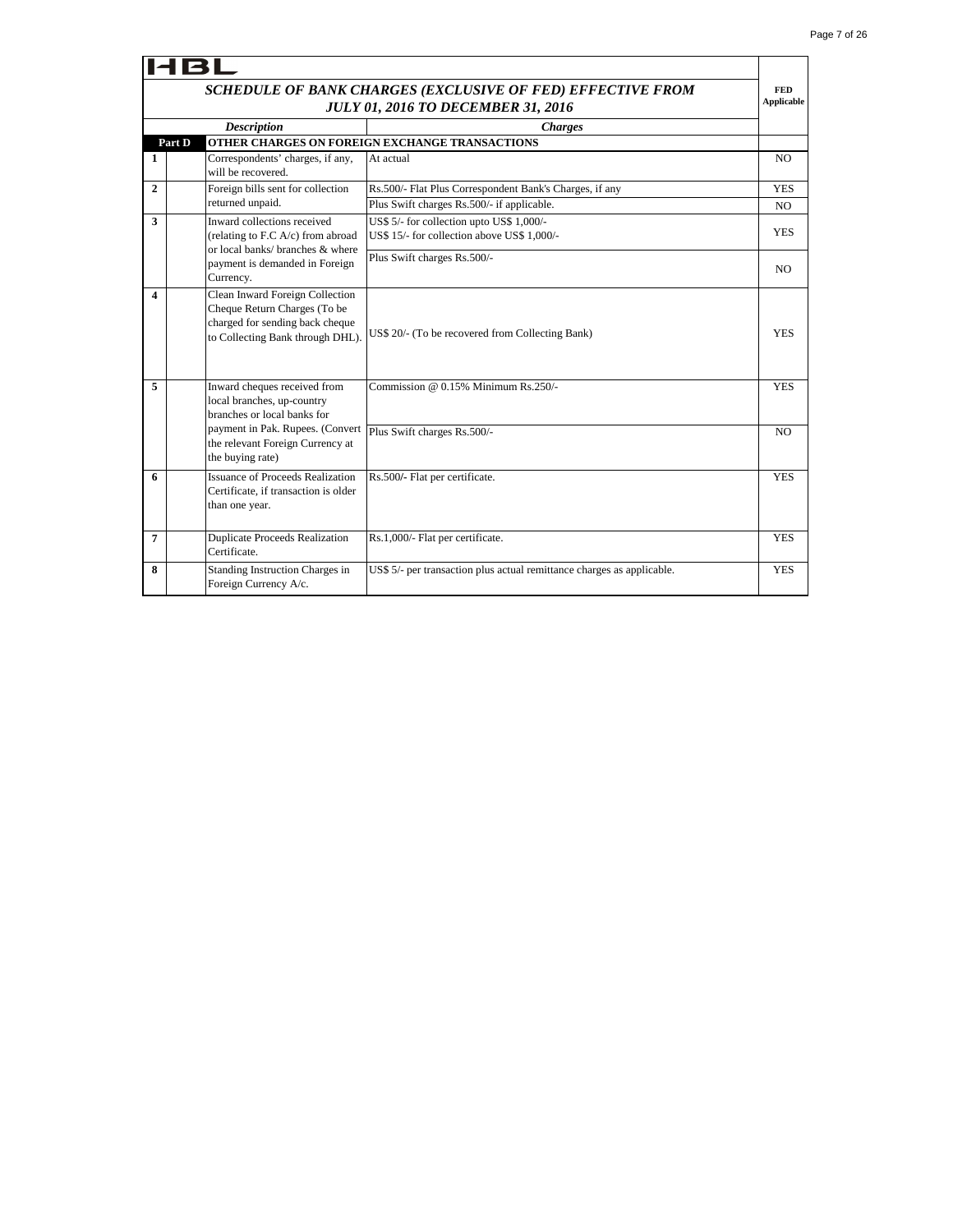|                | <b>HBL</b>                         |                                                                                                                                                                                                                      |                                                                           |                                                                                                                                                                                                                                                                                                                                                                                                 |                       |                                 |  |
|----------------|------------------------------------|----------------------------------------------------------------------------------------------------------------------------------------------------------------------------------------------------------------------|---------------------------------------------------------------------------|-------------------------------------------------------------------------------------------------------------------------------------------------------------------------------------------------------------------------------------------------------------------------------------------------------------------------------------------------------------------------------------------------|-----------------------|---------------------------------|--|
|                |                                    | SCHEDULE OF BANK CHARGES (EXCLUSIVE OF FED) EFFECTIVE FROM                                                                                                                                                           | <b>JULY 01, 2016 TO DECEMBER 31, 2016</b>                                 |                                                                                                                                                                                                                                                                                                                                                                                                 |                       | <b>FED</b><br><b>Applicable</b> |  |
|                |                                    | <b>Description</b>                                                                                                                                                                                                   |                                                                           | <b>Charges</b>                                                                                                                                                                                                                                                                                                                                                                                  |                       |                                 |  |
|                | Part E                             | REMITTANCES                                                                                                                                                                                                          | <b>DOMESTIC BANKING</b>                                                   |                                                                                                                                                                                                                                                                                                                                                                                                 |                       |                                 |  |
| 1              | <b>Issuance of Banker's Cheque</b> |                                                                                                                                                                                                                      |                                                                           |                                                                                                                                                                                                                                                                                                                                                                                                 |                       |                                 |  |
|                | a                                  | Through A/c                                                                                                                                                                                                          |                                                                           | Rs.250/- Flat                                                                                                                                                                                                                                                                                                                                                                                   |                       | <b>YES</b>                      |  |
|                | b                                  | <b>Against Cash</b>                                                                                                                                                                                                  |                                                                           | 0.50% of the Trasaction amount<br>Min.Rs.500/- Max.Rs.5,000/-                                                                                                                                                                                                                                                                                                                                   |                       | <b>YES</b>                      |  |
|                |                                    | Note:-<br>Charges for issuance of Banker's Cheque for payment of fee/dues in favour of Educational Institutions, HEC/Board etc.<br>should not exceed 0.50% of fee/dues or Rs.25/- per instrument, whichever is less. |                                                                           |                                                                                                                                                                                                                                                                                                                                                                                                 |                       | N <sub>O</sub>                  |  |
|                | $\mathbf c$                        | For Cash Management customers, Charges as per specific agreement with them.                                                                                                                                          |                                                                           |                                                                                                                                                                                                                                                                                                                                                                                                 |                       |                                 |  |
|                | d                                  | Cancellation of Bankers Cheque                                                                                                                                                                                       | Rs.500/- Flat for non customers and Rs.200 for customers.                 | Note: Cancellation of Banker's Cheque Charges are applicable for Freedom A/c Holders                                                                                                                                                                                                                                                                                                            |                       | <b>YES</b>                      |  |
|                |                                    |                                                                                                                                                                                                                      | Note:- No cancellation charges on Banker's Cheque :                       | (i) Issued in favour of Ministry of Food, Government of Pakistan, as an advance<br>deposit against BARDANA (Jute Bags) only during wheat procurement season.<br>(ii) Issued in favour of Government Departments as Security Deposit and refunded to<br>the Purchaser on recommendation of the same Government Department.<br>(iii) Issued in favour of Educational Institutions, HEC/Board etc. |                       |                                 |  |
|                | e                                  | Issuance of Replacement, in case<br>of lost Banker's Cheque                                                                                                                                                          | Same as Banker's Cheque issuance charges                                  |                                                                                                                                                                                                                                                                                                                                                                                                 |                       | <b>YES</b>                      |  |
|                | f                                  | Courier Delivery of Banker's<br>Cheque                                                                                                                                                                               | $Rs. 250/-$                                                               |                                                                                                                                                                                                                                                                                                                                                                                                 |                       | <b>YES</b>                      |  |
| $\overline{2}$ |                                    | Special Pre-printed Drafts for<br><b>CMD Customers</b>                                                                                                                                                               |                                                                           | @ 0.04% - issuance charges or as per agreement by CMD with the customer.                                                                                                                                                                                                                                                                                                                        |                       | YES                             |  |
| 3              |                                    | <b>INTER BRANCH ONLINE TRANSACTIONS / CROSS BRANCH OFF LINE TRANSFERS</b>                                                                                                                                            |                                                                           |                                                                                                                                                                                                                                                                                                                                                                                                 |                       |                                 |  |
|                | a                                  | Product<br>Deposit (Cash)                                                                                                                                                                                            | <b>Transaction</b><br>(i) Within City                                     | <b>Charges</b><br>Free                                                                                                                                                                                                                                                                                                                                                                          | Payable By            |                                 |  |
|                |                                    |                                                                                                                                                                                                                      | (ii) Inter city                                                           | Flat Rs.370/-                                                                                                                                                                                                                                                                                                                                                                                   | Depositor             | <b>YES</b>                      |  |
|                |                                    | Note:-                                                                                                                                                                                                               |                                                                           |                                                                                                                                                                                                                                                                                                                                                                                                 |                       |                                 |  |
|                |                                    | i) Freedom account is exempted from the recovery of Within City & Intercity charges.                                                                                                                                 |                                                                           |                                                                                                                                                                                                                                                                                                                                                                                                 |                       |                                 |  |
|                | b                                  | Withdrawals (Cash)                                                                                                                                                                                                   | (i) Within City Upto<br>Rs.500,000/- per day                              | Free                                                                                                                                                                                                                                                                                                                                                                                            |                       |                                 |  |
|                |                                    |                                                                                                                                                                                                                      | (ii) Within City Over<br>$Rs.500,000/=$                                   | Rs.500/- Flat.                                                                                                                                                                                                                                                                                                                                                                                  | <b>Account Holder</b> | <b>YES</b>                      |  |
|                |                                    |                                                                                                                                                                                                                      | (iii) Inter-city upto<br>Rs.500,000/- per day                             | Flat Rs.370/-                                                                                                                                                                                                                                                                                                                                                                                   |                       |                                 |  |
|                |                                    |                                                                                                                                                                                                                      | (iv) Inter-City Over<br>$Rs.500,000/=$                                    | Rs.500/- Flat                                                                                                                                                                                                                                                                                                                                                                                   |                       |                                 |  |
|                | $\mathbf c$                        | <b>Cheque Deposits</b><br>(HBL Cheque - For credit to HBL<br>Account)                                                                                                                                                | (i) Within city and<br>within the Catchment area of<br>One Clearing House | Free                                                                                                                                                                                                                                                                                                                                                                                            | <b>Account Holder</b> | <b>YES</b>                      |  |
|                |                                    |                                                                                                                                                                                                                      | (ii) Inter city                                                           | Flat Rs.370/-                                                                                                                                                                                                                                                                                                                                                                                   |                       |                                 |  |
|                | d                                  | Non-HBL Cheque deposited in<br>local clearing and funds credited<br>to HBL Inter-city Branch Account                                                                                                                 |                                                                           | Flat Rs.370/-                                                                                                                                                                                                                                                                                                                                                                                   | Beneficiary           | <b>YES</b>                      |  |
|                | e                                  | Local Funds Transfers (LFTs)<br>Online Funds Transfer / Cross<br><b>Branch Transfers</b>                                                                                                                             | (i) Within city and<br>within the Catchment area of<br>One Clearing House | Free<br>Flat Rs.370/-                                                                                                                                                                                                                                                                                                                                                                           | <b>Account Holder</b> | YES                             |  |
|                |                                    | Note: HBL Cheque to be obtained from Account Holders for all LFTs (e) above.                                                                                                                                         | (ii) Inter city                                                           |                                                                                                                                                                                                                                                                                                                                                                                                 |                       |                                 |  |
|                |                                    | Note:-1 (a) Where link is down, remittance may be sent by other means without extra charges.                                                                                                                         |                                                                           |                                                                                                                                                                                                                                                                                                                                                                                                 |                       |                                 |  |
|                |                                    | (b) All on-line transactions should be treated as within city between following cities:<br>(i) Islamabad & Rawalpindi<br>(ii) Chenab Nagar (Rabwah) and Chinniot<br>(iii) Khushab & Jauharabad                       |                                                                           |                                                                                                                                                                                                                                                                                                                                                                                                 |                       |                                 |  |
|                |                                    | Note:-(2) (a) As per HOK instructions all HBL Cheques deposited at Branch Counters which are drawn on Misys                                                                                                          |                                                                           |                                                                                                                                                                                                                                                                                                                                                                                                 |                       |                                 |  |
|                |                                    | Branches must be collected through Online facility instead of NIFT.                                                                                                                                                  |                                                                           |                                                                                                                                                                                                                                                                                                                                                                                                 |                       |                                 |  |
|                |                                    | (b) Collection of Non HBL Cheque Rs.200/- Flat (Plus FED) where NIFT facility is available otherwise Normal OBC<br>Charges are to be recovered.                                                                      |                                                                           |                                                                                                                                                                                                                                                                                                                                                                                                 |                       |                                 |  |
|                |                                    | Note:-(3) Cash Management as per agreement signed with the customer.                                                                                                                                                 |                                                                           |                                                                                                                                                                                                                                                                                                                                                                                                 |                       | <b>YES</b><br><b>YES</b>        |  |
|                |                                    | Note:-(4) Cash Management as per Schedule of Charges where no written agreement is available.                                                                                                                        |                                                                           |                                                                                                                                                                                                                                                                                                                                                                                                 |                       | <b>YES</b>                      |  |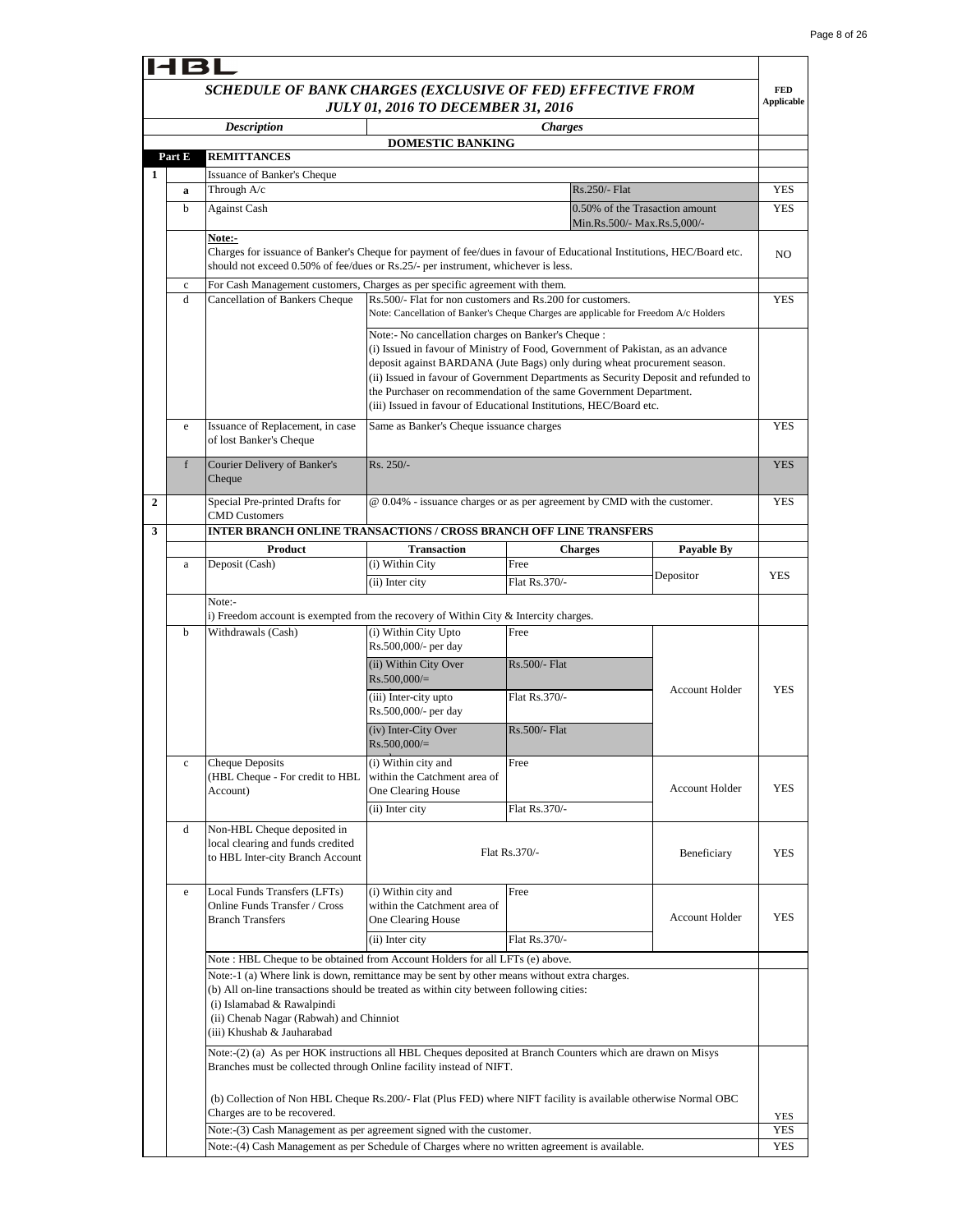٦

|   |             | HBL                                                                                                                                                            |                                                                                                                                                                                                                                                                                                              |                                                             |                                                                        |                                                                        |                                 |
|---|-------------|----------------------------------------------------------------------------------------------------------------------------------------------------------------|--------------------------------------------------------------------------------------------------------------------------------------------------------------------------------------------------------------------------------------------------------------------------------------------------------------|-------------------------------------------------------------|------------------------------------------------------------------------|------------------------------------------------------------------------|---------------------------------|
|   |             | SCHEDULE OF BANK CHARGES (EXCLUSIVE OF FED) EFFECTIVE FROM                                                                                                     | <b>JULY 01, 2016 TO DECEMBER 31, 2016</b>                                                                                                                                                                                                                                                                    |                                                             |                                                                        |                                                                        | <b>FED</b><br><b>Applicable</b> |
|   |             | <b>Description</b>                                                                                                                                             |                                                                                                                                                                                                                                                                                                              | <b>Charges</b>                                              |                                                                        |                                                                        |                                 |
|   |             | Note:-(5) No service charges shall be recovered from students depositing fee directly in the Fee Collection Account of the                                     |                                                                                                                                                                                                                                                                                                              |                                                             |                                                                        |                                                                        |                                 |
|   |             | Educational Institution through Cash Deposit / LFT / IBTS / Cross Branch Transaction etc.                                                                      |                                                                                                                                                                                                                                                                                                              |                                                             |                                                                        |                                                                        |                                 |
|   |             | Note:-(6) Charges mentioned at 3 a,b, c, d e are also applicable for all Branches.                                                                             |                                                                                                                                                                                                                                                                                                              |                                                             |                                                                        |                                                                        |                                 |
|   |             | Note:-(7) Charges mentioned in Part E 3 (a,b,c & d) above are not applicable on HBL Freedom and HBL at Work<br>Account Holders.                                |                                                                                                                                                                                                                                                                                                              |                                                             |                                                                        |                                                                        |                                 |
|   |             | Note:-(8) All charges pertaining to intercity funds transfers under this section will be exempted in case of sales of third<br>party mutual fund transactions. |                                                                                                                                                                                                                                                                                                              |                                                             |                                                                        |                                                                        |                                 |
| 4 |             | HBL RUPEE TRAVELLERS' CHEQUES :                                                                                                                                |                                                                                                                                                                                                                                                                                                              |                                                             |                                                                        |                                                                        |                                 |
|   | a           | <b>Issuance of HBL Travelers</b><br>Cheques                                                                                                                    | Rs.10/- per leaf                                                                                                                                                                                                                                                                                             |                                                             |                                                                        |                                                                        | <b>YES</b>                      |
|   | b           | Refund in lieu of lost Travelers<br>Cheques                                                                                                                    | Rs.100/- per leaf                                                                                                                                                                                                                                                                                            |                                                             |                                                                        |                                                                        | <b>YES</b>                      |
|   | $\mathbf c$ | Issuance of TCs in lieu of lost TCs Rs.100/- per leaf                                                                                                          |                                                                                                                                                                                                                                                                                                              |                                                             |                                                                        |                                                                        | YES                             |
| 5 |             | 3rd Party Funds Transfer using SBP's, RTGS System - MT 103 Facility                                                                                            |                                                                                                                                                                                                                                                                                                              |                                                             |                                                                        |                                                                        |                                 |
|   |             | Threshold amount of 3rd Party Funds Transfer through RTGS via MT-103 is Rs. 1 Million                                                                          |                                                                                                                                                                                                                                                                                                              |                                                             |                                                                        |                                                                        |                                 |
|   |             |                                                                                                                                                                |                                                                                                                                                                                                                                                                                                              | <b>Unarges</b>                                              |                                                                        |                                                                        |                                 |
|   |             |                                                                                                                                                                |                                                                                                                                                                                                                                                                                                              | Payable to                                                  | <b>HBL</b> Share of                                                    |                                                                        |                                 |
|   |             | <b>Funds Outflow</b>                                                                                                                                           | <b>Transaction Time Window</b>                                                                                                                                                                                                                                                                               | <b>SBP</b> Per<br><b>Transaction</b><br>(PKR)<br>G.L.Code-  | <b>Charges Per</b><br><b>Transaction</b><br>(PKR) G.L.Code-<br>9914049 | <b>Total Charges to be</b><br>recovered from<br><b>Customers (PKR)</b> |                                 |
|   |             |                                                                                                                                                                | 9:00 AM to 1:30 PM                                                                                                                                                                                                                                                                                           | 0002197<br>Rs. 200/-                                        | $Rs. 20/-$                                                             | Rs. 220/-                                                              |                                 |
|   |             | Monday to Friday                                                                                                                                               | 1:30 PM to 3:00 PM                                                                                                                                                                                                                                                                                           | $Rs.300/-$                                                  | Rs. 30/-                                                               | Rs.330/-                                                               | N <sub>O</sub>                  |
|   |             |                                                                                                                                                                | 3:00 PM to 4:00 PM                                                                                                                                                                                                                                                                                           | Rs. 500/-                                                   |                                                                        |                                                                        |                                 |
|   |             | <b>Funds In-flow</b>                                                                                                                                           | NIL                                                                                                                                                                                                                                                                                                          |                                                             | $Rs. 50/-$                                                             | $Rs. 550/-$                                                            |                                 |
| 6 |             | 3rd Party Funds Transfer using SBP's, RTGS System - MT 102 Facility                                                                                            |                                                                                                                                                                                                                                                                                                              |                                                             |                                                                        |                                                                        |                                 |
|   |             | Threshold amount of 3rd Party Funds Transfer through RTGS via MT-102 is Rs. 100,000/-                                                                          |                                                                                                                                                                                                                                                                                                              |                                                             |                                                                        |                                                                        |                                 |
|   |             |                                                                                                                                                                |                                                                                                                                                                                                                                                                                                              | <b>Charges</b>                                              | <b>HBL</b> Share of                                                    |                                                                        |                                 |
|   |             | <b>Funds Outflow</b>                                                                                                                                           | <b>Transaction Time Window</b>                                                                                                                                                                                                                                                                               | Payable to<br><b>SBP</b> Per<br><b>Transaction</b><br>(PKR) | <b>Charges Per</b><br><b>Transaction</b><br>(PKR) G.L.Code-<br>9914049 | <b>Total Charges to be</b><br>recovered from<br><b>Customers (PKR)</b> |                                 |
|   |             |                                                                                                                                                                | First Batch 12:00 PM                                                                                                                                                                                                                                                                                         | Rs. 25/-                                                    | Rs. 25/-                                                               | $Rs. 50/-$                                                             | NO.                             |
|   |             | <b>Monday to Friday</b>                                                                                                                                        | 2nd Batch 3:30 PM                                                                                                                                                                                                                                                                                            | $Rs. 25/-$                                                  | $Rs. 25/-$                                                             | $Rs. 50/-$                                                             |                                 |
|   |             | <b>Funds In-flow</b>                                                                                                                                           | NIL                                                                                                                                                                                                                                                                                                          |                                                             |                                                                        |                                                                        |                                 |
|   | Part F      | <b>BILLS</b>                                                                                                                                                   |                                                                                                                                                                                                                                                                                                              |                                                             |                                                                        |                                                                        |                                 |
| 1 |             | Collection: -                                                                                                                                                  |                                                                                                                                                                                                                                                                                                              |                                                             |                                                                        |                                                                        |                                 |
|   | a           | Documentary                                                                                                                                                    | @ 0.40% Minimum Rs.1.000/-<br>(ii) Plus Courier Charges Rs.150/- (in case of within city) or Rs.250/- (in case of                                                                                                                                                                                            |                                                             |                                                                        |                                                                        | <b>YES</b><br>N <sub>O</sub>    |
|   | b           | Clean (including cheques/                                                                                                                                      | intercity)<br>@ 0.25% Minimum Rs.300/- Maximum Rs.10,000/-                                                                                                                                                                                                                                                   |                                                             |                                                                        |                                                                        | <b>YES</b>                      |
|   |             | dividend warrants/ drafts etc.)                                                                                                                                | (ii) Plus Courier Charges Rs.150/- (in case of within city) or Rs.250/- (in case of                                                                                                                                                                                                                          |                                                             |                                                                        |                                                                        | NO                              |
|   |             |                                                                                                                                                                | intercity)<br>No charges on LBC i.e. proceeds of other banks cheques collected in cash OR routed<br>through account maintained with local NBP branch and vice versa.                                                                                                                                         |                                                             |                                                                        |                                                                        |                                 |
|   | $\mathbf c$ | Cheques received for collection                                                                                                                                | @ 0.25% Minimum Rs.500/- Maximum Rs.10,000/-                                                                                                                                                                                                                                                                 |                                                             |                                                                        |                                                                        | <b>YES</b>                      |
|   |             | directly from other Banks                                                                                                                                      | (ii) Plus Courier Charges Rs.150/- (in case of within city) or Rs.250/- (in case of<br>intercity)                                                                                                                                                                                                            |                                                             |                                                                        |                                                                        | NO                              |
|   | d           | Charges for US\$ drafts / cheques<br>presented in clearing.                                                                                                    | Rs.300/- per instrument. Flat                                                                                                                                                                                                                                                                                |                                                             |                                                                        |                                                                        | <b>YES</b>                      |
|   | e           | Intercity clearing through NIFT                                                                                                                                | Rs.300/- per instrument. Flat                                                                                                                                                                                                                                                                                |                                                             |                                                                        |                                                                        | <b>YES</b>                      |
|   |             |                                                                                                                                                                | No charges for transactions between following twin cities:-<br>(i) Rawalpindi & Islamabad.<br>(ii) Chenab Nagar (Rabwah) and Chinniot.<br>(iii) Khushab & Jauharabad.<br>No charges within Catchment Area of NIFT in All Regions, if clearing is handled as<br>local clearing and not as intercity clearing. |                                                             |                                                                        |                                                                        |                                 |
|   | f           | Urgent collection of local cheques<br>for Rs.500,000/- and above                                                                                               | Rs.500/- per collection.                                                                                                                                                                                                                                                                                     |                                                             |                                                                        |                                                                        | <b>YES</b>                      |
|   |             |                                                                                                                                                                |                                                                                                                                                                                                                                                                                                              |                                                             |                                                                        |                                                                        |                                 |
|   | g           | Returning Charges for Intercity<br>Clearing / Collection                                                                                                       | Rs. 500/- Flat                                                                                                                                                                                                                                                                                               |                                                             |                                                                        |                                                                        | YES                             |
|   |             | (Documentary / Clean)                                                                                                                                          | (ii) Plus Courier Charges Rs.150/- (in case of within city) or Rs.250/- (in case of<br>intercity) Only for OBC                                                                                                                                                                                               |                                                             |                                                                        |                                                                        | NO                              |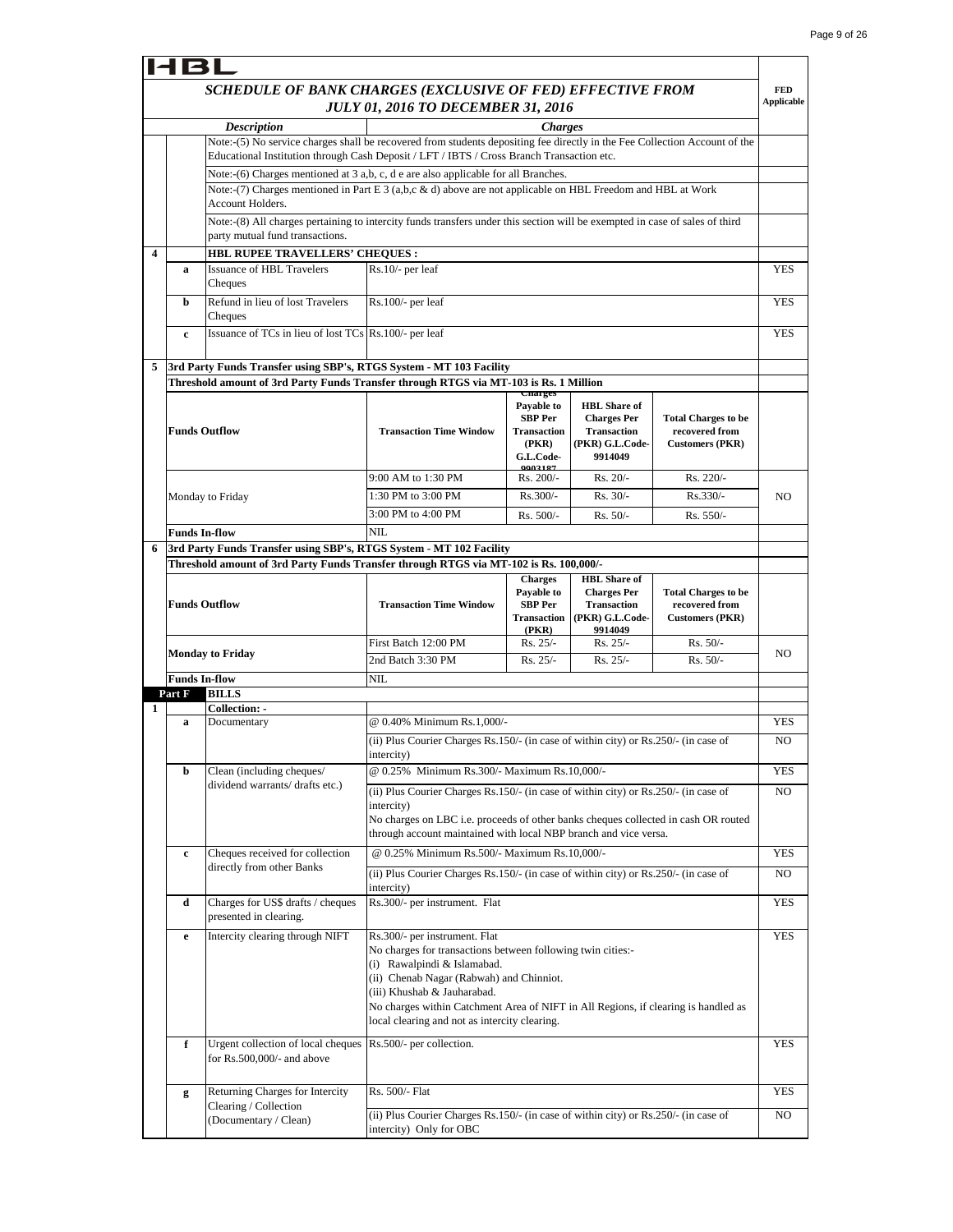┑

|                | 14 B I                                                                                                  |                                                                                                                                                                                                                                                      |                                                                                                                             |                                                                                                                                                                                                                                                              |                              |                                 |  |
|----------------|---------------------------------------------------------------------------------------------------------|------------------------------------------------------------------------------------------------------------------------------------------------------------------------------------------------------------------------------------------------------|-----------------------------------------------------------------------------------------------------------------------------|--------------------------------------------------------------------------------------------------------------------------------------------------------------------------------------------------------------------------------------------------------------|------------------------------|---------------------------------|--|
|                | SCHEDULE OF BANK CHARGES (EXCLUSIVE OF FED) EFFECTIVE FROM<br><b>JULY 01, 2016 TO DECEMBER 31, 2016</b> |                                                                                                                                                                                                                                                      |                                                                                                                             |                                                                                                                                                                                                                                                              |                              | <b>FED</b><br><b>Applicable</b> |  |
|                |                                                                                                         | <b>Description</b>                                                                                                                                                                                                                                   |                                                                                                                             | <b>Charges</b>                                                                                                                                                                                                                                               |                              |                                 |  |
| $\overline{2}$ |                                                                                                         | <b>Inland Letter of Credit</b>                                                                                                                                                                                                                       |                                                                                                                             |                                                                                                                                                                                                                                                              |                              |                                 |  |
|                | a                                                                                                       | <b>Opening Commission</b>                                                                                                                                                                                                                            | Upto Rs.25 M<br>Exceeding Rs. 25 M to<br>Rs.50 M<br>Exceeding Rs. 50 M to<br>Rs.100 M                                       | 0.40% per quarter<br>0.35% per quarter<br>0.30% per quarter                                                                                                                                                                                                  | Minimum Rs.2,000/-<br>per LC | YES                             |  |
|                |                                                                                                         |                                                                                                                                                                                                                                                      | Above Rs.100 M                                                                                                              | Negotiable Per Quarter                                                                                                                                                                                                                                       |                              |                                 |  |
|                |                                                                                                         |                                                                                                                                                                                                                                                      | Plus Swift Charges Rs.500/- Flat<br>Courier Charges Rs.150/- (in case of within city) or Rs.250/-<br>(in case of intercity) |                                                                                                                                                                                                                                                              | NO<br>N <sub>O</sub>         |                                 |  |
|                |                                                                                                         |                                                                                                                                                                                                                                                      |                                                                                                                             | Note: Charges negotiable on case-to-case basis under approval of Functional Head                                                                                                                                                                             |                              |                                 |  |
|                | b                                                                                                       | Amendments charges without<br>increase in amount.                                                                                                                                                                                                    | Rs.1,500/- Flat                                                                                                             |                                                                                                                                                                                                                                                              |                              | <b>YES</b>                      |  |
|                | c                                                                                                       | Involving increase in amount and /                                                                                                                                                                                                                   |                                                                                                                             | Rs.1,500/- per transaction or Commission as per (2a) above, in case of increase in<br>or extension in period of shipment. amount or extention in validity of LC.                                                                                             |                              |                                 |  |
|                | d                                                                                                       | Extension in maturity of Usance<br><b>Bills</b>                                                                                                                                                                                                      |                                                                                                                             | Service charges Rs.1,000/- Flat per bill                                                                                                                                                                                                                     |                              |                                 |  |
|                | e                                                                                                       | Cancellation Charges.<br>(Cancellation with mutual consent<br>of Bank & Customer/ Beneficiary)                                                                                                                                                       | Rs.1,500/- Flat                                                                                                             |                                                                                                                                                                                                                                                              |                              |                                 |  |
|                | f                                                                                                       | Advising / Amendment Charges.                                                                                                                                                                                                                        | Rs.1,500/- Flat                                                                                                             |                                                                                                                                                                                                                                                              |                              |                                 |  |
|                |                                                                                                         |                                                                                                                                                                                                                                                      | intercity)                                                                                                                  | (ii) Plus Courier Charges Rs.150/- (in case of within city) or Rs.250/- (in case of                                                                                                                                                                          |                              |                                 |  |
|                | g                                                                                                       | To add Confirmation on LC<br>Charges                                                                                                                                                                                                                 |                                                                                                                             | As per Credit Risk (to be approved by FID).                                                                                                                                                                                                                  |                              |                                 |  |
|                | h                                                                                                       | Handling commission on inland<br>import collection bills at opening<br>end.                                                                                                                                                                          | Rs.600/- Flat per collection.                                                                                               |                                                                                                                                                                                                                                                              |                              |                                 |  |
|                | i                                                                                                       | Handling of discrepant documents                                                                                                                                                                                                                     | Rs.1,500/- Flat                                                                                                             |                                                                                                                                                                                                                                                              |                              | YES                             |  |
| 3              |                                                                                                         | Purchase of Bills, Cheques etc.                                                                                                                                                                                                                      |                                                                                                                             |                                                                                                                                                                                                                                                              |                              |                                 |  |
|                | a                                                                                                       | Documentary Bills other than<br>those drawn against Letters of<br>Credit                                                                                                                                                                             | Same charges as for collection cited at 1(a) above<br>from the date of purchase to the date of payment.                     | Plus Mark-up as per Credit Line from the date of purchase to the date of payment.<br>In case of One Off Approvals, Mark-up at normal Commercial rate is to be applied                                                                                        |                              | YES<br>N <sub>O</sub>           |  |
|                | b                                                                                                       | Clean Bills (Cheques, Drafts etc)                                                                                                                                                                                                                    | Same charges as for collection cited at 1(b) above                                                                          |                                                                                                                                                                                                                                                              |                              | <b>YES</b>                      |  |
|                |                                                                                                         |                                                                                                                                                                                                                                                      | from the date of purchase to the date of payment.                                                                           | Plus Mark-up as per Credit Line from the date of purchase to the date of payment.<br>In case of One Off Approvals, Mark-up at normal Commercial rate is to be applied                                                                                        |                              |                                 |  |
|                |                                                                                                         |                                                                                                                                                                                                                                                      |                                                                                                                             | Note:- Salary cheques issued by Controller of Military Accounts are exempted from<br>charges cited at 1(b) and 1 (f) above and markup. However, Courier Charges Rs.150/-<br>(in case of within city) or Rs.250/- (in case of intercity) are to be recovered. |                              |                                 |  |
|                | i                                                                                                       | Postage Local (within city) - Rs.30/- Inland (Inter City) 50/- per item / Courier charges Local (within city) Rs.150/- Inland<br>(Inter-city) Rs.250/- per item are to be recovered on collection of each instrument (whether clean or documentary). |                                                                                                                             |                                                                                                                                                                                                                                                              |                              | NO<br>NO                        |  |
|                | ii                                                                                                      | Collecting Bank's Charges and Swift / Courier Charges will be extra.                                                                                                                                                                                 |                                                                                                                             |                                                                                                                                                                                                                                                              |                              | NO<br>NO                        |  |
|                | $\mathbf c$                                                                                             | Mark-up shall be applied as under on bills purchased/negotiated.                                                                                                                                                                                     |                                                                                                                             |                                                                                                                                                                                                                                                              |                              |                                 |  |
|                | i                                                                                                       | If retired up to $21st$ day from the<br>date of purchase.                                                                                                                                                                                            | Mark-up as per Credit Line on Actual Finance.<br>is to be applied.                                                          | In case of One Off Approval, Mark-up at normal Commercial rate on Actual Finance                                                                                                                                                                             |                              |                                 |  |
|                | ii                                                                                                      | If retired during next 210 days.                                                                                                                                                                                                                     | Mark-up as per Credit Line on Actual Finance.<br>is to be applied.                                                          | In case of One Off Approval, Mark-up at normal Commercial rate on Actual Finance                                                                                                                                                                             |                              |                                 |  |
|                |                                                                                                         |                                                                                                                                                                                                                                                      | Plus Bank's commission @ 20 paisas per Rs.100/-                                                                             |                                                                                                                                                                                                                                                              |                              | YES                             |  |
|                | iii                                                                                                     | Storage Charges.                                                                                                                                                                                                                                     |                                                                                                                             | i) No charge, if cleared within 3 days of its receipt by the branch.                                                                                                                                                                                         |                              |                                 |  |
|                |                                                                                                         |                                                                                                                                                                                                                                                      | ii) Rs.2 per packet per day - Minimum Rs.200/-                                                                              |                                                                                                                                                                                                                                                              |                              | YES                             |  |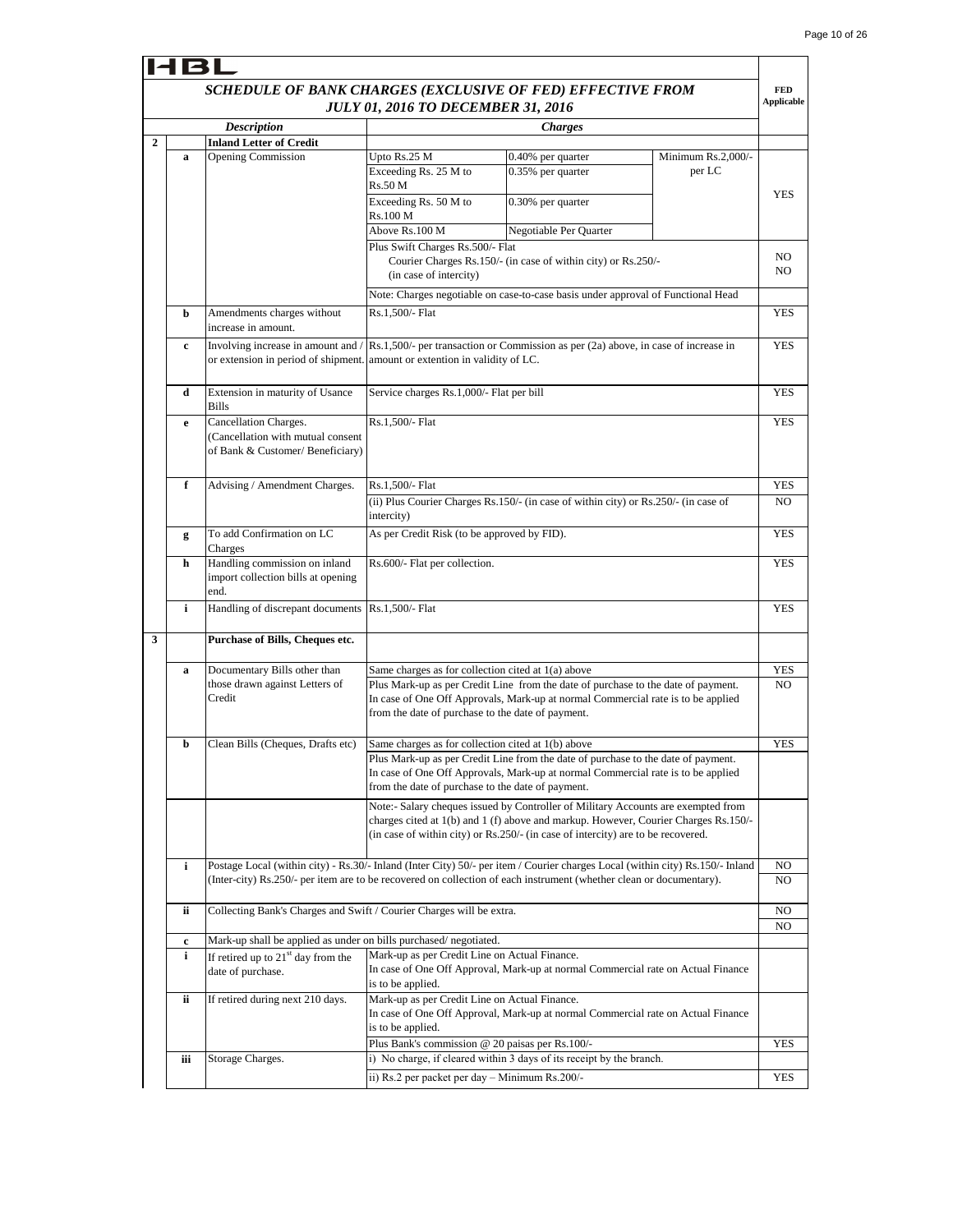**FED** 

## HBL

#### *SCHEDULE OF BANK CHARGES (EXCLUSIVE OF FED) EFFECTIVE FROM JULY 01, 2016 TO DECEMBER 31, 2016*

|              |        |                                                                                                                                                                                          | <b>JULY 01, 2016 TO DECEMBER 31, 2016</b>                                                                                                                                                                                                    | <b>Applicable</b> |
|--------------|--------|------------------------------------------------------------------------------------------------------------------------------------------------------------------------------------------|----------------------------------------------------------------------------------------------------------------------------------------------------------------------------------------------------------------------------------------------|-------------------|
|              |        | <b>Description</b>                                                                                                                                                                       | <b>Charges</b>                                                                                                                                                                                                                               |                   |
| 4            |        | Documentary bills drawn against Inland Letters of Credit.                                                                                                                                |                                                                                                                                                                                                                                              |                   |
|              | 4.1    | <b>SIGHT BILLS</b>                                                                                                                                                                       |                                                                                                                                                                                                                                              |                   |
|              | a      | <b>At Negotiating End</b>                                                                                                                                                                |                                                                                                                                                                                                                                              |                   |
|              | i      | <b>Negotiation Commission</b>                                                                                                                                                            | Commission @ 0.55% Minimum Rs.600/-                                                                                                                                                                                                          | <b>YES</b>        |
|              |        |                                                                                                                                                                                          | Plus Markup as per Credit Line or normal Commercial rate from date of Negotiation<br>till realization.                                                                                                                                       |                   |
|              | ii     | Collection charges (Inland L/Cs)                                                                                                                                                         | Rs.800/- Flat                                                                                                                                                                                                                                | YES               |
|              | iii    | Collection charges for restricted<br>$L/C$ (where negotiation is<br>restricted to some other Bank and<br>presented to us for forwarding).                                                | Rs.1,000/- Flat                                                                                                                                                                                                                              | <b>YES</b>        |
|              | b      | At opening end (at the time of<br>retirement) rate of mark-up                                                                                                                            |                                                                                                                                                                                                                                              |                   |
|              | i      | If retired within 3 days from the<br>date of lodgment.                                                                                                                                   | Mark-up as per Credit Line from the date of negotiation.<br>In case of One Off Approval, Mark-up at normal Commercial rate is to be applied<br>from the date of negotiation.                                                                 |                   |
|              | ii     | If retired after 3 days of lodgment.                                                                                                                                                     | Mark-up as per Credit Line plus Commission @ 0.25%.<br>In case of One Off Approval, Mark-up at normal Commercial rate plus Commission<br>@ 0.25% is to be recovered.                                                                         | <b>YES</b>        |
|              |        | documents.                                                                                                                                                                               | Note:- No mark-up will be charged from the date of negotiation till the date of lodgment for documents received under<br>Inland L/Cs, where the payment as per re-imbursement arrangement is made to the Negotiating Bank only on receipt of |                   |
|              | c      | other Bank.                                                                                                                                                                              | If negotiation is restricted to some Forwarding branch should recover Handling Charge of Rs.500/- (Flat) per bill plus<br>actual charges of Negotiating Bank.                                                                                | <b>YES</b>        |
|              | 4.2    | <b>USANCE BILLS</b>                                                                                                                                                                      |                                                                                                                                                                                                                                              |                   |
|              | a      | At opening end: -                                                                                                                                                                        |                                                                                                                                                                                                                                              |                   |
|              | i      | Collection charges.                                                                                                                                                                      | @ 0.40% - Minimum Rs.800/- Maximum Rs.1,500/- if documents are paid within L/C<br>validity.                                                                                                                                                  | <b>YES</b>        |
|              | ii     | If bill matures after expiry of L/C.                                                                                                                                                     | Usual charges as in (i) above plus delivery of documents against acceptance<br>commission $@0.10\%$ per month on bill amount on realization from the date of expiry<br>of L/C. Minimum $Rs.600/-$ .                                          | <b>YES</b>        |
|              |        |                                                                                                                                                                                          | (i) In case of forced PAD / Liability is created due to non payment of any bill on<br>maturity, commission $@$ 0.45% is to be recovered (once only).                                                                                         | <b>YES</b>        |
|              |        |                                                                                                                                                                                          | (ii) In addition to commission at (i) above mark-up with penalty as per Credit Line<br>will be applied from the date of maturity / creation of forced liability till date of final<br>payment.                                               |                   |
|              |        |                                                                                                                                                                                          | In case of One Off Approval, in addition to commission at (i) above, mark-up at<br>normal Commercial rate with penalty will be applied from the date of maturity /<br>creation of forced liability till date of final payment.               | <b>YES</b>        |
|              | b      | At collecting end:                                                                                                                                                                       |                                                                                                                                                                                                                                              |                   |
|              | i      | Collection charges                                                                                                                                                                       | Commission $@0.40\%$ - Minimum Rs.1,000/-                                                                                                                                                                                                    | <b>YES</b>        |
|              | ii     | In case of purchase                                                                                                                                                                      | Usual commission as in b(i) above<br>And markdown @ 0.60 % for every 15 days from the date of purchase till the date of<br>maturity/ payment, whichever comes later.                                                                         | <b>YES</b>        |
|              |        |                                                                                                                                                                                          | Note:- All other charges such as Postages / Courier / Collecting agent's charges etc, wherever applicable will be extra.                                                                                                                     |                   |
|              | Part G | <b>FINANCES / ADVANCES</b>                                                                                                                                                               |                                                                                                                                                                                                                                              |                   |
| A            |        | <b>PROJECT FINANCE</b>                                                                                                                                                                   |                                                                                                                                                                                                                                              |                   |
| 1            |        | Project Application Fee (Non<br>Refundable) After acceptance of<br>sanction by the company but<br>before disbursement of the total<br>amount of sanction (Funded and<br>Non Funded Both) | On case to case basis as per agreement with the party.                                                                                                                                                                                       | YES               |
| $\mathbf{2}$ |        | Fee and Charges in respect of<br>project financing in addition to<br>interest/return on investment:-                                                                                     |                                                                                                                                                                                                                                              |                   |
|              | a      | balance)                                                                                                                                                                                 | Commitment Fee (on un-disbursed   On case to case basis as per agreement with the party.                                                                                                                                                     | <b>YES</b>        |
|              | b      | & Non Funded both)                                                                                                                                                                       | Project Monitoring fee (on Funded   On case to case basis as per agreement with the party.                                                                                                                                                   | YES               |
|              | c      | Legal documentation fee                                                                                                                                                                  | On case to case basis as per agreement with the party.                                                                                                                                                                                       | YES               |
|              | d      | Trustee-ship fee (to be recovered                                                                                                                                                        | On case to case basis as per agreement with the party.                                                                                                                                                                                       | <b>YES</b>        |
|              |        | in case of consortium financing).                                                                                                                                                        |                                                                                                                                                                                                                                              |                   |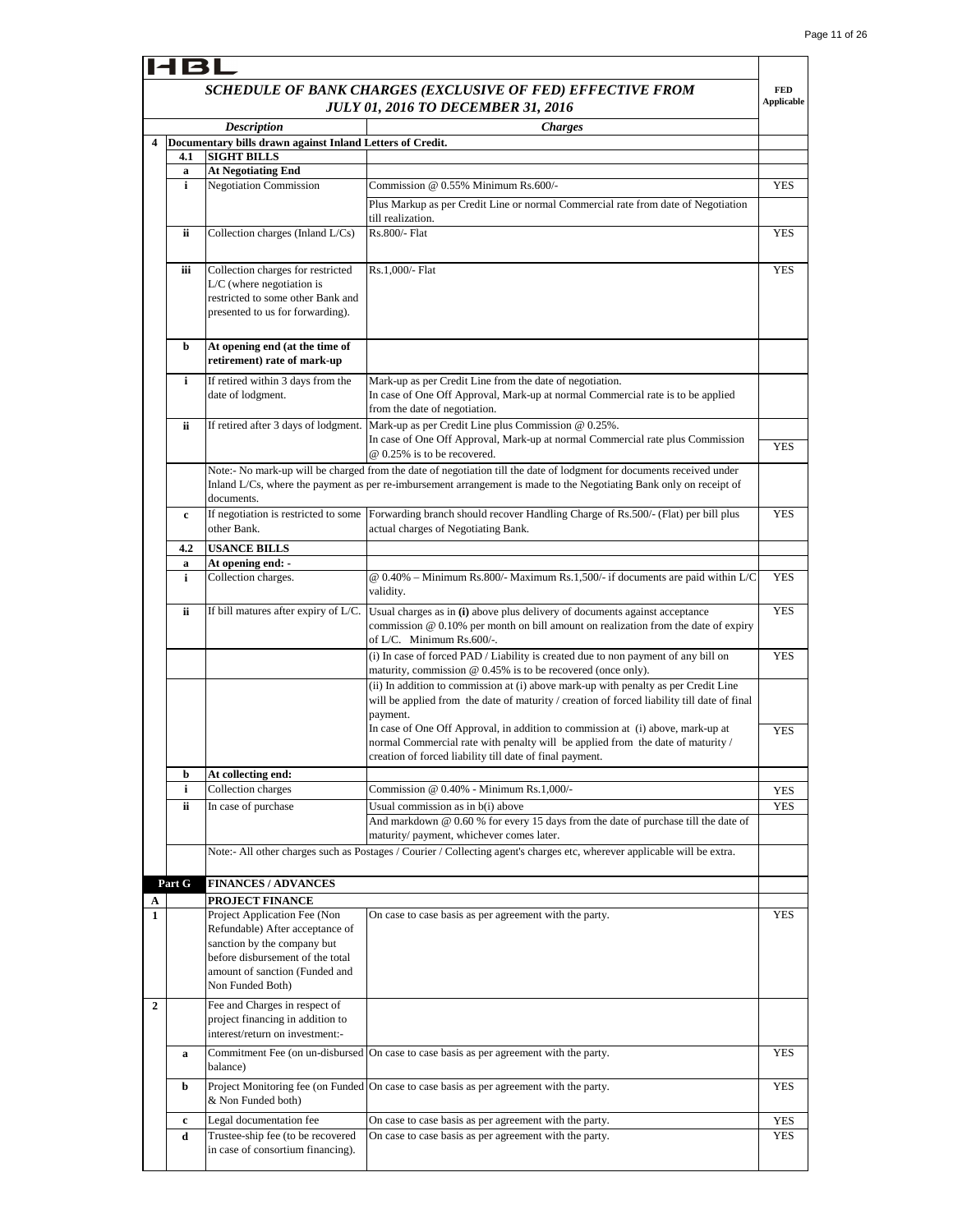|                |   | SCHEDULE OF BANK CHARGES (EXCLUSIVE OF FED) EFFECTIVE FROM                                                                                                                                                                                                 |                                                                                                                                |                                                                                                                                                                                                                                                                                                                                                                                                                                               |        | <b>FED</b>        |
|----------------|---|------------------------------------------------------------------------------------------------------------------------------------------------------------------------------------------------------------------------------------------------------------|--------------------------------------------------------------------------------------------------------------------------------|-----------------------------------------------------------------------------------------------------------------------------------------------------------------------------------------------------------------------------------------------------------------------------------------------------------------------------------------------------------------------------------------------------------------------------------------------|--------|-------------------|
|                |   |                                                                                                                                                                                                                                                            | <b>JULY 01, 2016 TO DECEMBER 31, 2016</b>                                                                                      |                                                                                                                                                                                                                                                                                                                                                                                                                                               |        | <b>Applicable</b> |
|                |   | <b>Description</b>                                                                                                                                                                                                                                         |                                                                                                                                | <b>Charges</b>                                                                                                                                                                                                                                                                                                                                                                                                                                |        |                   |
|                | e | Consortium Agent Fee                                                                                                                                                                                                                                       | On case to case basis as per agreement with the party.                                                                         |                                                                                                                                                                                                                                                                                                                                                                                                                                               |        | <b>YES</b>        |
|                | f | Re-structuring & Re-scheduling<br>fee of Project Finance including<br>all types of Moratorium /<br>Deferments.                                                                                                                                             | On case to case basis as per agreement with the party.                                                                         |                                                                                                                                                                                                                                                                                                                                                                                                                                               |        | <b>YES</b>        |
|                | g | <b>Valuation of Fixed Assets</b>                                                                                                                                                                                                                           | On case to case basis as per agreement with the party.                                                                         |                                                                                                                                                                                                                                                                                                                                                                                                                                               |        | <b>YES</b>        |
|                |   | Note for 1 and 2 above:- Charges to be approved by the Functional Head / Competent Authority.                                                                                                                                                              |                                                                                                                                |                                                                                                                                                                                                                                                                                                                                                                                                                                               |        |                   |
| В              |   | <b>WORKING CAPITAL</b><br><b>LOANS/ ADVANCES AND</b><br><b>COMMERCIAL LENDING</b>                                                                                                                                                                          |                                                                                                                                |                                                                                                                                                                                                                                                                                                                                                                                                                                               |        |                   |
| 1              |   | Legal documentation fee in all<br>cases of fund based and non<br>fund based facilities                                                                                                                                                                     | sought), shall be exempted from this fee.                                                                                      | Legal Documentation Fee will be recovered from all customers @ 0.15%. Minimum<br>Rs.1,500/- Maximum Rs.5,000/- per proposal on the amount of documentation (i.e.<br>principal plus mark-up) at the time of initial disbursement, enhancement, additional<br>financing & change in securities / collateral of fund based & non-fund based facilities.<br>However, finances against Bank Deposits / Govt. Securities (where no legal opinion is |        | <b>YES</b>        |
|                |   |                                                                                                                                                                                                                                                            | (a) Legal Opinion, Preparation of MODTD/Legal Mortgage,<br>Verification genuineness along with Search of Property<br>Document. |                                                                                                                                                                                                                                                                                                                                                                                                                                               | Actual |                   |
|                |   |                                                                                                                                                                                                                                                            | (b) Stamp duty on Control & Security Documents (as per<br>Stamp Duty Act applicable in each Province)                          |                                                                                                                                                                                                                                                                                                                                                                                                                                               | Actual |                   |
|                |   |                                                                                                                                                                                                                                                            | (c) Registration Fee & Charge Search Report.<br>$(a)$ , $(b)$ & $(c)$ above.                                                   | Note: Legal documentation fee has to be recovered in addition to the charges under                                                                                                                                                                                                                                                                                                                                                            | Actual |                   |
| $\overline{2}$ |   | <b>Handling Charges for Facilities</b><br>(Funds Based & Non Funds<br><b>Based</b> )<br><b>Rs. 40 M upto Rs. 100 M</b>                                                                                                                                     |                                                                                                                                |                                                                                                                                                                                                                                                                                                                                                                                                                                               |        |                   |
|                | a | <b>CREDIT SANCTION</b><br>(New facility/Initial)                                                                                                                                                                                                           | @ 0.12% minimum of Rs.40,000/- of funded facilities including usance L/Cs                                                      |                                                                                                                                                                                                                                                                                                                                                                                                                                               |        | YES               |
|                | b | Interim (any change in the<br>facility/security)                                                                                                                                                                                                           | Rs.10,000/- Flat (per amendment) For SMEs Rs.3,000/- Flat                                                                      |                                                                                                                                                                                                                                                                                                                                                                                                                                               |        |                   |
|                | c | Enhancement                                                                                                                                                                                                                                                |                                                                                                                                | @ 0.10% of the enhanced funded amount including Usance L/Cs.                                                                                                                                                                                                                                                                                                                                                                                  |        | <b>YES</b>        |
|                | d | Facilities on Short form for One<br>Off                                                                                                                                                                                                                    | Minimum Rs.2,000/-                                                                                                             |                                                                                                                                                                                                                                                                                                                                                                                                                                               |        | YES               |
|                | e | Annual Review Fee (on Renewal)                                                                                                                                                                                                                             | on case to case basis, with the approval of Functional Head.                                                                   | @ 0.1% to 1.0% Negotiable - subject to Exposure & Trade Business routed annually                                                                                                                                                                                                                                                                                                                                                              |        | <b>YES</b>        |
|                |   | Note : i) Renewal for shorter periods, proportionate fee to be recovered i.e., 1/4th - 3 Months, 1/2 - 6 Months,<br>and 3/4th - 9 Months<br>ii) Maximum fee of 1% will be charged in the absence of specific approval for reduced rate by Functional Head. |                                                                                                                                |                                                                                                                                                                                                                                                                                                                                                                                                                                               |        |                   |
|                | f | Front end / Arrangement fee                                                                                                                                                                                                                                | @ 1.50% Flat wherever applicable at Bank's discretion                                                                          |                                                                                                                                                                                                                                                                                                                                                                                                                                               |        | YES               |
|                | g | Penal Charges in case of overdue<br>of FCIF, FAFB, FAPC, FIM,<br>FATR, FCF, FCBP, IDP, ERF &<br><b>IDBP</b>                                                                                                                                                | rate agreed.                                                                                                                   | Additional charges $@$ 4% will be levied over $&$ above the normal commercial markup                                                                                                                                                                                                                                                                                                                                                          |        | YES               |
|                |   | Note-: Exceeding Rs.100.00 M as per approved arrangements with the customers and approval of the Functional Head /<br>Competent Authority. The negotiated charges should be mentioned in the Credit Proposal of the Customer.                              |                                                                                                                                |                                                                                                                                                                                                                                                                                                                                                                                                                                               |        | <b>YES</b>        |
| 3              |   | Restructuring & Rescheduling Fee $\omega$ 0.20% of rescheduled / restructured amount.<br>on Term Loans (DF/FAF)<br>including all types of moratorium/<br>deferments.                                                                                       | (No charges upto Rs.0.5 M).                                                                                                    |                                                                                                                                                                                                                                                                                                                                                                                                                                               |        | <b>YES</b>        |
|                |   | Note: Waiver subject to approval by Functional Head and in the light of credit rating and business relationship with the<br>Customer.                                                                                                                      |                                                                                                                                |                                                                                                                                                                                                                                                                                                                                                                                                                                               |        |                   |
| 4              |   | <b>Application Processing Charges</b><br>for Fresh, Enhancement,<br><b>Reduction of all types of limits</b><br>upto Rs.40(M). (Funds Based<br>and Non Funds Based)                                                                                         | Fresh / Enhancement / Decrease / Renewal                                                                                       |                                                                                                                                                                                                                                                                                                                                                                                                                                               |        |                   |
|                |   | <b>Facility Amount</b>                                                                                                                                                                                                                                     | <b>Charges</b>                                                                                                                 | Minimum                                                                                                                                                                                                                                                                                                                                                                                                                                       |        |                   |
|                |   | Up to Rs. 1 M                                                                                                                                                                                                                                              | $\overline{\phantom{a}}$                                                                                                       | $Rs.1,000/-$                                                                                                                                                                                                                                                                                                                                                                                                                                  |        |                   |
|                |   | above Rs. 1 M to Rs. 2 M<br>above Rs. 2 M to Rs. 5 M                                                                                                                                                                                                       | $\overline{\phantom{a}}$<br>0.10%                                                                                              | $Rs.2,000/-$<br>$Rs.3,000/-$                                                                                                                                                                                                                                                                                                                                                                                                                  |        |                   |
|                |   | above Rs. 5 M to Rs. 10 M                                                                                                                                                                                                                                  | 0.10%                                                                                                                          | Rs.5,000/-                                                                                                                                                                                                                                                                                                                                                                                                                                    |        |                   |
|                |   | above Rs. 10 M to Rs. 20 M                                                                                                                                                                                                                                 | 0.25%                                                                                                                          | Rs.25,000/-                                                                                                                                                                                                                                                                                                                                                                                                                                   |        | <b>YES</b>        |
|                |   | above Rs. 20 M to Rs.40 M                                                                                                                                                                                                                                  | 0.20%                                                                                                                          | $Rs.40,000/-$                                                                                                                                                                                                                                                                                                                                                                                                                                 |        |                   |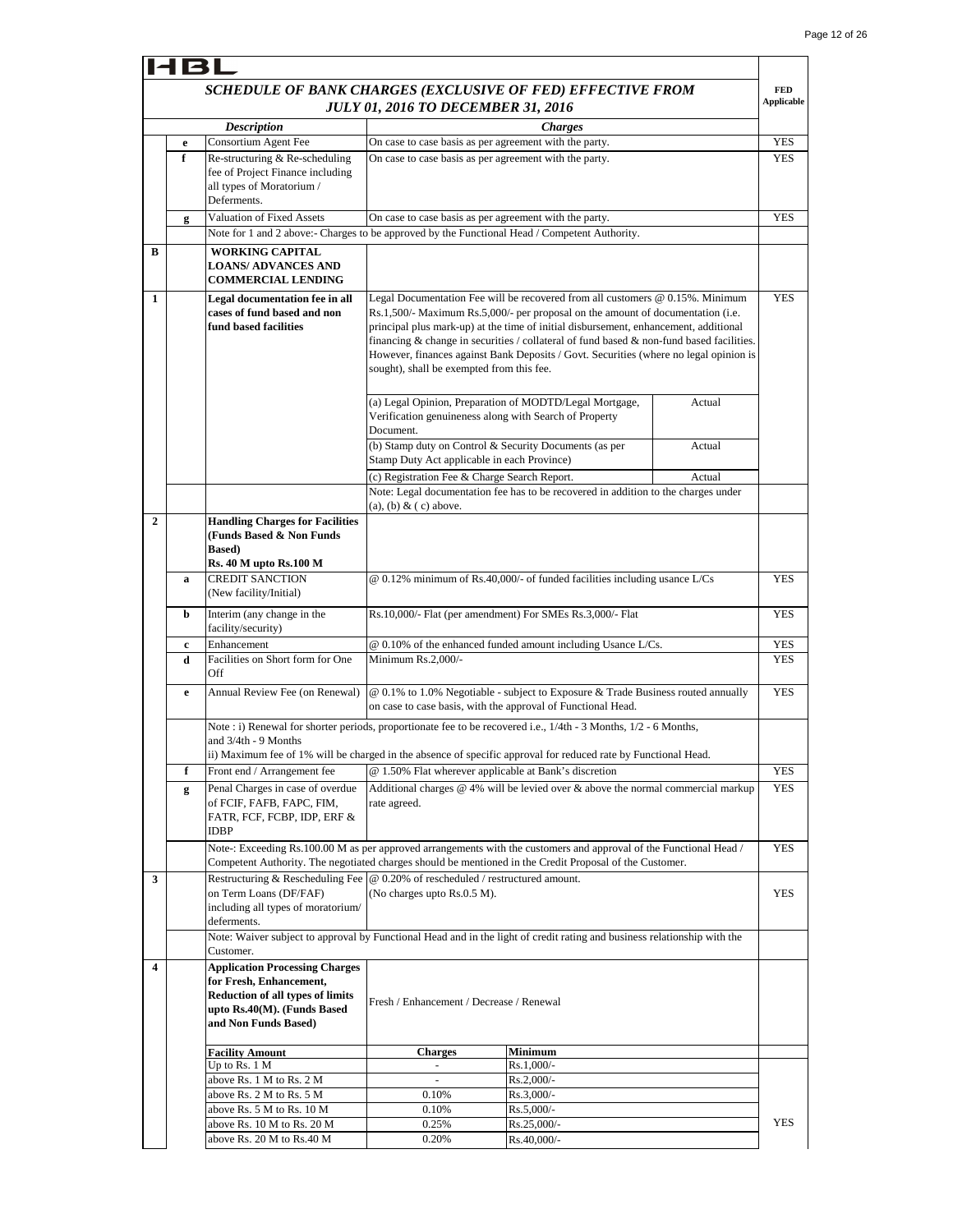|             | HBL                                                    |                                                                                                                                   |                                                                                                                                                                             |                                 |  |
|-------------|--------------------------------------------------------|-----------------------------------------------------------------------------------------------------------------------------------|-----------------------------------------------------------------------------------------------------------------------------------------------------------------------------|---------------------------------|--|
|             |                                                        |                                                                                                                                   | SCHEDULE OF BANK CHARGES (EXCLUSIVE OF FED) EFFECTIVE FROM<br><b>JULY 01, 2016 TO DECEMBER 31, 2016</b>                                                                     | <b>FED</b><br><b>Applicable</b> |  |
|             |                                                        | <b>Description</b>                                                                                                                | <b>Charges</b>                                                                                                                                                              |                                 |  |
|             |                                                        | <b>Interim Enhancement/Changes/</b>                                                                                               |                                                                                                                                                                             |                                 |  |
|             |                                                        | <b>One off / Temporary Extensions</b>                                                                                             | $Rs.2,000/-$                                                                                                                                                                |                                 |  |
|             |                                                        | Note:- These charges are not applicable to the following categories: -                                                            |                                                                                                                                                                             |                                 |  |
|             |                                                        | Export Refinance.<br>a)                                                                                                           |                                                                                                                                                                             |                                 |  |
|             | Finances 100% secured by deposits with our Bank.<br>b) |                                                                                                                                   |                                                                                                                                                                             |                                 |  |
| 5           |                                                        | All Staff Finances.<br>c)<br>Prime Minister Youth Business Loan - PMYBL                                                           |                                                                                                                                                                             |                                 |  |
|             |                                                        | <b>Application Processing Fee</b>                                                                                                 | Rs. 100/- Flat                                                                                                                                                              | NO                              |  |
| 6           |                                                        | Replacement of securities under                                                                                                   | Rs.2.000/- Flat                                                                                                                                                             | <b>YES</b>                      |  |
|             |                                                        | lien with the Bank (except at the<br>time of annual review of facilities<br>and other than our own Bank's<br>deposits under lien. |                                                                                                                                                                             |                                 |  |
| $\mathbf C$ |                                                        | <b>HBL EASY LOAN</b>                                                                                                              |                                                                                                                                                                             |                                 |  |
|             | a                                                      | <b>Application Processing Fee</b>                                                                                                 | Rs.1,000/- Flat - Facility size upto PKR 1,000,000/-                                                                                                                        |                                 |  |
|             |                                                        |                                                                                                                                   | (Non-Refundable, Payable Upfront).                                                                                                                                          |                                 |  |
|             |                                                        |                                                                                                                                   | Rs.2,500/- Flat - Facility size above Rs.1,000,000/- to upto Rs.5,000,000/-<br>(Non-Refundable, Payable Upfront).                                                           |                                 |  |
|             |                                                        |                                                                                                                                   | Rs.5,000/- Flat - Facility size above Rs.5,000,000/- & less than Rs.50,000,000/-                                                                                            | <b>YES</b>                      |  |
|             |                                                        |                                                                                                                                   | (Non-Refundable, Payable Upfront).                                                                                                                                          |                                 |  |
|             |                                                        |                                                                                                                                   | Rs.15,000/- Flat - Facility size Rs.50,000,000/- & above.                                                                                                                   |                                 |  |
|             | b                                                      | <b>Annual Renewal Fee</b>                                                                                                         | (Non-Refundable, Payable Upfront).<br>Rs.1,000/- Flat - Facility size upto PKR 1,000,000/-                                                                                  |                                 |  |
|             |                                                        |                                                                                                                                   | (Non-Refundable, Payable Upfront).                                                                                                                                          |                                 |  |
|             |                                                        |                                                                                                                                   | Rs.2,500/- Flat - Facility size above Rs.1,000,000/- to upto Rs,5,000,000/-                                                                                                 |                                 |  |
|             |                                                        |                                                                                                                                   | (Non-Refundable, Payable Upfront).                                                                                                                                          | <b>YES</b>                      |  |
|             |                                                        |                                                                                                                                   | Rs.5,000/- Flat - Facility size above Rs.5,000,000/- & less than Rs.50,000,000/-<br>(Non-Refundable, Payable Upfront).                                                      |                                 |  |
|             |                                                        |                                                                                                                                   | Rs.15,000/- Flat - Facility size Rs.50,000,000/- & above.                                                                                                                   |                                 |  |
|             |                                                        |                                                                                                                                   | (Non-Refundable, Payable Upfront).                                                                                                                                          |                                 |  |
|             | $\mathbf c$                                            | <b>Interim Facility Enhancement</b>                                                                                               | Rs.1,000/- Flat - Facility size upto PKR 1,000,000/-                                                                                                                        |                                 |  |
|             |                                                        |                                                                                                                                   | (Non-Refundable, Payable Upfront).<br>Rs.2,500/- Flat - Facility size above Rs.1,000,000/- to upto Rs.5,000,000/-                                                           |                                 |  |
|             |                                                        |                                                                                                                                   | (Non-Refundable, Payable Upfront).                                                                                                                                          |                                 |  |
|             |                                                        |                                                                                                                                   | Rs.5,000/- Flat - Facility size above Rs.5,000,000/- & less than Rs.50,000,000/-                                                                                            | <b>YES</b>                      |  |
|             |                                                        |                                                                                                                                   | (Non-Refundable, Payable Upfront).                                                                                                                                          |                                 |  |
|             |                                                        |                                                                                                                                   | Rs.15,000/- Flat - Facility size Rs.50,000,000/- & above.                                                                                                                   |                                 |  |
|             |                                                        |                                                                                                                                   | (Non-Refundable, Payable Upfront).                                                                                                                                          |                                 |  |
|             |                                                        |                                                                                                                                   | All commission/other charges applicable on LG and LC facilities will be as per Schedule of Charges.                                                                         |                                 |  |
| D           | a                                                      | <b>HBL SMALL BUSINESS FINANCE</b><br><b>Application Processing Fee</b>                                                            | @ 0.10% of the facility amount, Minimum Rs.5,000/-                                                                                                                          | <b>YES</b>                      |  |
|             |                                                        |                                                                                                                                   | (One time implied - Non-refundable, Payable Up-front)                                                                                                                       |                                 |  |
|             | b                                                      | Facility Fee                                                                                                                      | @ 0.10% of the facility amount, Minimum Rs.2,500/-                                                                                                                          | <b>YES</b>                      |  |
|             |                                                        |                                                                                                                                   | (Payable at the time of facility acceptance by customer)                                                                                                                    |                                 |  |
|             | c                                                      | Annual Renewal Fee                                                                                                                | @ 0.05% of the facility amount, Minimum Rs.2,500/-<br>(Non-refundable, Payable Up-front)                                                                                    | <b>YES</b>                      |  |
|             | d                                                      | Interim Facility Enhancement Fee                                                                                                  | @ 0.05% of the amount of excess requested over approved limits,                                                                                                             | <b>YES</b>                      |  |
|             |                                                        |                                                                                                                                   | Minimum Rs.2,500/- (Non-refundable, Payable Up-front)                                                                                                                       |                                 |  |
|             | e                                                      | L/G Court/Custom Guarantees                                                                                                       | 0.50% per Quarter                                                                                                                                                           | <b>YES</b>                      |  |
|             | f                                                      | LG (All other Types)                                                                                                              | 0.40% per Quarter                                                                                                                                                           | <b>YES</b>                      |  |
|             | g<br>h                                                 | Letter of Credit<br>Shipment Guarantee                                                                                            | Charges as per Part- $A(a-1)$<br>Charges as per Part-K-1                                                                                                                    | YES<br><b>YES</b>               |  |
|             | i                                                      | Penal Charges                                                                                                                     | @ 5% of weightage everage of last quarter debit balance from due date till                                                                                                  | <b>YES</b>                      |  |
|             |                                                        |                                                                                                                                   | adjustment/settlement of overdue amount.                                                                                                                                    |                                 |  |
| Е           |                                                        |                                                                                                                                   | <b>LEASING FINANCE (Auto &amp; Machinery)</b>                                                                                                                               |                                 |  |
|             | a                                                      | Front end Fee                                                                                                                     | @ 1.0% of the lease amount (Waiver subject to approval by Functional Head and in<br>the light of credit rating and business relationship with the customers).               | <b>YES</b>                      |  |
|             | b                                                      | Legal Documentation Fee                                                                                                           | $(i)$ Rs.3,000/- Flat in each case                                                                                                                                          | <b>YES</b>                      |  |
|             |                                                        |                                                                                                                                   | (ii) Actual out of pocket expenses (if First and Second charge is created)                                                                                                  | YES                             |  |
|             | c                                                      | Commitment Fee (On un-<br>disbursed amount / balance)                                                                             | @ 1/12 of 1% per month or part thereof on un-disbursed amount/balance starting 30<br>days after the date of approval. (Waiver subject to approval by Functional Head in the | <b>YES</b>                      |  |
|             | d                                                      | Auto & Machinery Lease for                                                                                                        | light of credit rating and business relationship with the customer).<br>@ 0.5% of amount of finance, Minimum Rs.6,000/- non-refundable.                                     | <b>YES</b>                      |  |
|             |                                                        | SMEs & Corporate, processing                                                                                                      |                                                                                                                                                                             |                                 |  |
|             |                                                        | Fee                                                                                                                               |                                                                                                                                                                             |                                 |  |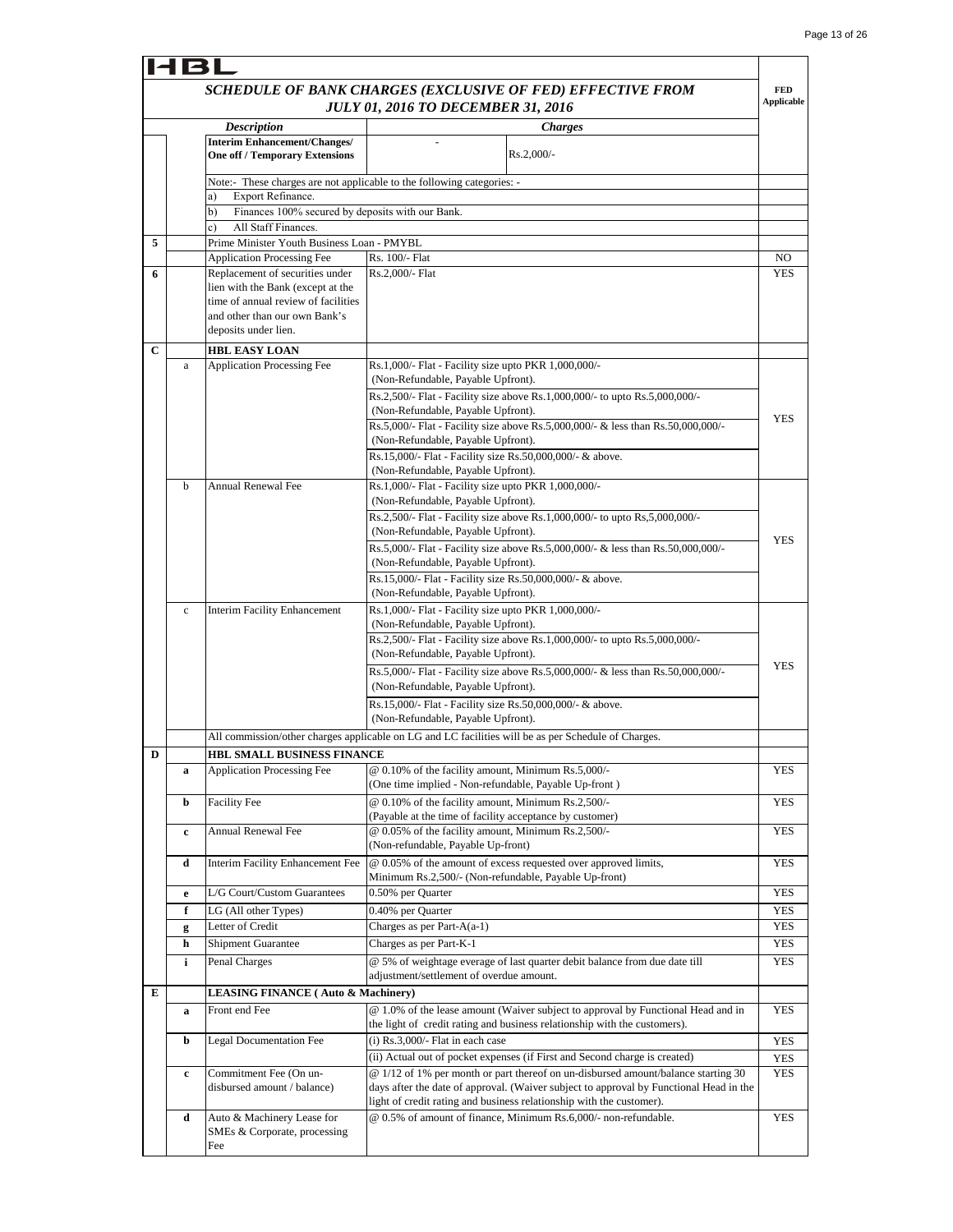## HBL

### *SCHEDULE OF BANK CHARGES (EXCLUSIVE OF FED) EFFECTIVE FROM JULY 01, 2016 TO DECEMBER 31, 2016*

|                |             | SCHEDULE OF BANK CHARGES (EXCLUSIVE OF FED) EFFECTIVE FROM               | <b>JULY 01, 2016 TO DECEMBER 31, 2016</b>                                                                                                               |                |                 |                      | FED<br>Applicable |
|----------------|-------------|--------------------------------------------------------------------------|---------------------------------------------------------------------------------------------------------------------------------------------------------|----------------|-----------------|----------------------|-------------------|
|                |             | <b>Description</b>                                                       |                                                                                                                                                         | <b>Charges</b> |                 |                      |                   |
| F              |             | <b>RURAL FINANCING</b>                                                   |                                                                                                                                                         |                |                 |                      |                   |
| $\mathbf{1}$   |             | PRODUCTION AND DEVELOPMENT                                               |                                                                                                                                                         |                |                 |                      |                   |
|                |             | <b>Application Processing Charges.</b>                                   |                                                                                                                                                         |                |                 |                      |                   |
|                | a<br>b      | Upto Rs.500 K<br>Above Rs.500 K and Upto 1 M                             | Rs.2,000/- Flat.<br>Rs.4,000/- Flat.                                                                                                                    |                |                 |                      |                   |
|                | c           | Above Rs.1 M and Upto Rs.5 M                                             | Rs.6,000/- Flat.                                                                                                                                        |                |                 |                      |                   |
|                | d           | Above Rs.5 M and Upto Rs.10 M                                            | Rs.8,500/- Flat.                                                                                                                                        |                |                 |                      | <b>YES</b>        |
|                |             |                                                                          |                                                                                                                                                         |                |                 |                      |                   |
|                | e           | Above Rs.10 M                                                            | 0.1% of the finance amount                                                                                                                              |                |                 |                      |                   |
|                | f           | Per Tractor<br>OTHER CHARGES ON ADVANCES                                 | Rs.3,000/- Flat                                                                                                                                         |                |                 |                      | <b>YES</b>        |
| G<br>1         | $\mathbf a$ | For the issuance of NOC on the                                           | Rs.10,000/- Flat per transaction                                                                                                                        |                |                 |                      | <b>YES</b>        |
|                |             | request of customers for creating                                        |                                                                                                                                                         |                |                 |                      |                   |
|                |             | additional / pari-passu charge/                                          |                                                                                                                                                         |                |                 |                      |                   |
|                |             | second charge on their fixed assets                                      |                                                                                                                                                         |                |                 |                      |                   |
|                |             | for acquiring further project                                            |                                                                                                                                                         |                |                 |                      |                   |
|                |             | finances from other banks /<br>financial institutions.                   |                                                                                                                                                         |                |                 |                      |                   |
|                |             |                                                                          |                                                                                                                                                         |                |                 |                      |                   |
|                | b           | For the issuance of NOC on the                                           | Rs.10,000/- Flat per transaction                                                                                                                        |                |                 |                      | <b>YES</b>        |
|                |             | request of Customers for creating<br>charge on their current assets.     |                                                                                                                                                         |                |                 |                      |                   |
|                |             |                                                                          |                                                                                                                                                         |                |                 |                      |                   |
| $\overline{2}$ | $\mathbf a$ | Redemption of charge fee to be                                           | Rs.2,500/- Flat per property.                                                                                                                           |                |                 |                      | <b>YES</b>        |
|                |             | recovered from party when Bank                                           |                                                                                                                                                         |                |                 |                      |                   |
|                |             | officers are called before Registrar                                     |                                                                                                                                                         |                |                 |                      |                   |
|                |             | for redemption of the mortgage.                                          |                                                                                                                                                         |                |                 |                      |                   |
| 3              |             | Registration with SECP &                                                 | Actual Cost - Plus Rs.1,200/- per case.                                                                                                                 |                |                 |                      | <b>YES</b>        |
|                | $\mathbf a$ | Lawyer's charges for both Private                                        |                                                                                                                                                         |                |                 |                      |                   |
|                |             | & Public limited companies where                                         |                                                                                                                                                         |                |                 |                      |                   |
|                |             | charge on current or fixed Assets                                        |                                                                                                                                                         |                |                 |                      |                   |
|                |             | is registered.                                                           |                                                                                                                                                         |                |                 |                      |                   |
|                |             |                                                                          |                                                                                                                                                         |                |                 |                      |                   |
|                | b           | Registration of charge at                                                | Actual Cost - Plus Rs.1,000/- per case.                                                                                                                 |                |                 |                      | <b>YES</b>        |
|                |             | Registrar's Office for Partnership /                                     |                                                                                                                                                         |                |                 |                      |                   |
|                |             | Proprietorship firms / Individual<br>finances exceeding $Rs.0.5$ (M) for |                                                                                                                                                         |                |                 |                      |                   |
|                |             | mortgage at registrar of Property                                        |                                                                                                                                                         |                |                 |                      |                   |
|                |             | office.                                                                  |                                                                                                                                                         |                |                 |                      |                   |
|                | $\mathbf c$ | For finances below Rs.0.5 (M)                                            | Actual Cost.                                                                                                                                            |                |                 |                      | <b>YES</b>        |
|                |             | Partnership / Proprietorship /                                           |                                                                                                                                                         |                |                 |                      |                   |
|                |             | Individual borrowers.                                                    |                                                                                                                                                         |                |                 |                      |                   |
|                |             | To mark lien on securities issued                                        | Rs.500/- Flat per trip                                                                                                                                  |                |                 |                      | YES               |
|                |             | by other institutions.                                                   |                                                                                                                                                         |                |                 |                      |                   |
| 5              |             | Collection/Encashment of profit                                          | Rs.250/- Flat per trip                                                                                                                                  |                |                 |                      | YES               |
|                |             | coupons on Govt. Savings                                                 |                                                                                                                                                         |                |                 |                      |                   |
|                |             | Certificates issued by other                                             |                                                                                                                                                         |                |                 |                      |                   |
|                |             | Banks/Saving Centers under lien                                          |                                                                                                                                                         |                |                 |                      |                   |
|                |             | with us.                                                                 |                                                                                                                                                         |                |                 |                      |                   |
| 6              |             | For finances against pledge/                                             |                                                                                                                                                         |                |                 |                      |                   |
|                | a           | hypothecation.<br>Godown Rent.                                           | Actual                                                                                                                                                  |                |                 |                      | NO                |
|                | b           | Stock Inspection Charges.                                                | (i) Actual bill from outside surveyors to be paid directly debiting customer's account.                                                                 |                |                 |                      |                   |
|                |             | (Hypothecation/Pledge)                                                   |                                                                                                                                                         |                |                 |                      |                   |
|                |             | inspection frequency as per credit                                       | (ii) If inspection carried out by Bank Staff, charges will be as under:-                                                                                |                |                 |                      |                   |
|                |             | approval and/or as per credit                                            | <b>For Advances</b>                                                                                                                                     |                | Pledge          | <b>Hypothecation</b> |                   |
|                |             | policy.                                                                  | Up to Rs.1.000 M                                                                                                                                        |                | Rs.200/- Flat   | Nil                  |                   |
|                |             |                                                                          | Up to Rs.5.000 M                                                                                                                                        |                | Rs.1,000/- Flat | Rs.1,000/- Flat      | YES               |
|                |             |                                                                          | Up to Rs.10.000 M                                                                                                                                       |                | Rs.1,500/- Flat | Rs.1,500/- Flat      |                   |
|                |             |                                                                          | Above Rs.10.000 M                                                                                                                                       |                | Rs.2,000/- Flat | Rs.2,000/- Flat      |                   |
|                |             |                                                                          | Note:- If during same period, outside Surveyors inspected the godown, then only<br>actual Conveyance charges shall be recovered, in case of (ii) above. |                |                 |                      |                   |
|                | $\mathbf c$ | In case of Muccadum (Managed                                             | Actual bill by Muccadum to be paid directly debiting customer's account.                                                                                |                |                 |                      |                   |
|                |             | Pledge)                                                                  |                                                                                                                                                         |                |                 |                      |                   |
|                |             | Note: - These charges are per Customer for each pledge site.             |                                                                                                                                                         |                |                 |                      |                   |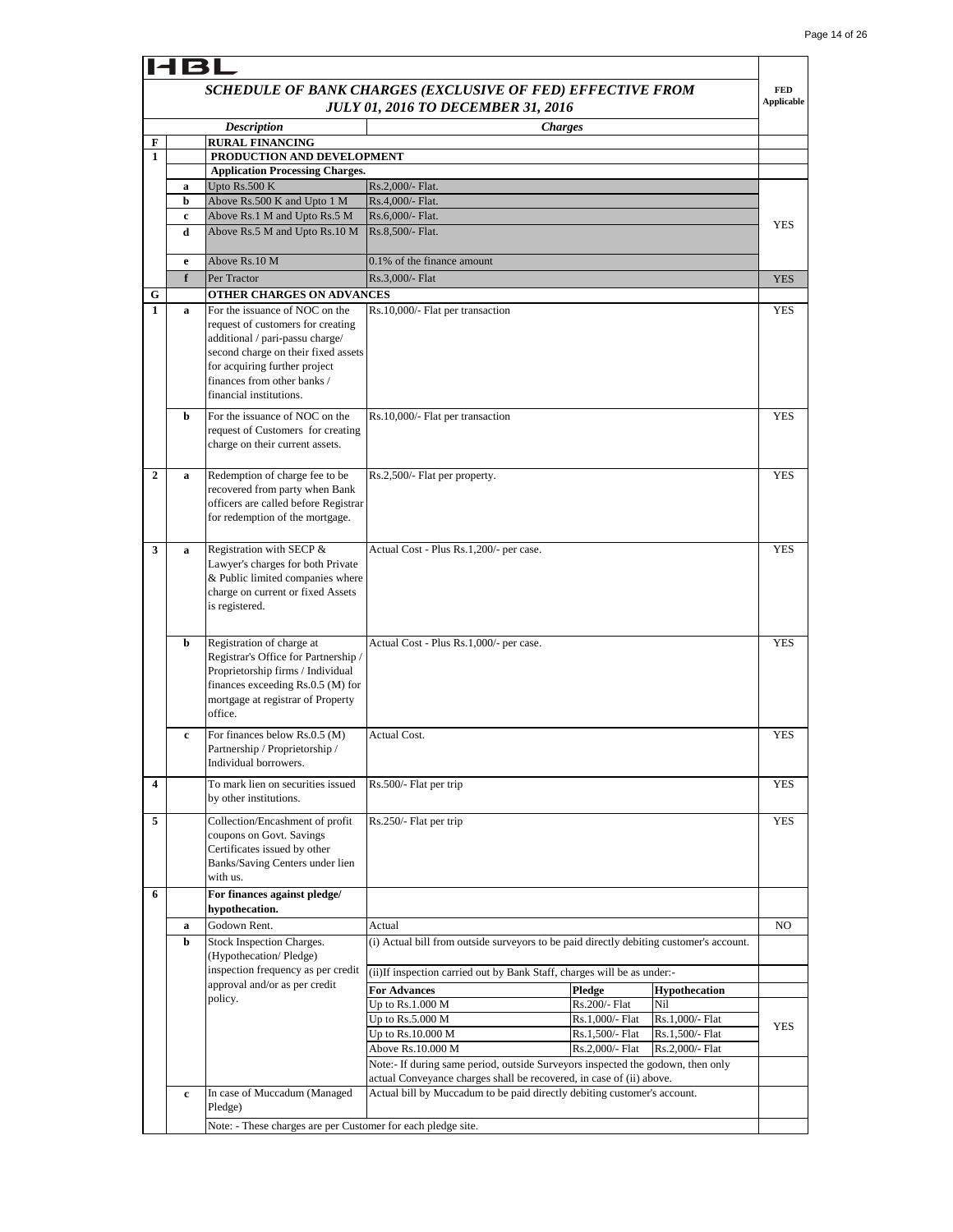$\blacksquare$ 

| 18L            |                                                                                                         |                                                                                                                                        |                                                                                                                                                                                                   |                                                                                                                                                                             |                                                                                                                                |                                 |
|----------------|---------------------------------------------------------------------------------------------------------|----------------------------------------------------------------------------------------------------------------------------------------|---------------------------------------------------------------------------------------------------------------------------------------------------------------------------------------------------|-----------------------------------------------------------------------------------------------------------------------------------------------------------------------------|--------------------------------------------------------------------------------------------------------------------------------|---------------------------------|
|                | SCHEDULE OF BANK CHARGES (EXCLUSIVE OF FED) EFFECTIVE FROM<br><b>JULY 01, 2016 TO DECEMBER 31, 2016</b> |                                                                                                                                        |                                                                                                                                                                                                   |                                                                                                                                                                             |                                                                                                                                | <b>FED</b><br><b>Applicable</b> |
|                |                                                                                                         | <b>Description</b>                                                                                                                     |                                                                                                                                                                                                   | <i><b>Charges</b></i>                                                                                                                                                       |                                                                                                                                |                                 |
|                | d                                                                                                       | Other incidental expenses<br>(Insurance Premium, Legal<br>charges)                                                                     | <b>Actual Cost.</b>                                                                                                                                                                               |                                                                                                                                                                             |                                                                                                                                | YES                             |
|                |                                                                                                         | Note:- No charges in case of occasional surprise checking of godowns carried by Bank's Executives / External and<br>Internal Auditors. |                                                                                                                                                                                                   |                                                                                                                                                                             |                                                                                                                                |                                 |
|                | Part H                                                                                                  | <b>CONSUMER FINANCES</b>                                                                                                               |                                                                                                                                                                                                   |                                                                                                                                                                             |                                                                                                                                |                                 |
| 1              |                                                                                                         | <b>HBL CarLoan</b>                                                                                                                     |                                                                                                                                                                                                   |                                                                                                                                                                             |                                                                                                                                |                                 |
|                | 1.1                                                                                                     | <b>Application Processing Fee</b><br>(Inclusive of documentation<br>charges)                                                           | Rs.7.500/-<br>Settlement after minimum 6 months)<br>Recovered upon Approval<br>Inclusive of:<br>- Documentation charges<br>- Verification<br>- Stamp Duty<br>Credit Report: Actual Upto Rs. 150/- |                                                                                                                                                                             | Rs.3,750/- (For individuals applying again after 6 months or maturity of one facility or                                       | <b>YES</b><br><b>YES</b>        |
|                | 1.2                                                                                                     | Early Settlement Charges                                                                                                               | of settlement.<br>settlement.                                                                                                                                                                     | 1. Termination prior to delivery of vehicle, @ 10% of outstanding amount at the time<br>2. Termination after delivery of vehicle, @ 5% of outstanding amount at the time of |                                                                                                                                |                                 |
|                | 1.3                                                                                                     | Partial Payment                                                                                                                        | 2. Partial Payment delivery of vehicle, @ 5% of amount being settled.                                                                                                                             |                                                                                                                                                                             | 1. Partial Payment prior to delivery of vehicle, @ 10% of amount being settled.                                                | <b>YES</b>                      |
|                | Vehicle Appraisal (if applicable)<br>1.4                                                                |                                                                                                                                        | Actual                                                                                                                                                                                            |                                                                                                                                                                             |                                                                                                                                | <b>YES</b>                      |
|                | 1.5                                                                                                     | Re-possession Charges.                                                                                                                 | Actual or Rs.50,000/- whichever is Lower.                                                                                                                                                         |                                                                                                                                                                             |                                                                                                                                | YES                             |
|                | 1.6                                                                                                     | Legal Notice Fee                                                                                                                       | Actual Cost.                                                                                                                                                                                      |                                                                                                                                                                             |                                                                                                                                | <b>YES</b>                      |
| $\overline{2}$ | 1.7                                                                                                     | Late Payment Charges<br><b>HBL HomeLoan</b>                                                                                            | Rs.1,000/- per late payment                                                                                                                                                                       |                                                                                                                                                                             |                                                                                                                                | <b>YES</b>                      |
|                | 2.1                                                                                                     | Processing charges                                                                                                                     | Rs.10,000/-<br>Inclusive of:<br>- Verification<br>- Credit Report: Actual Upto Rs. 150/-                                                                                                          |                                                                                                                                                                             |                                                                                                                                | <b>YES</b>                      |
|                | 2.2                                                                                                     | Early Termination/ Settlement<br>Charges.                                                                                              | 10% of Principal settled<br>5% after 50% of Tenure has passed                                                                                                                                     |                                                                                                                                                                             |                                                                                                                                | <b>YES</b>                      |
|                | 2.3                                                                                                     | <b>Partial Payment Charges</b>                                                                                                         | 10% of Principal settled<br>5% after 50% of Tenure has passed                                                                                                                                     |                                                                                                                                                                             |                                                                                                                                | <b>YES</b>                      |
|                | 2.4                                                                                                     | Legal Opinion                                                                                                                          | Rs. 10,000/-                                                                                                                                                                                      |                                                                                                                                                                             |                                                                                                                                | <b>YES</b>                      |
|                | 2.5                                                                                                     | Property Appraisal                                                                                                                     | Rs. 3,500/- per valuation                                                                                                                                                                         |                                                                                                                                                                             |                                                                                                                                | <b>YES</b>                      |
|                | 2.6                                                                                                     | Property Insurance premium                                                                                                             | Property Insurance Premium borne by the Bank                                                                                                                                                      |                                                                                                                                                                             |                                                                                                                                | <b>YES</b>                      |
|                | 2.7                                                                                                     | <b>Late Payment Charges</b>                                                                                                            | Rs. 1,000/- per late payment                                                                                                                                                                      |                                                                                                                                                                             |                                                                                                                                | <b>YES</b>                      |
| 3              | 2.8                                                                                                     | Stamp Duty<br><b>Personal Loans</b>                                                                                                    | Actual                                                                                                                                                                                            |                                                                                                                                                                             |                                                                                                                                | <b>YES</b>                      |
|                | 3.1                                                                                                     | Processing charges                                                                                                                     | Salary Transfer:<br>Topup:<br>Deposit Based:<br>New to Bank:<br>Institutional /<br>Corporate Segment :                                                                                            | As per Agreement.                                                                                                                                                           | Rs.3,500/- or 1.25% of the loan<br>amount whichever is higher<br>Rs.3,500/- or 1.25% of the loan<br>amount whichever is higher | YES                             |
|                | 3.2                                                                                                     | Early settlement Charges.                                                                                                              | @ 5% of outstanding finance amount.                                                                                                                                                               |                                                                                                                                                                             |                                                                                                                                | <b>YES</b>                      |
|                | 3.3                                                                                                     | Partial Payment                                                                                                                        | Partial Payment not allowed                                                                                                                                                                       |                                                                                                                                                                             |                                                                                                                                |                                 |
|                | 3.4                                                                                                     | Late Payment Charges                                                                                                                   | Rs.700/- per late payment                                                                                                                                                                         |                                                                                                                                                                             |                                                                                                                                | <b>YES</b>                      |
| 4              |                                                                                                         | <b>HBL Credit Cards</b>                                                                                                                | <b>HBL CreditCard</b><br>Minimum @ 38%, Maximum @ 39%                                                                                                                                             |                                                                                                                                                                             | <b>HBL FuelSaver</b><br>Minimum @ 38%, Maximum @ 39%                                                                           |                                 |
|                | a<br>b                                                                                                  | Service Charges<br><b>BTF Service Charges</b>                                                                                          | per annum of Outstanding<br>@ 24% p.a of Outstanding BTF                                                                                                                                          |                                                                                                                                                                             | per annum of Outstanding<br>@ 24% p.a of Outstanding BTF Amount.                                                               | NO.                             |
|                | c                                                                                                       | HBL Installment Plan (HIP)                                                                                                             | Amount.<br>@ 24% per annum of Outstanding HIP                                                                                                                                                     |                                                                                                                                                                             | @ 24% per annum of Outstanding HIP                                                                                             | NO                              |
|                |                                                                                                         | <b>Service Charges</b>                                                                                                                 | amount                                                                                                                                                                                            |                                                                                                                                                                             | amount                                                                                                                         | NO                              |
|                | d                                                                                                       | Cash Advance Service Charges                                                                                                           | Minimum @ 36%,<br>Maximum @ 39% p.a<br>of Outstanding Cash Advance Amount                                                                                                                         |                                                                                                                                                                             | Minimum @ 36%,<br>Maximum @ 39% p.a<br>of Outstanding Cash Advance Amount                                                      | NO                              |
|                | e                                                                                                       | Annual Fee                                                                                                                             | Rs.3,000/- Flat (Green Cards)<br>Rs.5,000/- Flat (Gold Cards)<br>Rs. 8,000/- Flat (Platinum Cards)                                                                                                |                                                                                                                                                                             |                                                                                                                                | <b>YES</b>                      |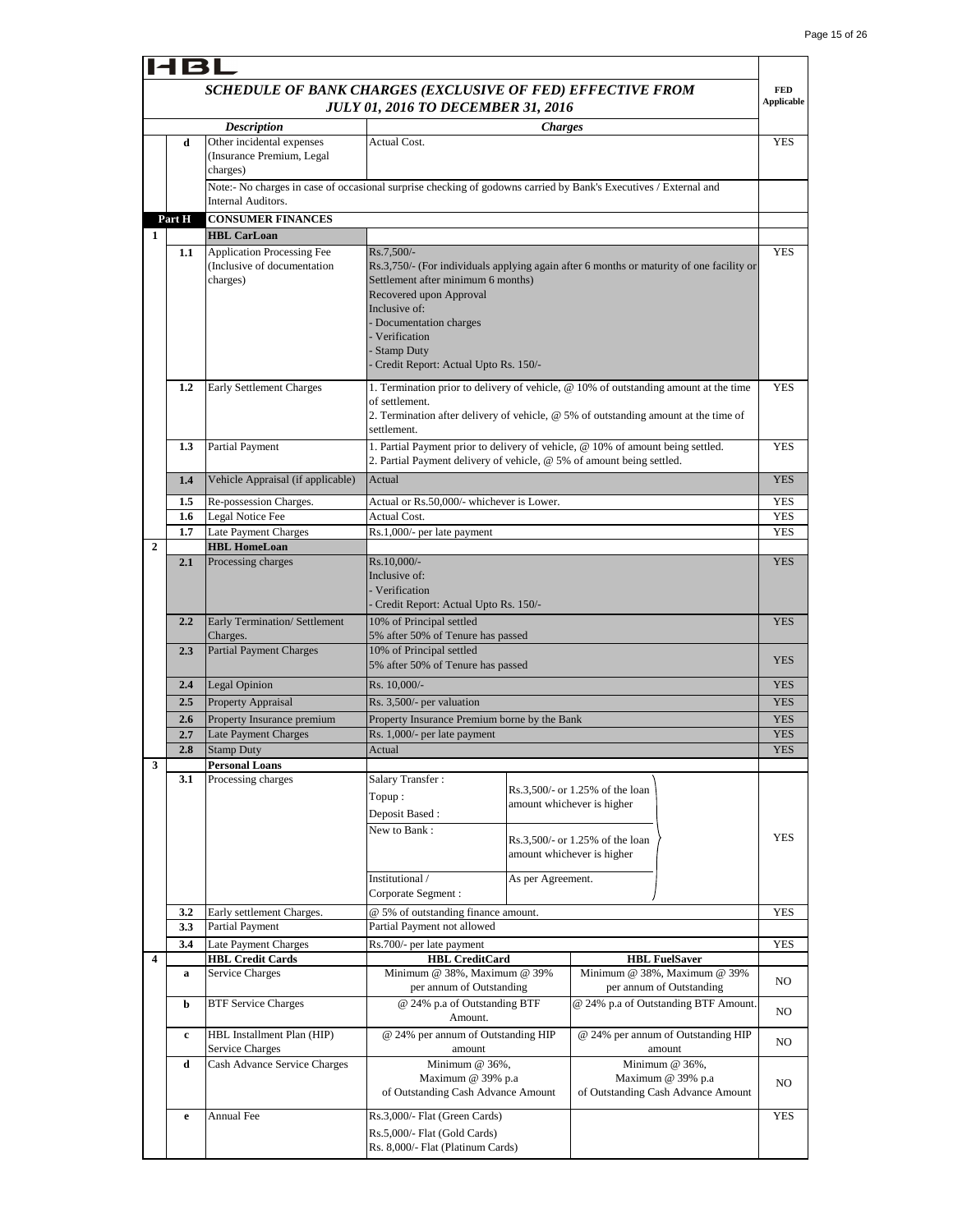$\mathbf{r}$ 

|   | HBL          |                                                                                                                   |                                                                                                                                                                             |                                                                    |                                 |
|---|--------------|-------------------------------------------------------------------------------------------------------------------|-----------------------------------------------------------------------------------------------------------------------------------------------------------------------------|--------------------------------------------------------------------|---------------------------------|
|   |              |                                                                                                                   | SCHEDULE OF BANK CHARGES (EXCLUSIVE OF FED) EFFECTIVE FROM<br><b>JULY 01, 2016 TO DECEMBER 31, 2016</b>                                                                     |                                                                    | <b>FED</b><br><b>Applicable</b> |
|   |              | <b>Description</b>                                                                                                | <b>Charges</b>                                                                                                                                                              |                                                                    |                                 |
|   | f            | Supplementary Fee                                                                                                 | Rs.1,500/- Flat (Green Cards)<br>Rs.2,500/- Flat (Gold Cards)<br>Rs. $4,000/=(Platinum Card)$                                                                               |                                                                    | <b>YES</b>                      |
|   | g            | Monthly Fee (Basic)                                                                                               |                                                                                                                                                                             | Rs.250/- Green Card<br>Rs.500/- Gold Card                          |                                 |
|   | h            | Monthly Fee (Supplementary)                                                                                       |                                                                                                                                                                             | Rs.125/- Green Card                                                |                                 |
|   |              | <b>BTF Processing Charges</b>                                                                                     |                                                                                                                                                                             | Rs.250/- Gold Card                                                 |                                 |
|   | i            |                                                                                                                   | Rs.500/- or @ 3% of the transferred<br>amount, whichever is higher                                                                                                          | Rs.500/- or @ 3% of the transferred<br>amount, whichever is higher | <b>YES</b>                      |
|   | j            | Late Fee                                                                                                          | $Rs.1,250/-$                                                                                                                                                                | $Rs.1,250/-$                                                       | <b>YES</b>                      |
|   | k            | Voucher Retrieval Fee                                                                                             | Rs. 1000/- Flat                                                                                                                                                             | Rs. 1000/- Flat                                                    | <b>YES</b>                      |
|   | 1            | Arbitration Charges for Disputed<br>Transactions                                                                  | US\$ 500/- or equivalent PKR                                                                                                                                                | US\$ 500/- or equivalent PKR                                       | <b>YES</b>                      |
|   | $\mathbf{m}$ | Card Replacement Fee                                                                                              | Rs. 600/- Flat                                                                                                                                                              | Rs. 600/- Flat                                                     | <b>YES</b>                      |
|   | $\mathbf n$  | Cash Advance Issuance Fee                                                                                         | Rs. 750/- or 3% of amount withdrawn<br>whichever is higher                                                                                                                  | Rs. 750/- or 3% of amount withdrawn<br>whichever is higher         | <b>YES</b>                      |
|   | $\bf{0}$     | <b>Banker's Cheque</b><br><b>Issuance Fee</b>                                                                     | Rs.500/- Flat                                                                                                                                                               | Rs.500/- Flat                                                      | <b>YES</b>                      |
|   | p            | Early Payment Charges for<br>installment plan                                                                     | @ 5% of remaining Principal Balance                                                                                                                                         | @ 5% of remaining Principal Balance                                | <b>YES</b>                      |
|   | q            | <b>Foreign Transaction Charges</b>                                                                                | @ 3% of Transaction Amount                                                                                                                                                  | @ 3% of Transaction Amount                                         | <b>YES</b>                      |
|   | $\mathbf r$  | Card Conversion Fee                                                                                               | Rs.600/- Flat                                                                                                                                                               | Rs.600/- Flat                                                      | <b>YES</b>                      |
|   | ${\bf s}$    | <b>Returned Cheque Charges</b>                                                                                    | Rs.1,000/- Flat                                                                                                                                                             | Rs.1,000/- Flat                                                    | <b>YES</b>                      |
|   | t            | Direct Debit Rejection Fee                                                                                        | Rs.750/- Flat                                                                                                                                                               | Rs.750/- Flat                                                      | <b>YES</b>                      |
|   | u            | <b>SMS</b> Alert Charges                                                                                          | Rs.100/- Flat per month                                                                                                                                                     | Rs.100/- Flat per month                                            | <b>YES</b>                      |
|   | $\mathbf{v}$ | Habib Installment Plan (HIP)<br>Processing Charges/HIP Fees                                                       | Rs.600/- Flat                                                                                                                                                               | Rs.600/- Flat                                                      | <b>YES</b>                      |
| 5 |              | <b>HBL Insurance Scheme</b>                                                                                       |                                                                                                                                                                             |                                                                    |                                 |
|   | a            | Credit Shelter                                                                                                    | 0.50% of outstanding balance                                                                                                                                                |                                                                    | NO                              |
|   | b<br>c       | Credit Shelter Plus<br>Income Continuation Plan-<br>Plan A                                                        | 0.073% of credit limit<br>Rs.399/- Per Month                                                                                                                                |                                                                    | NO.<br>NO                       |
|   | d            | Income Continuation Plan-<br>Plan B                                                                               | Rs.250/- Per Month                                                                                                                                                          |                                                                    | N <sub>O</sub>                  |
|   | e            | Total Assurance - Plan A                                                                                          | Rs.150/- Per Month                                                                                                                                                          |                                                                    | NO                              |
|   | f            | Total Assurance - Plan B                                                                                          | Rs.260/- Per Month                                                                                                                                                          |                                                                    | NO                              |
|   | g            | Triple Health Cash Plan                                                                                           | Minimum Rs.185/- and Maximum Rs.970/- per month (varies according to plan)                                                                                                  |                                                                    | NO                              |
|   | h            | <b>HBL Wallet Plan</b>                                                                                            | Rs.199 Per Month                                                                                                                                                            |                                                                    | NO                              |
|   | i            | HBL Family Protect - A                                                                                            | Rs.165 Per Month                                                                                                                                                            |                                                                    | NO                              |
|   | j            | HBL Family Project - B                                                                                            | Rs.1,650 Per Year                                                                                                                                                           |                                                                    | NO                              |
|   | k            | HBL LifePlus - A                                                                                                  | Rs.250 Per Month                                                                                                                                                            |                                                                    | NO                              |
|   | ı            | HBL LifePlus - B                                                                                                  | Rs.325 Per Month                                                                                                                                                            |                                                                    | NO                              |
|   | m            | <b>HBL My Health Forever</b>                                                                                      | Rs. 3,000 Per Year                                                                                                                                                          |                                                                    | NO                              |
| 6 | n            | Credit Shield Plus                                                                                                | 0.79% of Total Outstanding Balance                                                                                                                                          |                                                                    | NO                              |
|   |              | <b>HBL Salary Plus</b>                                                                                            |                                                                                                                                                                             |                                                                    | YES                             |
|   | a            | Processing charges                                                                                                | 1% of overdraft limit or Rs.2,500/- whichever is higher                                                                                                                     |                                                                    | NO.                             |
|   | b            | Mark-up                                                                                                           | Monthly Mark-up of 2.5-3% per month classification per annum 30-36%                                                                                                         |                                                                    |                                 |
|   | c            | Annual Renewal Fee                                                                                                | 1% of overdraft limit or Rs.2,500/- whichever is higher                                                                                                                     |                                                                    | YES                             |
|   | Part I       | STANDING INSTRUCTIONS CHARGES:                                                                                    |                                                                                                                                                                             |                                                                    |                                 |
| 1 | a            | Standing Order/Balance Order<br>charges will be recovered in<br>addition to normal remittance<br>charges.         | Rs.200/- per transaction except deduction of loan installments.                                                                                                             |                                                                    | YES                             |
|   | b            | Amendment of Current Standing<br>Order                                                                            | Rs.200/- Flat                                                                                                                                                               |                                                                    | <b>YES</b>                      |
|   | Part J       |                                                                                                                   | SALE & PURCHASE OF SECURITIES, SAFE CUSTODY OF ARTICLES IN SAFE DEPOSITS                                                                                                    |                                                                    |                                 |
| 1 |              | Withdrawal fee on shares and<br>securities held in safe custody (to<br>be recovered at the time of<br>withdrawal) | @ 0.25% up to Rs.10,000/- of the paid-up and face value (Minimum Rs.80/-).<br>@ 0.125% on amount exceeding Rs.10,000/- of the paid-up and face value<br>(Minimum Rs.170/-). |                                                                    | YES                             |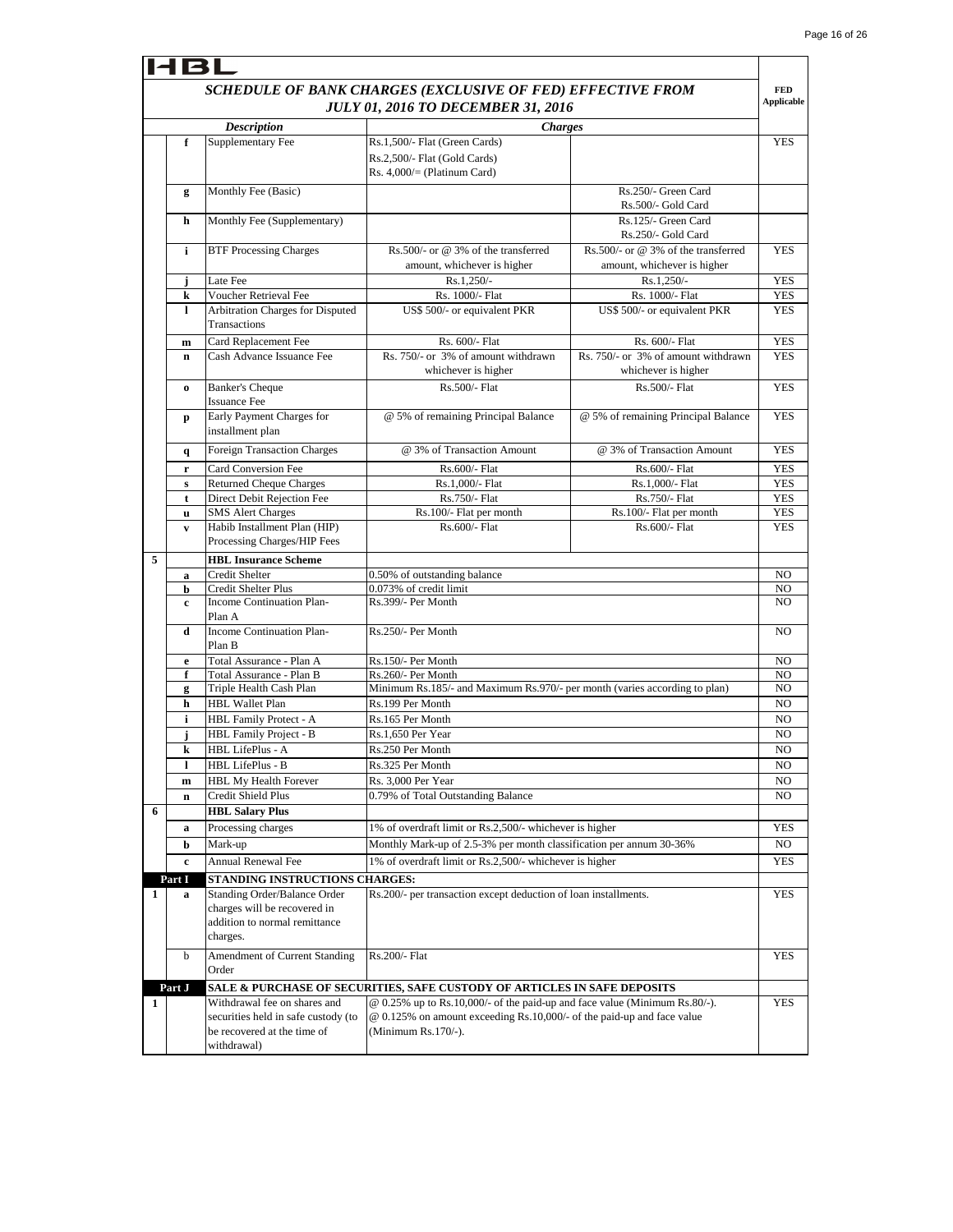| <b>HBL</b>     |                                           |                                                                                                                                                                                                                                                                                         |                                                                                                                                                                                                                                                                                                                                               |                                 |  |
|----------------|-------------------------------------------|-----------------------------------------------------------------------------------------------------------------------------------------------------------------------------------------------------------------------------------------------------------------------------------------|-----------------------------------------------------------------------------------------------------------------------------------------------------------------------------------------------------------------------------------------------------------------------------------------------------------------------------------------------|---------------------------------|--|
|                |                                           |                                                                                                                                                                                                                                                                                         | SCHEDULE OF BANK CHARGES (EXCLUSIVE OF FED) EFFECTIVE FROM                                                                                                                                                                                                                                                                                    | <b>FED</b><br><b>Applicable</b> |  |
|                | <b>JULY 01, 2016 TO DECEMBER 31, 2016</b> |                                                                                                                                                                                                                                                                                         |                                                                                                                                                                                                                                                                                                                                               |                                 |  |
|                |                                           | <b>Description</b>                                                                                                                                                                                                                                                                      | <i>Charges</i>                                                                                                                                                                                                                                                                                                                                |                                 |  |
| $\mathbf{2}$   |                                           | Withdrawal fee on Govt.<br>Securities. Where shares and/or<br>securities sold are from those held<br>in safe custody, either commission<br>on sale of shares and securities, as<br>shown against item 1, or<br>withdrawal fees, as shown against<br>item 2 whichever is higher, will be | Rs.10/- Flat per scrip. Minimum Rs.85/-                                                                                                                                                                                                                                                                                                       | <b>YES</b>                      |  |
| 3              |                                           | charged, but not both.<br>Handling charges for conversion,<br>renewal, consolidation or                                                                                                                                                                                                 | Rs.20/- Flat per scrip                                                                                                                                                                                                                                                                                                                        | YES                             |  |
|                |                                           | subdivision of Govt. Securities.                                                                                                                                                                                                                                                        |                                                                                                                                                                                                                                                                                                                                               |                                 |  |
| 4              |                                           | Fee for verifying and marking lien<br>on Govt. Securities issued by us at<br>the request of third party.                                                                                                                                                                                | Rs.500/- Flat per case                                                                                                                                                                                                                                                                                                                        | YES                             |  |
| 5              |                                           | Handling charges for deposit of<br>shares and other securities in safe<br>custody marked under Lien for<br>banking facilities:-                                                                                                                                                         |                                                                                                                                                                                                                                                                                                                                               |                                 |  |
|                | a                                         | Individual shares with verified<br>Transfer Deed attached.                                                                                                                                                                                                                              | Rs.500/- Flat                                                                                                                                                                                                                                                                                                                                 | <b>YES</b>                      |  |
|                | b                                         | Sale / Purchase of shares securities Rs.500/- Flat per transaction.<br>held against banking facilities.                                                                                                                                                                                 |                                                                                                                                                                                                                                                                                                                                               | <b>YES</b>                      |  |
|                | $\mathbf c$                               | Charges for holding bearer<br>securities in safe custody on behalf<br>of customer against banking<br>facilities.                                                                                                                                                                        | Rs.850/- Flat                                                                                                                                                                                                                                                                                                                                 | <b>YES</b>                      |  |
|                | d                                         | Replacement of securities under<br>lien to the Bank.                                                                                                                                                                                                                                    | Rs.1,000/- Flat per replacement                                                                                                                                                                                                                                                                                                               | YES                             |  |
| 6              |                                           | commencement of each quarter).                                                                                                                                                                                                                                                          | Articles in Safe Deposit-Fee for Articles in Safe Deposit (to be recovered in advance at the time of deposit or at the                                                                                                                                                                                                                        |                                 |  |
|                | a                                         | <b>Boxes and Packages</b>                                                                                                                                                                                                                                                               | Rs.5/- Flat per 100 cubic inches or any part thereof with a Minimum of Rs.400/- per<br>quarter.                                                                                                                                                                                                                                               | <b>YES</b>                      |  |
| 7              | b                                         | Envelopes                                                                                                                                                                                                                                                                               | Rs.3/- Flat per 25 square Inches or any part thereof with a Minimum of Rs.400/- per<br>quarter.                                                                                                                                                                                                                                               | <b>YES</b>                      |  |
|                | a                                         | Small                                                                                                                                                                                                                                                                                   | Safe Deposit Lockers Fee (to be recovered in advance and at the commencement date yearly)<br>Rs.2,500/- Flat per annum.                                                                                                                                                                                                                       | <b>YES</b>                      |  |
|                |                                           | Medium                                                                                                                                                                                                                                                                                  | Rs.3,500/- Flat per annum.                                                                                                                                                                                                                                                                                                                    |                                 |  |
|                |                                           | Large                                                                                                                                                                                                                                                                                   | Rs.5,500/- Flat per annum.                                                                                                                                                                                                                                                                                                                    |                                 |  |
|                |                                           | Extra Large                                                                                                                                                                                                                                                                             | Rs.10,000/- Flat per annum.                                                                                                                                                                                                                                                                                                                   |                                 |  |
|                |                                           | Cubicle Locker                                                                                                                                                                                                                                                                          | Rs.40,000/- Flat per annum.                                                                                                                                                                                                                                                                                                                   |                                 |  |
|                | b                                         | Late payment fee                                                                                                                                                                                                                                                                        | 10% of the applicable annual locker rent with grace period of 30 days from the due<br>date.                                                                                                                                                                                                                                                   | <b>YES</b>                      |  |
|                | c                                         | Key Deposit (Will apply at the time of issuance of new locker).                                                                                                                                                                                                                         |                                                                                                                                                                                                                                                                                                                                               |                                 |  |
|                |                                           | Small                                                                                                                                                                                                                                                                                   | Rs.3,000/- Flat                                                                                                                                                                                                                                                                                                                               |                                 |  |
|                |                                           | Medium                                                                                                                                                                                                                                                                                  | Rs.3,500/- Flat                                                                                                                                                                                                                                                                                                                               | NO                              |  |
|                |                                           | Large/Extra Large                                                                                                                                                                                                                                                                       | Rs.5,000/- Flat                                                                                                                                                                                                                                                                                                                               |                                 |  |
|                | d                                         | Cubicle Locker<br><b>Breaking Charges</b><br>For Small, Medium, Large &<br>Extra Large Locker                                                                                                                                                                                           | Rs.50,000/- Flat<br>Rs.3,500/- per Locker or actual cost whichever is more.                                                                                                                                                                                                                                                                   | YES                             |  |
|                |                                           | Cubicle Locker                                                                                                                                                                                                                                                                          | Rs.6,000/- per Locker or actual cost whichever is more.                                                                                                                                                                                                                                                                                       | YES                             |  |
|                | e                                         | Addition of New Locker Operator                                                                                                                                                                                                                                                         | Rs. 300/-                                                                                                                                                                                                                                                                                                                                     | <b>YES</b>                      |  |
|                |                                           |                                                                                                                                                                                                                                                                                         | Note:- In case a locker is broken open for non-payment of fee and its content are retained with inventory in a separate<br>locker, whenever the locker holder(s) visits the Bank for collection of the items, all outstanding fee (with late payment<br>fee) and break-opening charges should be recovered before the contents are delivered. |                                 |  |
|                | Part K                                    | <b>GUARANTEES</b>                                                                                                                                                                                                                                                                       |                                                                                                                                                                                                                                                                                                                                               |                                 |  |
| 1              |                                           | Guarantees issued in favour of<br>shipping companies in lieu of Bills<br>of Lading.                                                                                                                                                                                                     | Rs.2,000/- Flat                                                                                                                                                                                                                                                                                                                               | <b>YES</b>                      |  |
| $\overline{2}$ |                                           | Guarantees issued in favour of                                                                                                                                                                                                                                                          | @ 0.60% per quarter or part thereof.                                                                                                                                                                                                                                                                                                          | <b>YES</b>                      |  |
|                |                                           | Collector of Customs in lieu of<br>payment of Duties/ levies.                                                                                                                                                                                                                           | @ 0.40% per quarter or part thereof for Financial Institutions.<br>@ 0.30% per quarter or part thereof (if 100% Cash Margin or Lien over Term /<br>Saving Deposits).<br>Minimum Rs.1,500/- to be recovered.                                                                                                                                   |                                 |  |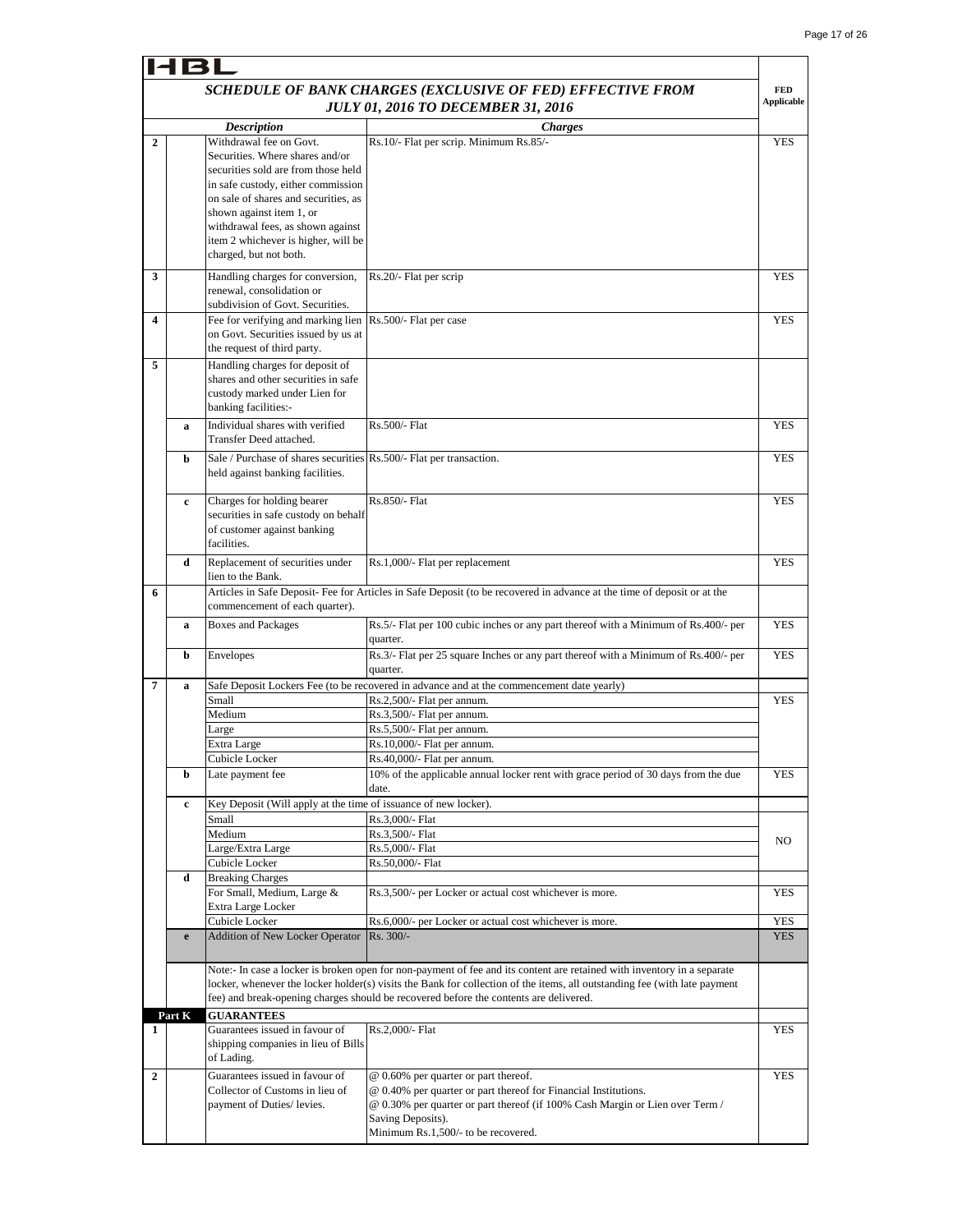$\mathbf{r}$ 

| 14 B L       |             |                                                                            |                                                                                                                                                                                                                                                   |                   |
|--------------|-------------|----------------------------------------------------------------------------|---------------------------------------------------------------------------------------------------------------------------------------------------------------------------------------------------------------------------------------------------|-------------------|
|              |             |                                                                            | SCHEDULE OF BANK CHARGES (EXCLUSIVE OF FED) EFFECTIVE FROM                                                                                                                                                                                        | <b>FED</b>        |
|              |             |                                                                            | <b>JULY 01, 2016 TO DECEMBER 31, 2016</b>                                                                                                                                                                                                         | <b>Applicable</b> |
|              |             | <b>Description</b>                                                         | <b>Charges</b>                                                                                                                                                                                                                                    |                   |
| 3            |             | <b>Other Guarantees</b>                                                    | (i) $@$ 0.45% per quarter or part thereof Minimum Rs.1,500/-                                                                                                                                                                                      | YES               |
|              |             |                                                                            | (ii) If secured against 100% Cash Margin, Commission @ 0.40% per quarter or part<br>thereof Minimum Rs.1,500/-.                                                                                                                                   | <b>YES</b>        |
|              |             |                                                                            | (iii) Note:- In case the validity of guaratee is one year or more, then LG commission<br>should be charged at prescribed applicable rate,                                                                                                         |                   |
|              |             |                                                                            | Minimum Rs.1,500/- annually.<br>(iv) Note: - For open-ended Guarantees, Commission to be recovered on Annual Basis                                                                                                                                | <b>YES</b>        |
|              |             |                                                                            | as per (i) or (ii) above, as applicable or as per approval of competent authority.                                                                                                                                                                |                   |
| 4            | a           | Cross Border Back-to-Back                                                  | (i) 0.45% per quarter or part thereof, Minimum USD 150/-.                                                                                                                                                                                         | <b>YES</b>        |
|              |             | Guarantees including Performance<br>Bonds, Bid Bonds, Advance              | (ii) Commission on guarantees issued against Counter Guarantees / Standby L/Cs is<br>determined based on issuing Bank/Country & Value / Tenor of the Instrument,                                                                                  |                   |
|              |             |                                                                            | Payment Guarantees issued against Minimum USD 150/-. These Charges will be approved on case to case basis by                                                                                                                                      |                   |
|              |             | of Credit (SBLC) of Foreign                                                | Counter guarantees/Standby Letter Financial Institutions - Global Trade Services (FI-GTS).<br>Please refer Note No.7 (Last Page)                                                                                                                  |                   |
|              |             | Banks/Financial Institutions of                                            |                                                                                                                                                                                                                                                   |                   |
|              |             | Overseas Branches.                                                         |                                                                                                                                                                                                                                                   |                   |
|              |             |                                                                            |                                                                                                                                                                                                                                                   |                   |
|              | b           |                                                                            | Advising Charges for Guarantees or SBLCs issued by the Foreign Banks/ Financial Instutitions or Oversease Branches                                                                                                                                | <b>YES</b>        |
|              | (i)         | If advised without any risk &<br>responsibility                            | US \$75 or equivalent in other currencies                                                                                                                                                                                                         | <b>YES</b>        |
|              |             | apply except communication cost as prescribed under K(4c).                 | Note: The similar rate will apply in the cases of advising of subsequent amendments. Claim handling charges shall not                                                                                                                             | <b>YES</b>        |
|              | (ii)        | If advised duly added with<br>Confirmation                                 | Rates as per $K$ 4 (c) will apply                                                                                                                                                                                                                 | <b>YES</b>        |
|              | $\mathbf c$ |                                                                            | Branches are advised to include the actual cost of Stamp Paper, Courier / Swift Charges etc. while claiming the amount of<br>commission from the Correspondent Bank on whose behalf the Guarantee is being issued.                                |                   |
| 5            |             | Claim Handling on Guarantees                                               | (i) Rs.2,000/- Flat or equivalent in FCY.                                                                                                                                                                                                         | <b>YES</b>        |
|              |             | issued on behalf of Foreign<br>Correspondent                               | (ii) Communication costs Rs.1,500/- Flat or equivalent in FCY                                                                                                                                                                                     |                   |
| 6            |             | Consortium / Syndicate<br>Guarantees                                       | As per term sheet applicable for the entire Syndicate members.                                                                                                                                                                                    | <b>YES</b>        |
|              | a           | till expiry of the claim lodgement date.                                   | Note: - All guarantees issued by banks (except guarantees issued under consortium/syndication) must contain specific<br>amount and expiry date and a date by which the claims are to be lodged. Commission to be charged from the date of issue   |                   |
|              | b           |                                                                            | In case of the forced liability created on invocation of bank guarantees, (except Counter Guarantees or Standby Letter of                                                                                                                         |                   |
|              |             | if applicable.                                                             | Credits of Foreign Banks) mark up at Commercial rate / Approved Customer Lending rate, on daily product basis will be<br>recovered from the date of invocation of the guarantee until complete adjustment of the forced loan & any other charges, |                   |
|              | c           | Administrative fee for expired                                             | (i) Rs.2,000/- Flat to be recovered on half yearly basis or on prorata basis if returned                                                                                                                                                          | YES               |
|              |             | guarantee until original instrument earlier.<br>is not yet returned to us. | (ii) In case of 100% cash margin, no Administrative Fee will be recovered. This fee                                                                                                                                                               |                   |
|              |             |                                                                            | shall also not apply on the cases as prescribed under $K(4)$ .                                                                                                                                                                                    |                   |
|              |             |                                                                            | (iii) Administrative Fee may be waived on very exceptional basis with the approval of                                                                                                                                                             |                   |
|              |             |                                                                            | Functional Head.<br>Note: Normal Commission shall be charged if claim is lodged within the validity of                                                                                                                                            |                   |
|              |             |                                                                            | L/G, otherwise Administrative Fees should be charged.                                                                                                                                                                                             |                   |
|              | d           | Amendment                                                                  | Rs.1,200/- Flat per amendment or commission at the rate specified above if<br>amendment involves increase in amount or extension in period, whichever is higher.                                                                                  | <b>YES</b>        |
|              | e           | by concerned sanctioning authority.                                        | The Bank reserves the right to charge different rates on the basis of volumes and security offered subject to prior approval                                                                                                                      |                   |
|              | Part L      | <b>MISCELLANEOUS CHARGES</b>                                               |                                                                                                                                                                                                                                                   |                   |
|              |             | <b>Minimum Balance Related Charges</b>                                     |                                                                                                                                                                                                                                                   |                   |
| $\mathbf{1}$ |             | Service Charges on following<br>Accounts where Minimum monthly             | Rs.50/- Flat, to be recovered on monthly basis.                                                                                                                                                                                                   |                   |
|              |             | average balance is less than:-                                             |                                                                                                                                                                                                                                                   |                   |
|              |             | Rs.5,000/-for Current Account                                              |                                                                                                                                                                                                                                                   | NO                |
|              |             | Rs.10,000/- for Value Account<br>Rs.20,000/- for Daily Progressive         |                                                                                                                                                                                                                                                   |                   |
|              |             | Account &                                                                  |                                                                                                                                                                                                                                                   |                   |
|              |             | Rs. 20,000/- for Daily Munafa A/c                                          |                                                                                                                                                                                                                                                   |                   |
|              |             |                                                                            | Following categories of Accounts are exempt from recovery of "Service Charges"                                                                                                                                                                    |                   |
|              |             |                                                                            | 1) A/cs of employees of Government/Semi-Government institutions including Armed Forces Employees/Pensioners opened for                                                                                                                            |                   |
|              |             | grant etc./ senior citizens or physically handicapped.                     | salary and pension purposes including widows/children of deceased employees eligible for family pension/benevolent fund                                                                                                                           |                   |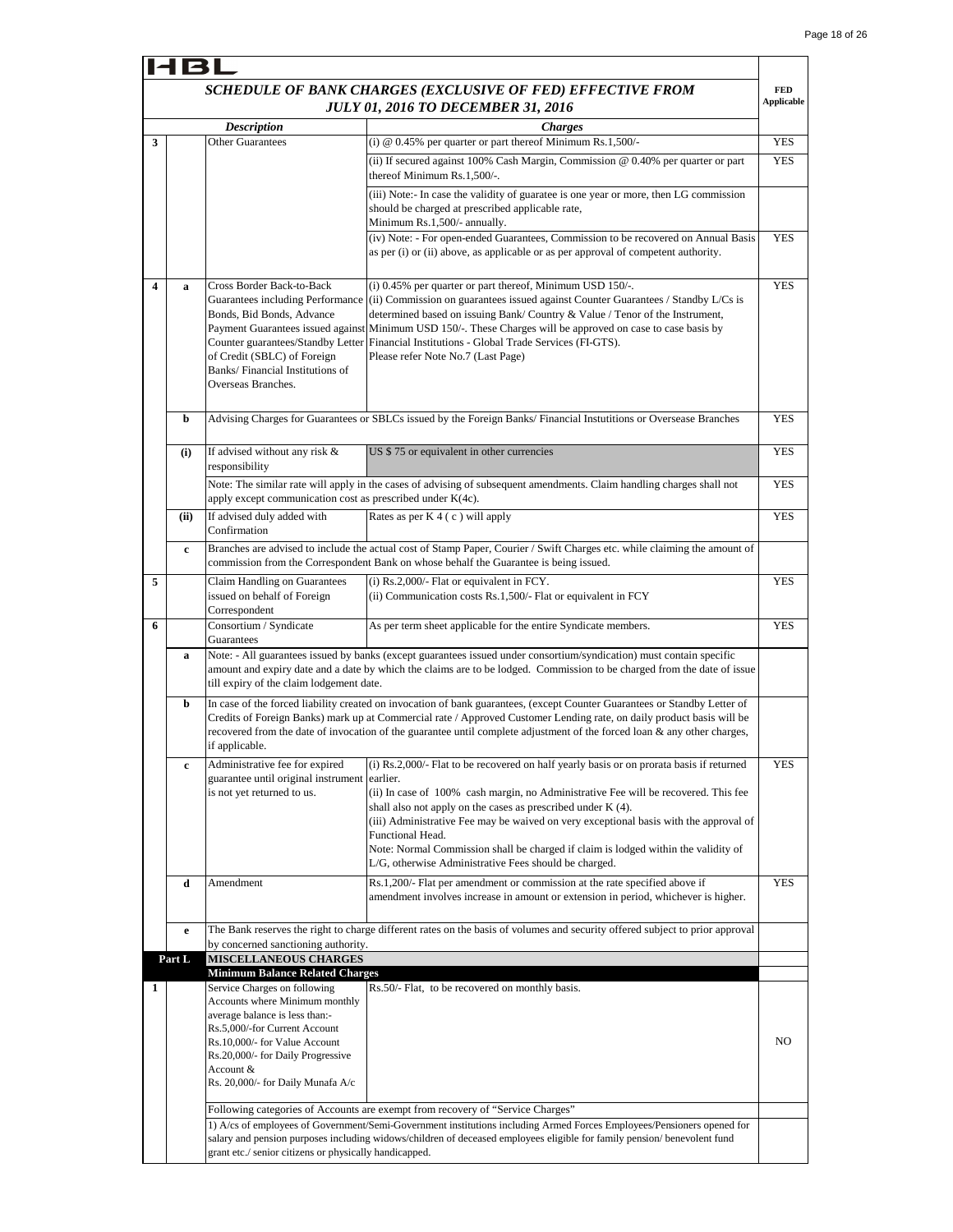| 181          |     |                                                                      |                                                                                                                                                                             |                                  |                   |
|--------------|-----|----------------------------------------------------------------------|-----------------------------------------------------------------------------------------------------------------------------------------------------------------------------|----------------------------------|-------------------|
|              |     |                                                                      | SCHEDULE OF BANK CHARGES (EXCLUSIVE OF FED) EFFECTIVE FROM                                                                                                                  |                                  | <b>FED</b>        |
|              |     |                                                                      | <b>JULY 01, 2016 TO DECEMBER 31, 2016</b>                                                                                                                                   |                                  | <b>Applicable</b> |
|              |     | <b>Description</b>                                                   | <b>Charges</b>                                                                                                                                                              |                                  |                   |
|              |     | 2) Accounts of Mustehigeen of Zakat.                                 |                                                                                                                                                                             |                                  |                   |
|              |     | 3) Accounts of Students.                                             |                                                                                                                                                                             |                                  |                   |
|              |     | 4) Accounts of Deceased.                                             |                                                                                                                                                                             |                                  |                   |
|              |     |                                                                      | 5) Loan servicing accounts (especially opened to facilitate repayment of Consumer / Agriculture Loans).                                                                     |                                  |                   |
|              |     | 6) Accounts in Inactive and Unclaimed categories.                    |                                                                                                                                                                             |                                  |                   |
|              |     |                                                                      | 7) Accounts of School Management Committee (SMCs) duly constituted by Education Deptt, Govt. of Sindh.                                                                      |                                  |                   |
|              |     | 8) Nominated accounts against all types of Term Deposits.            |                                                                                                                                                                             |                                  |                   |
|              |     | 9) Regular Saving Accounts.                                          |                                                                                                                                                                             |                                  |                   |
|              |     | 11) HBL iD Accounts.                                                 | 10) Special Non-Chequeing Accounts of Exporters (Account Type-CP).                                                                                                          |                                  |                   |
|              |     | 12) HBL Money Club Accounts.                                         |                                                                                                                                                                             |                                  |                   |
|              |     | 13) Pardes Card Accounts.                                            |                                                                                                                                                                             |                                  |                   |
|              |     | 14) HBL @ work.                                                      |                                                                                                                                                                             |                                  |                   |
|              |     | 15) HBL Rutba Accounts.                                              |                                                                                                                                                                             |                                  |                   |
|              |     | 16) HBL Asaan Accounts                                               |                                                                                                                                                                             |                                  |                   |
|              |     | 17) Basic Banking Account                                            |                                                                                                                                                                             |                                  |                   |
| $\mathbf{2}$ |     | Service Charges on FC Savings &                                      |                                                                                                                                                                             |                                  |                   |
|              |     | FC Current A/cs, where Minimum                                       |                                                                                                                                                                             |                                  |                   |
|              |     | monthly average balance is less                                      |                                                                                                                                                                             |                                  |                   |
|              |     | than:-                                                               |                                                                                                                                                                             |                                  |                   |
|              | i   | US\$ 1,000/-                                                         | US equivalent of Rs.50/- Flat, to be recovered on monthly basis.                                                                                                            |                                  |                   |
|              | ii. | €800/-                                                               | €equivalent of Rs.50/- Flat, to be recovered on monthly basis.                                                                                                              |                                  | NO.               |
|              | iii | ¥120,000/-                                                           | ¥ equivalent Rs.50/- Flat, to be recovered on monthly basis.                                                                                                                |                                  |                   |
|              | iv  | £ 700/-                                                              | £ equivalent Rs.50/- Flat, to be recovered on monthly basis.                                                                                                                |                                  |                   |
| 3            | a   | <b>Transaction Charges on Value</b>                                  | Rs.50/- per debit transaction to be charged if more than 2 customer initiated debit                                                                                         |                                  | <b>YES</b>        |
|              |     | <b>Account &amp; Basic Banking</b>                                   | transactions are made during a calendar month except withdrawals made through                                                                                               |                                  |                   |
|              |     | Account                                                              | ATM's and system generated debit transactions.                                                                                                                              |                                  |                   |
|              |     |                                                                      |                                                                                                                                                                             |                                  |                   |
|              |     |                                                                      | Note: Waiver from Transaction Charges will be allowed on Accounts belonging to category of customers, who are                                                               |                                  |                   |
|              |     | exempted from Service Charges as per Part-L, 1(a)                    |                                                                                                                                                                             |                                  |                   |
|              | b   | <b>Transaction</b> charges                                           | Charge of Rs.50/- per debit transaction will be levied and recovered daily and this will                                                                                    |                                  | <b>YES</b>        |
|              |     | on Daily Progress Account                                            | be in addition to normal charges (if any) applicable on the particular service (i.e.                                                                                        |                                  |                   |
|              |     |                                                                      | Banker's Cheques) but excluding system generated debit transaction.                                                                                                         |                                  |                   |
|              |     | <b>HBL Freedom Account</b>                                           |                                                                                                                                                                             |                                  |                   |
|              | c   |                                                                      | Free Transactional Services on Freedom Account (as listed in the product features).<br>For the month in which actual balance is below Rs.25,000/- even for a day, cumulaive |                                  | <b>YES</b>        |
|              |     |                                                                      | transactions Charge $@$ Rs.50/- per transaction will be applicable in lump sum at                                                                                           |                                  |                   |
|              |     |                                                                      | month end on all customer initiated Debit Transactions during the month and it will be                                                                                      |                                  |                   |
|              |     |                                                                      | auto recovered by the system.                                                                                                                                               |                                  |                   |
|              | d   | <b>Transaction Charges on HBL</b>                                    | Rs. 50/- per debit transaction to be charged if more than 4 customer initiated over-the-                                                                                    |                                  | <b>YES</b>        |
|              |     | Asaan Account                                                        | counter debit transactions are made during a calendar month, except withdrawals                                                                                             |                                  |                   |
|              |     |                                                                      | made through ATM's and system generated debit transactions.                                                                                                                 |                                  |                   |
|              | e   | Prestige Account Charges (account                                    |                                                                                                                                                                             |                                  | <b>YES</b>        |
|              |     | level)                                                               | Prestige Account Charges are PKR 1,500 per month which is waived on maintenance                                                                                             |                                  |                   |
|              |     |                                                                      | of account balance at                                                                                                                                                       |                                  |                   |
|              |     |                                                                      | Current a/c PKR 1 million<br>Savings a/c PRR 2 million                                                                                                                      |                                  |                   |
|              |     |                                                                      | Current a/c & TD combined / Savings a/c & TD combined is Rs. 3 million                                                                                                      |                                  |                   |
|              |     |                                                                      | FCY a/c USD 20,000                                                                                                                                                          |                                  |                   |
|              |     |                                                                      | FCY a/c EUR 20,000                                                                                                                                                          |                                  |                   |
|              |     |                                                                      | FCY a/c GBP 15,000                                                                                                                                                          |                                  |                   |
|              | f   | <b>Account Downgrade Charges on</b>                                  |                                                                                                                                                                             |                                  | YES               |
|              |     | Prestige A/c                                                         | Conversion from Prestige to normal account<br>PKR 1,500/-                                                                                                                   |                                  |                   |
|              |     |                                                                      |                                                                                                                                                                             |                                  |                   |
| 4            |     | Cheque Book & Cheque Related Charges<br>Cheque Book Issuance Charges | Rs.15/- Flat per leave to be recovered at the time of issuance of Cheque Book for PLS-                                                                                      |                                  | NO                |
|              |     |                                                                      | SB Accounts and Rs.10/- Flat per leave for all other Chequeing Accounts.                                                                                                    |                                  |                   |
|              |     |                                                                      | Note: Freedom Account, HBL at Work, Branchless Banking, Rutba Account Holders                                                                                               |                                  |                   |
|              |     |                                                                      | are exempted from these charges. Only first Cheque Book of 10 leaves is free for                                                                                            |                                  |                   |
|              |     |                                                                      | Money Club Account. Subsequent cheque book for Money Club Account will be                                                                                                   |                                  |                   |
|              |     |                                                                      | charged as per SOBC.                                                                                                                                                        |                                  |                   |
| 5            |     | Stop payment of cheque                                               |                                                                                                                                                                             | Rs.400/- Flat per instruction    | YES               |
|              |     |                                                                      | $(i)$ Rupee A/c                                                                                                                                                             |                                  |                   |
|              |     |                                                                      | (ii) F.C. A/C                                                                                                                                                               | US\$ 10/- or equivalent Flat per | YES               |
|              |     |                                                                      |                                                                                                                                                                             | instruction                      |                   |
|              |     |                                                                      | Note:- (1) Stop payment charges are to be levied one time for stop payment instructions whether it is for one or more                                                       |                                  |                   |
|              |     | cheques.                                                             |                                                                                                                                                                             |                                  |                   |
|              |     |                                                                      | (2) Stop Payment Charges are applicable on Freedom Account & HBL at Work Account.                                                                                           |                                  |                   |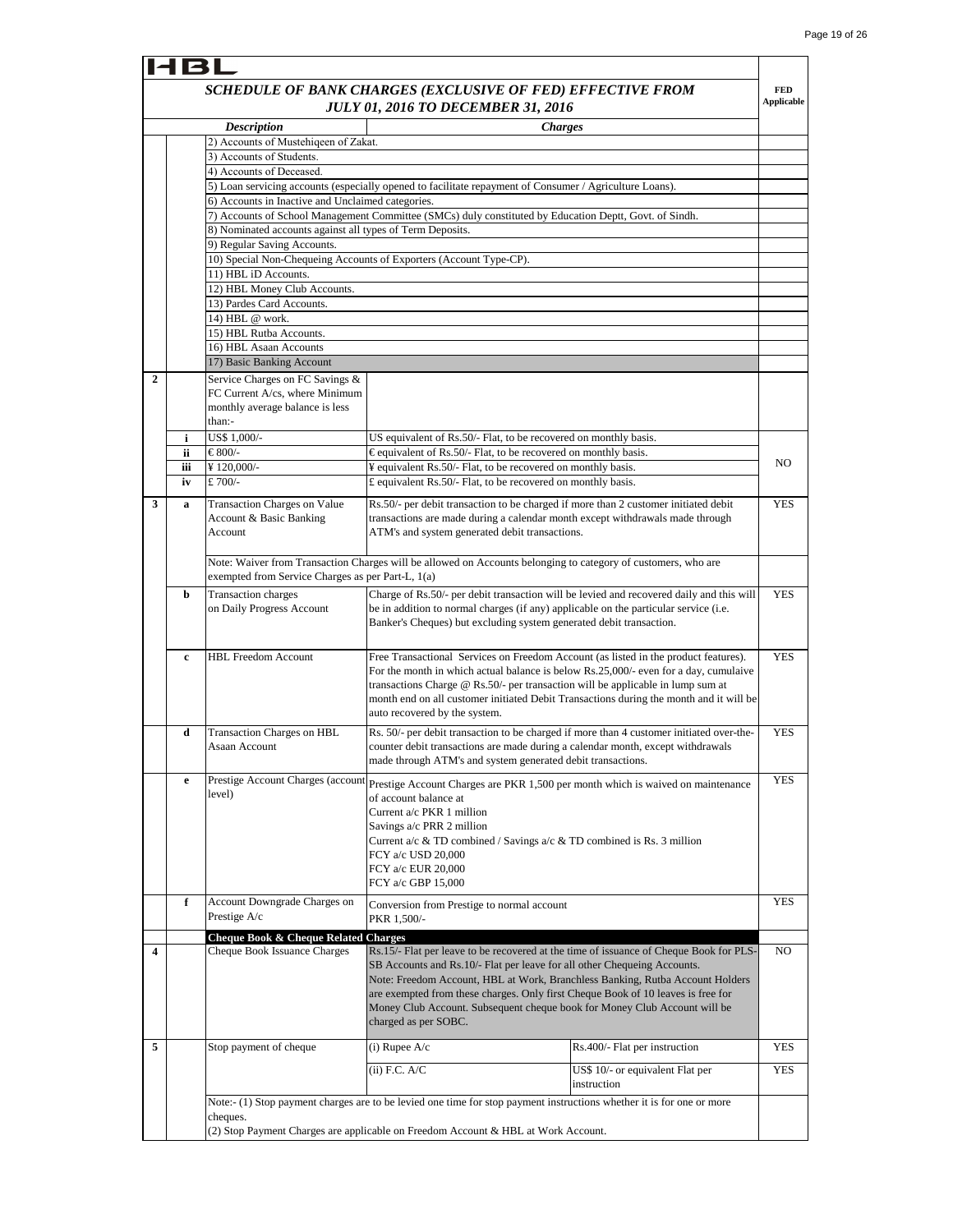T,

|    | IRI |                                                                                                                                                                                                              |                                                                                                                                                     |                                                                                                                                                                                                                                             |                                 |
|----|-----|--------------------------------------------------------------------------------------------------------------------------------------------------------------------------------------------------------------|-----------------------------------------------------------------------------------------------------------------------------------------------------|---------------------------------------------------------------------------------------------------------------------------------------------------------------------------------------------------------------------------------------------|---------------------------------|
|    |     |                                                                                                                                                                                                              | SCHEDULE OF BANK CHARGES (EXCLUSIVE OF FED) EFFECTIVE FROM<br><b>JULY 01, 2016 TO DECEMBER 31, 2016</b>                                             |                                                                                                                                                                                                                                             | <b>FED</b><br><b>Applicable</b> |
|    |     | <b>Description</b>                                                                                                                                                                                           |                                                                                                                                                     | <b>Charges</b>                                                                                                                                                                                                                              |                                 |
| 6  |     | Charges on cheques returned in<br>Inward Clearing/Collection to be<br>recovered from Customers issuing<br>the Cheques with in-sufficient<br>balances in account or for any<br>other reason. "due to fault of | $(i)$ Rupee $A/c$ .                                                                                                                                 | Rs.400/- Flat per cheque                                                                                                                                                                                                                    | <b>YES</b>                      |
|    |     | customer"                                                                                                                                                                                                    | $(ii)$ FC A/c.                                                                                                                                      | US\$ 5/- or equivalent Flat per cheque                                                                                                                                                                                                      | <b>YES</b>                      |
| 7  |     | Original paid cheques returned to<br>customer after 6 months (at<br>customer request)                                                                                                                        | Rs.200/- Flat per cheque.                                                                                                                           |                                                                                                                                                                                                                                             | <b>YES</b>                      |
| 8  |     | Over the counter cash cheque<br>returned due to insufficient<br>balance                                                                                                                                      | $(i)$ Rupee A/c.                                                                                                                                    | Rs.200/- Flat per cheque                                                                                                                                                                                                                    | <b>YES</b>                      |
| 9  |     | Photocopy of the paid cheques<br>forwarded to Customers.                                                                                                                                                     | (i) Up to One year                                                                                                                                  | Rs.50/- Flat Per cheque                                                                                                                                                                                                                     | <b>YES</b>                      |
|    |     |                                                                                                                                                                                                              | (ii) Above one year up to five years                                                                                                                | Rs.200/- Flat Per cheque                                                                                                                                                                                                                    |                                 |
|    |     |                                                                                                                                                                                                              | (iii) Above five years                                                                                                                              | Rs.500/- Flat Per cheque                                                                                                                                                                                                                    |                                 |
| 10 |     | Delivery of Cheque Book by<br>Registered Mail/Courier                                                                                                                                                        | Rs.150/- Flat                                                                                                                                       |                                                                                                                                                                                                                                             | NO.                             |
| 11 |     | Issuance of SBP/NBP cheques                                                                                                                                                                                  | Rs.500/- Flat per cheque (to be retained by the originating Branch)                                                                                 |                                                                                                                                                                                                                                             | <b>YES</b>                      |
|    |     | <b>Account Statement &amp; Certificate Related Charges</b>                                                                                                                                                   |                                                                                                                                                     |                                                                                                                                                                                                                                             |                                 |
| 12 |     | Statement of Account sent on<br>Daily basis through Swift Message<br>MT-940                                                                                                                                  | Rs. 1,000/- Flat per month                                                                                                                          |                                                                                                                                                                                                                                             | NO.                             |
| 13 |     | Duplicate Statements for all types<br>of accounts, on request from<br>customer.                                                                                                                              | Rs.35/-Flat, per statement<br>Note: HBL at Work Account is exempted.                                                                                |                                                                                                                                                                                                                                             | NO                              |
| 14 |     | Monthly Bank Statement                                                                                                                                                                                       | Rs. 400/- per annum.                                                                                                                                |                                                                                                                                                                                                                                             |                                 |
| 15 |     | Duplicate Bank Certificate for the<br>purpose of Visa, Income tax etc.                                                                                                                                       | Rs.300/- Flat per certificate                                                                                                                       |                                                                                                                                                                                                                                             | YES                             |
| 16 |     | Overseas Employment Certificate.                                                                                                                                                                             | Rs.300/- Flat per certificate                                                                                                                       |                                                                                                                                                                                                                                             | YES                             |
| 17 |     | <b>Credit Information Report /</b><br>Opinion.                                                                                                                                                               |                                                                                                                                                     |                                                                                                                                                                                                                                             |                                 |
|    |     | Credit Information report / opinion Rs.500/- Flat<br>provided locally to Banks / Other<br>Organizations (Embassies etc).                                                                                     |                                                                                                                                                     |                                                                                                                                                                                                                                             | <b>YES</b>                      |
|    |     | <b>Account Transaction (s) &amp; Balance Related Charges</b>                                                                                                                                                 | Note:-Plus Postage / Courier / Fax Charges will be recovered as per Part 'O' as applicable.                                                         |                                                                                                                                                                                                                                             |                                 |
| 18 |     | For any enquiry requested by<br>customer beyond 3 years relating<br>to transactions on his account.                                                                                                          | Rs.1,000/- Flat                                                                                                                                     |                                                                                                                                                                                                                                             | YES                             |
| 19 |     | Closure of Account Charges.                                                                                                                                                                                  | Free                                                                                                                                                |                                                                                                                                                                                                                                             | <b>YES</b>                      |
| 20 |     | Handling of payments/ balances<br>from deceased accounts against<br><b>Succession Certificate</b>                                                                                                            | Rs. 500/- Flat                                                                                                                                      |                                                                                                                                                                                                                                             | YES                             |
| 21 |     | Confirmation of balances to<br>Auditors.                                                                                                                                                                     | Rs.500/- Flat                                                                                                                                       |                                                                                                                                                                                                                                             | YES                             |
| 22 | a   | Shares, Dividend & DSC / SSC / NIT Related Charges<br>Charges on Dividend Warrants (to<br>be recovered from dividend<br>declaring companies).                                                                | @ 0.60% of total Dividend Warrant payment amount - Minimum. Rs.10,000/-<br>(Negotiable on case to case basis and to be approved by Functional Head) |                                                                                                                                                                                                                                             | YES                             |
|    |     | Note:-<br>Dividend Account for payment of Dividend Warrants.<br>recovered from the Company.                                                                                                                  | Ii) In case DWs are not printed through a Printer referred by the Bank and subsequently it is found that the DWs are                                | i) Bank may waive charges to Customers depositing full Dividend amount in advance or Rs.50 (M) whichever is less in<br>rejected by NIFT while processing for payment, actual charges of NIFT applicable on Non-Standard Instruments will be | <b>YES</b>                      |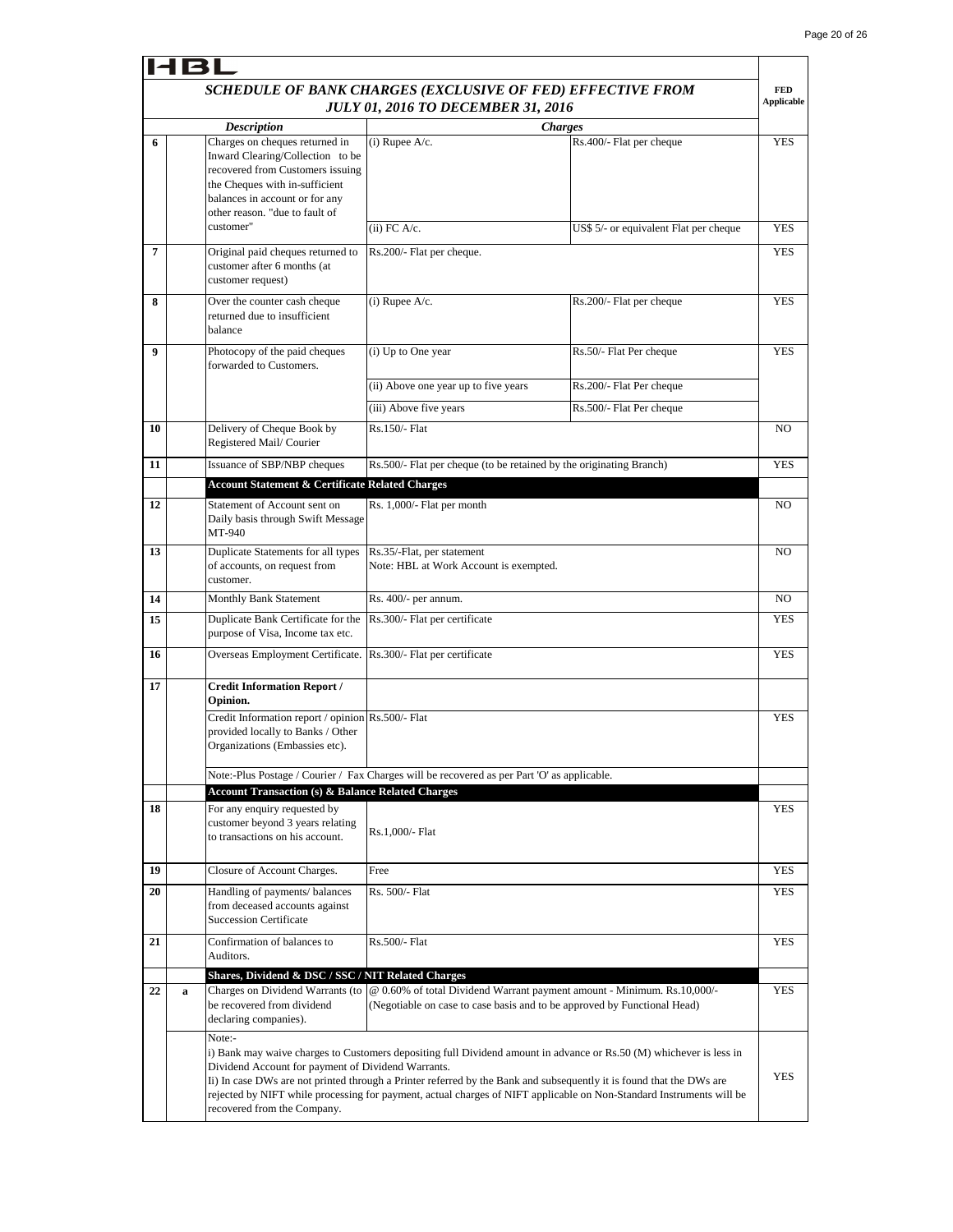$\blacksquare$ 

|    | <b>HBL</b> |                                                                                                                                                                                                                                                                   |                                                                                                                                                                                                                                                                                                                                                                    |                     |                                 |  |  |
|----|------------|-------------------------------------------------------------------------------------------------------------------------------------------------------------------------------------------------------------------------------------------------------------------|--------------------------------------------------------------------------------------------------------------------------------------------------------------------------------------------------------------------------------------------------------------------------------------------------------------------------------------------------------------------|---------------------|---------------------------------|--|--|
|    |            |                                                                                                                                                                                                                                                                   | SCHEDULE OF BANK CHARGES (EXCLUSIVE OF FED) EFFECTIVE FROM<br><b>JULY 01, 2016 TO DECEMBER 31, 2016</b>                                                                                                                                                                                                                                                            |                     | <b>FED</b><br><b>Applicable</b> |  |  |
|    |            | <b>Description</b>                                                                                                                                                                                                                                                | <b>Charges</b>                                                                                                                                                                                                                                                                                                                                                     |                     |                                 |  |  |
| 23 |            | Share Floatation/TFCs issue<br>(i) Commission @ 0.5% of aggregate successful subscription amount received through<br>our branches or Negotiable - to be approved by the Functional Head (to be paid by the<br>charges<br>company to Share Floatation Department). |                                                                                                                                                                                                                                                                                                                                                                    |                     | <b>YES</b>                      |  |  |
|    |            |                                                                                                                                                                                                                                                                   | (ii) Out of pocket expenses Rs.25,000/-                                                                                                                                                                                                                                                                                                                            |                     | <b>YES</b>                      |  |  |
|    |            |                                                                                                                                                                                                                                                                   | (iii) Handling charges Rs.15/-per share certificate(Paid by the company to Shares                                                                                                                                                                                                                                                                                  |                     | <b>YES</b>                      |  |  |
| 24 |            | Issuance of Right Shares.                                                                                                                                                                                                                                         | Floatation Department for dispatch of shares certificate through us)<br>(i) Commission @ 0.5% (subject to negotiation of rate based on volume of business to                                                                                                                                                                                                       |                     | <b>YES</b>                      |  |  |
|    |            |                                                                                                                                                                                                                                                                   | be approved by Functional Head).<br>(ii) Out of pocket expenses Minimum Rs.25,000/-                                                                                                                                                                                                                                                                                |                     | <b>YES</b>                      |  |  |
| 25 |            | Issuance of DSC/SSC/NIT on                                                                                                                                                                                                                                        | As prescribed by Govt.                                                                                                                                                                                                                                                                                                                                             |                     | <b>YES</b>                      |  |  |
|    |            | behalf of Government of Pakistan.                                                                                                                                                                                                                                 |                                                                                                                                                                                                                                                                                                                                                                    |                     |                                 |  |  |
|    |            | <b>Utility Companies and Utility Bills related Charges</b>                                                                                                                                                                                                        |                                                                                                                                                                                                                                                                                                                                                                    |                     |                                 |  |  |
| 26 | a          | <b>Utility Bills Commission</b>                                                                                                                                                                                                                                   | Rs.8/- per bill.<br>Note: These Charges are included in the net                                                                                                                                                                                                                                                                                                    | Electricity         | NO                              |  |  |
|    |            |                                                                                                                                                                                                                                                                   | amount of bill                                                                                                                                                                                                                                                                                                                                                     | Sui Gas             | NO<br>NO.                       |  |  |
|    |            |                                                                                                                                                                                                                                                                   |                                                                                                                                                                                                                                                                                                                                                                    | Telephone<br>Water  | NO.                             |  |  |
|    |            |                                                                                                                                                                                                                                                                   |                                                                                                                                                                                                                                                                                                                                                                    | <b>CDGK Utility</b> | NO.                             |  |  |
|    | b          | Charges on Intercity transfer of<br>funds pertaining to Utilities<br>Companies.                                                                                                                                                                                   | As per agreement with Utility Companies.                                                                                                                                                                                                                                                                                                                           |                     | <b>YES</b>                      |  |  |
|    |            | Other Services to BISE / University:-                                                                                                                                                                                                                             |                                                                                                                                                                                                                                                                                                                                                                    |                     |                                 |  |  |
| 27 |            | Other Services to BISE /<br>University:-                                                                                                                                                                                                                          |                                                                                                                                                                                                                                                                                                                                                                    |                     |                                 |  |  |
|    | a          | Selling of admission forms / job                                                                                                                                                                                                                                  |                                                                                                                                                                                                                                                                                                                                                                    |                     | <b>YES</b>                      |  |  |
|    | b          | application forms.<br>To provide printed challans.                                                                                                                                                                                                                |                                                                                                                                                                                                                                                                                                                                                                    |                     | <b>YES</b>                      |  |  |
|    | c          | Safe keeping of question papers &<br>answer copies.                                                                                                                                                                                                               | Rs.10,000/- per Branch per Exam.<br>Can be waived with the approval of Functional Head                                                                                                                                                                                                                                                                             |                     |                                 |  |  |
|    | d          | Delivery of question papers to<br>examination centres using Bank's<br>transport.                                                                                                                                                                                  |                                                                                                                                                                                                                                                                                                                                                                    |                     |                                 |  |  |
|    |            | other such type of Collection Accounts.<br>educational institution as per HOK Circular No. P/INST/2968 dated August 19, 2009.                                                                                                                                     | Note:- (i) Clarification has been conveyed vide HOK Circular: P/INST/2474 dated 17-04-2008 whereby as per SBP<br>instructions, all branches are required not to charge Challan Collection Fees in case of B.I.S.E / University / School &<br>(ii) No service charges shall be recovered from students depositing fee directly in the Fee Collection Account of the |                     |                                 |  |  |
|    |            |                                                                                                                                                                                                                                                                   |                                                                                                                                                                                                                                                                                                                                                                    |                     |                                 |  |  |
| 28 |            | Salary Disbursement Charges.*                                                                                                                                                                                                                                     | Salary / Pension Disbursement & Visa Collection Fee related Charges<br>Rs.25/- Flat per $A/c$ per month from $A/c$ holder where salary is credited or as per                                                                                                                                                                                                       |                     | <b>YES</b>                      |  |  |
|    |            |                                                                                                                                                                                                                                                                   | agreement with the principal.                                                                                                                                                                                                                                                                                                                                      |                     |                                 |  |  |
|    |            | Accounts of Armed Forces Employees / Pensioners.<br>→Regular Savings Accounts.<br>→ Basic Banking Accounts (BBA).                                                                                                                                                 | *Following categories of accounts are exempted from recovery of "Salary Disbursement Charges".<br>$\rightarrow$ Accounts of employees of Government / Semi-Government Institutions maintained for salary and pension purposes.                                                                                                                                     |                     |                                 |  |  |
| 29 |            | Pension (Govt. Departments)                                                                                                                                                                                                                                       | Note:- No charges from pensioners. To be recovered from employer, as per<br>agreement. (Pensioners of KPT are exempted from levy of this charge.)                                                                                                                                                                                                                  |                     | YES                             |  |  |
| 30 |            | Visa Fee Collection                                                                                                                                                                                                                                               | Rs.100/- Flat per application                                                                                                                                                                                                                                                                                                                                      |                     | <b>YES</b>                      |  |  |
|    |            | <b>Misc. Charges</b>                                                                                                                                                                                                                                              |                                                                                                                                                                                                                                                                                                                                                                    |                     |                                 |  |  |
| 31 |            | Handling charges for issuance of<br><b>Student Exchange Remittance</b><br>permit and maintenance of Record<br>for subsequent remittances.                                                                                                                         | Rs.500/- Flat per annum                                                                                                                                                                                                                                                                                                                                            |                     | <b>YES</b>                      |  |  |
| 32 |            | Handling Charges on Commodity<br>Operation                                                                                                                                                                                                                        | Rs.3.75 per 1000/-                                                                                                                                                                                                                                                                                                                                                 |                     | <b>YES</b>                      |  |  |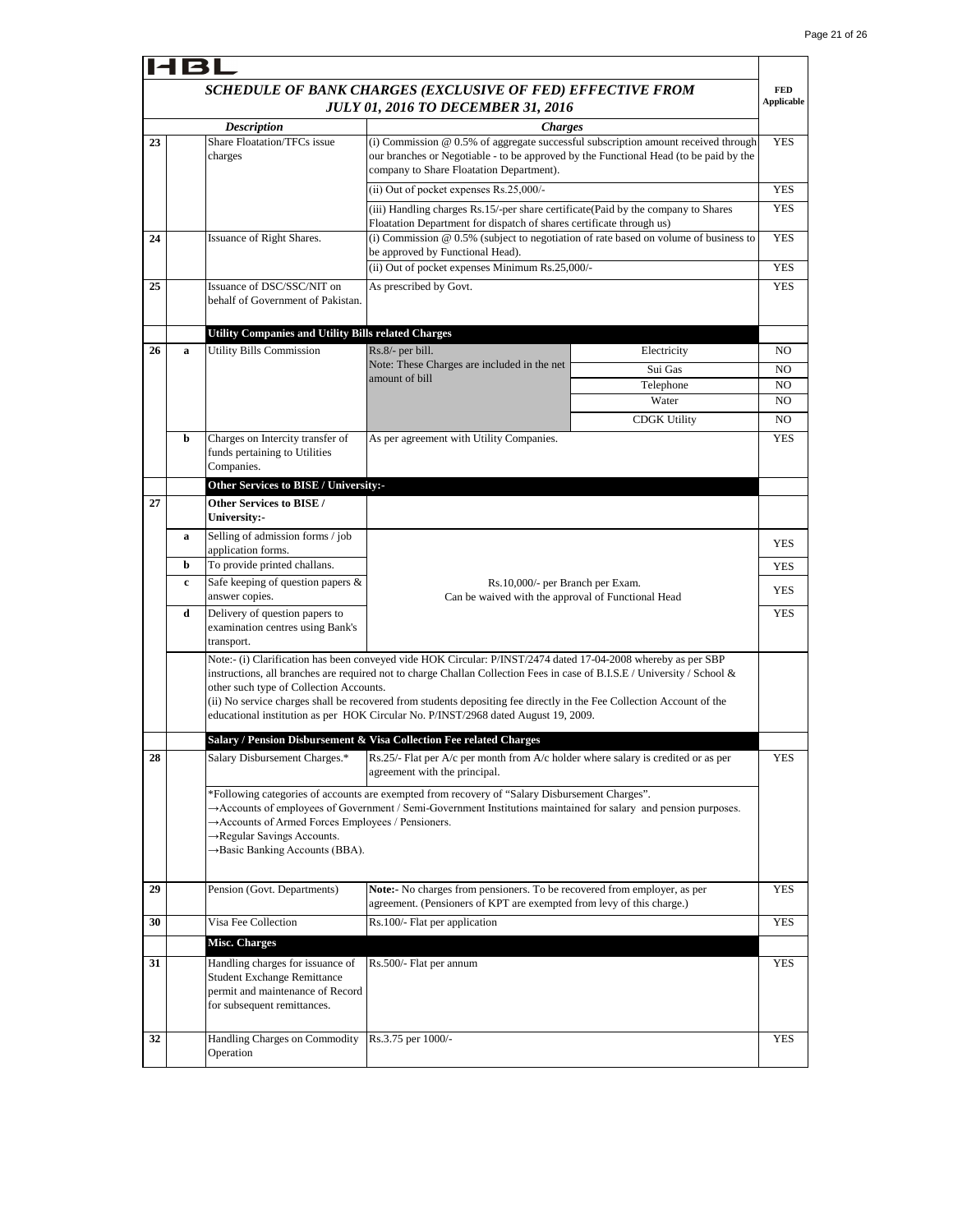**FED** 

 $\mathbf{I}$ 

# HBL *SCHEDULE OF BANK CHARGES (EXCLUSIVE OF FED) EFFECTIVE FROM*

|   |             |                                                      | <b>JULY 01, 2016 TO DECEMBER 31, 2016</b>                                                                                                                                                                                                                                                                                                                                                                                                                                                                                                                                                                                                                                                                                                                                  | <b>Applicable</b> |
|---|-------------|------------------------------------------------------|----------------------------------------------------------------------------------------------------------------------------------------------------------------------------------------------------------------------------------------------------------------------------------------------------------------------------------------------------------------------------------------------------------------------------------------------------------------------------------------------------------------------------------------------------------------------------------------------------------------------------------------------------------------------------------------------------------------------------------------------------------------------------|-------------------|
|   |             | <b>Description</b>                                   | <i><b>Charges</b></i>                                                                                                                                                                                                                                                                                                                                                                                                                                                                                                                                                                                                                                                                                                                                                      |                   |
|   | Part M      | HBL DEBIT CARD (ATM CARD)                            |                                                                                                                                                                                                                                                                                                                                                                                                                                                                                                                                                                                                                                                                                                                                                                            |                   |
| 1 | a<br>b      | Card Charges<br>Annual fee (Primary)                 | Same charges applicable on Supplementary Cards except where mentioned<br>Green Visa - Rs. 700/-<br>Gold Visa - Rs.800/-<br>Visa Chip - Rs.800/-<br>Master Card Standard - Rs.800/-<br>Union Pay - Rs.700/-<br>Visa USD - US\$ 10/-<br>Master Card Titanium - Rs. $1,250/=$<br>Master Card World - Rs.5,000/-<br>Note:-<br>-Free for HBL at Work Account (charges apply for MasterCard World and Titanium)<br>-HBL at Work (BBA Customers) are only exempted from annual fee for the first year<br>only. Charges to apply from subsequent year.<br>Debit Card Charges for HBL-ID Accounts Rs. 700/- (Master Card/Union Pay/Visa)                                                                                                                                            | YES               |
|   | $\mathbf c$ | Annual fee (Supplementary)                           | Green Visa - Rs. 300/-<br>Gold Visa $-Rs. 400/-$<br>Visa Chip - Rs. $400/-$<br>Master Card Standard - Rs.400/-<br>Union Pay - Rs. 300/-<br>Visa USD - N/A<br>Marster Card Titanium - Rs. 750/-<br>Master Card World - N/A                                                                                                                                                                                                                                                                                                                                                                                                                                                                                                                                                  | <b>YES</b>        |
|   | d           | Card Replacement fee                                 | Green Visa - Rs. 300/-<br>Gold Visa - Rs. 400/-<br>Visa Chip - Rs. $400/-$<br>Master Card Standard - Rs.400/-<br>Union Pay - Rs. 300/-<br>Visa USD - US\$ 4/-<br>Marster Card Titanium - Rs. 600/-<br>Master Card World - Rs.1,000/-                                                                                                                                                                                                                                                                                                                                                                                                                                                                                                                                       | <b>YES</b>        |
|   | e           | POS Transaction fee per<br>transaction Local.        | Green Visa - NIL<br>Gold Visa - NIL<br>Visa Chip - NIL<br>Master Card Standard - NIL<br>Union Pay - NIL<br>Visa USD - 1% of Transaction Amount<br>Marster Card Titanium - NIL<br>Master Card World - NIL                                                                                                                                                                                                                                                                                                                                                                                                                                                                                                                                                                   | <b>YES</b>        |
|   | f           | POS Transaction fee per<br>transaction International | Green Visa - 4% of Transaction Amount<br>Gold Visa - 4% of Transaction Amount<br>Visa Chip - 4% of Transaction Amount<br>Master Card Standard - 4% of Transaction Amount<br>Union Pay - 3% of Transaction Amount<br>Visa USD - 3% of Transaction Amount<br>Marster Card Titanium - 4% of Transaction Amount<br>Master Card World - 4% of Transaction Amount                                                                                                                                                                                                                                                                                                                                                                                                                | <b>YES</b>        |
|   | g           | ATMs International (Cash<br>withdrawal)              | Green Visa - 4% of Transaction Amount or Rs.400/- per Transaction, whichever is higher<br>Gold Visa - 4% of Transaction Amount or Rs.400/- per Transaction, whichever is higher<br>Visa Chip - 4% of Transaction Amount or Rs.400/- per Transaction, whichever is higher<br>Master Card Standard - 4% of Transaction Amount or Rs.400/-per Transaction, whichever is<br>higher<br>Union Pay - 3% of Transaction Amount or Rs.300/- per Transaction, whichever is higher<br>Visa USD - 3% of Transaction Amount or US\$ 3/- per Transaction, whichever is higher<br>Marster Card Titanium - 4% of Transaction amount or Rs.400/- per Transaction whichever is<br>higher<br>Master Card World - 4% of Transaction Amount or Rs.400/- per Transaction, whichever is<br>higher | <b>YES</b>        |
|   | h           | <b>ATMs International (Balance</b><br>Inquiry)       | Green Visa - Rs. 300/- per Tansaction<br>Gold Visa - Rs. 300/- per Tansaction<br>Visa Chip - Rs. 300/- per Tansaction<br>Master Card Standard - Rs.300/- per Transaction<br>Union Pay - Rs. 200/- per Tansaction<br>Visa USD - US\$ 3/- per Tansaction<br>Master Card Titanium - Rs.400/- per Transaction<br>Master Card World - Rs.400/- per Transation                                                                                                                                                                                                                                                                                                                                                                                                                   | YES               |
|   | i           | <b>SMS Alert Charges (POS</b><br>transactions)       | Nil                                                                                                                                                                                                                                                                                                                                                                                                                                                                                                                                                                                                                                                                                                                                                                        | YES               |
|   |             |                                                      |                                                                                                                                                                                                                                                                                                                                                                                                                                                                                                                                                                                                                                                                                                                                                                            |                   |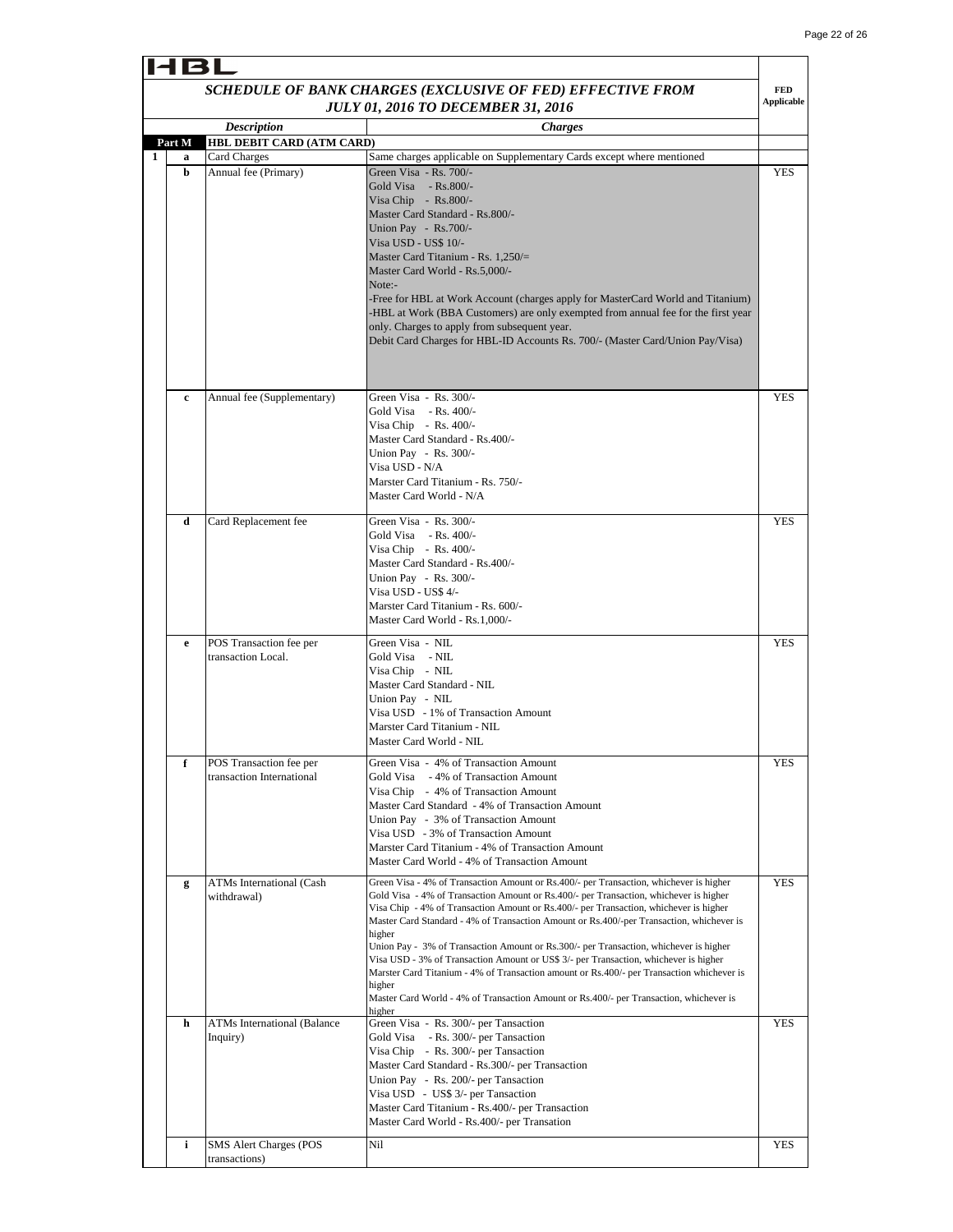$\mathbf{r}$ 

|                  | HBL              |                                                                |                                                                                                                                                                                                                                                                                                                                                                                                          |                   |
|------------------|------------------|----------------------------------------------------------------|----------------------------------------------------------------------------------------------------------------------------------------------------------------------------------------------------------------------------------------------------------------------------------------------------------------------------------------------------------------------------------------------------------|-------------------|
|                  |                  |                                                                | SCHEDULE OF BANK CHARGES (EXCLUSIVE OF FED) EFFECTIVE FROM                                                                                                                                                                                                                                                                                                                                               | <b>FED</b>        |
|                  |                  |                                                                | <b>JULY 01, 2016 TO DECEMBER 31, 2016</b>                                                                                                                                                                                                                                                                                                                                                                | <b>Applicable</b> |
|                  |                  |                                                                |                                                                                                                                                                                                                                                                                                                                                                                                          |                   |
|                  |                  | <b>Description</b><br>SMS Alert Charges (Banking               | <b>Charges</b>                                                                                                                                                                                                                                                                                                                                                                                           |                   |
|                  | j                | transactions)                                                  | Rs.100/- per month<br>Free for HBL at Work Account, HBL iD and HBL Freedom Account                                                                                                                                                                                                                                                                                                                       | <b>YES</b>        |
|                  |                  |                                                                |                                                                                                                                                                                                                                                                                                                                                                                                          |                   |
|                  | k                | E-commerce activation charges                                  | Upto Rs. 200 (per session)                                                                                                                                                                                                                                                                                                                                                                               | <b>YES</b>        |
|                  | $\mathbf{I}$     | <b>Chip Maintenance Charges</b>                                | $Rs. 250/=$                                                                                                                                                                                                                                                                                                                                                                                              | <b>YES</b>        |
|                  |                  | 2 A-HBL - CASH MEHFOOZ                                         | <b>Annual Premium</b>                                                                                                                                                                                                                                                                                                                                                                                    |                   |
|                  | $\mathbf{i}$     | Plan - A                                                       | Rs. 3,500/-                                                                                                                                                                                                                                                                                                                                                                                              | N <sub>O</sub>    |
|                  | ii               | Plan - B<br>$Plan - C$                                         | Rs. 3,000/-                                                                                                                                                                                                                                                                                                                                                                                              | N <sub>O</sub>    |
| 3                | iii              |                                                                | Rs.2,000/-                                                                                                                                                                                                                                                                                                                                                                                               | NO                |
|                  |                  | <b>HBL-PARDES CARD</b><br>Card Issuance Charges                | Nil                                                                                                                                                                                                                                                                                                                                                                                                      |                   |
|                  | a<br>b           | <b>Annual Fee</b>                                              | Nil                                                                                                                                                                                                                                                                                                                                                                                                      |                   |
|                  | c                | <b>Service Charges</b>                                         | Nil                                                                                                                                                                                                                                                                                                                                                                                                      |                   |
|                  | d                | Card Replacement fee                                           | Rs. 150/- Flat                                                                                                                                                                                                                                                                                                                                                                                           | <b>YES</b>        |
|                  | e                | <b>Statement of Account</b>                                    | Nil                                                                                                                                                                                                                                                                                                                                                                                                      |                   |
|                  | f                | Cash Withdrawal - HBL                                          | Nil                                                                                                                                                                                                                                                                                                                                                                                                      |                   |
|                  | g                | Cash Withdrawal - 1 Link                                       | Rs. 13/- per withdrawal                                                                                                                                                                                                                                                                                                                                                                                  | <b>YES</b>        |
|                  | h                | POS Transaction Fee per Purchase                               | Nil                                                                                                                                                                                                                                                                                                                                                                                                      |                   |
|                  |                  |                                                                |                                                                                                                                                                                                                                                                                                                                                                                                          |                   |
|                  | i                | <b>Balance Enquiry</b>                                         | Nil                                                                                                                                                                                                                                                                                                                                                                                                      |                   |
|                  | j                | Fund Transfer                                                  | Rs.50/- Flat per transfer                                                                                                                                                                                                                                                                                                                                                                                | YES               |
|                  | K                | Mini Statement                                                 | $Rs.5/-$                                                                                                                                                                                                                                                                                                                                                                                                 | <b>YES</b>        |
| $\boldsymbol{4}$ |                  | <b>MERCHANT ACQUIRING</b>                                      |                                                                                                                                                                                                                                                                                                                                                                                                          |                   |
|                  |                  | (POS & INTERNET)                                               |                                                                                                                                                                                                                                                                                                                                                                                                          |                   |
|                  | a                | Merchange Discount Rate                                        | Upto 5% of Transaction Amount                                                                                                                                                                                                                                                                                                                                                                            | <b>YES</b>        |
|                  | b                | Set up Charges (Internet<br>Acquiring)                         | Upto Rs.100,000/-                                                                                                                                                                                                                                                                                                                                                                                        | YES               |
|                  | c                | Annual Maintenance Charges<br>(Internet Acquiring)             | Upto Rs.100,000/-                                                                                                                                                                                                                                                                                                                                                                                        | <b>YES</b>        |
|                  | d                | <b>Transaction Charges (Internet</b><br>Acquiring)             | Upto Rs.50 per Transaction                                                                                                                                                                                                                                                                                                                                                                               | <b>YES</b>        |
|                  | Part N           | HBL ALTERNATE DELIVERY CHANNELS (ADC)                          |                                                                                                                                                                                                                                                                                                                                                                                                          |                   |
| 1                |                  | <b>ATM Charges</b>                                             |                                                                                                                                                                                                                                                                                                                                                                                                          |                   |
|                  | 1.1              | <b>Cash Withdrawal</b>                                         |                                                                                                                                                                                                                                                                                                                                                                                                          |                   |
|                  | a                | <b>HBL ATMs</b>                                                | Nil                                                                                                                                                                                                                                                                                                                                                                                                      | <b>YES</b>        |
|                  | b                | 1-Link and Mnet ATMs                                           | Rs.13/- per withdrawal (Green Visa, Gold Visa, Visa Chip, Union Pay)<br>Note: (No switch charges to be deducted on transactions conducted by IDPs through<br>specific BISP Cards issued by UBL to IDPs at any of the ATMs country wide for<br>withdrawal of Cash against the Financial Assistance provided to them by the Govt)<br>Free Cash Withdrawals from other Bank's ATMs for HBL at Work Account. | <b>YES</b>        |
|                  | 1.2              | <b>Balance Inquiry</b>                                         |                                                                                                                                                                                                                                                                                                                                                                                                          |                   |
|                  | a                | HBL ATMs                                                       | Nil                                                                                                                                                                                                                                                                                                                                                                                                      |                   |
|                  | b                | 1Link ATMs                                                     | Nil                                                                                                                                                                                                                                                                                                                                                                                                      |                   |
|                  | $\mathbf c$      | Mnet ATMs                                                      | Rs.5/- Flat per inquiry (Green Visa, Gold Visa, Visa Chip, Union Pay)                                                                                                                                                                                                                                                                                                                                    | <b>YES</b>        |
|                  | d                | <b>HBL ATMs Mini Statement</b>                                 | Rs.5/- Flat (Green Visa, Gold Visa, Visa Chip, Union Pay)                                                                                                                                                                                                                                                                                                                                                | <b>YES</b>        |
|                  | 1.3              | Funds Transfer<br><b>Inter Branch Fund Transfer</b>            | Nil                                                                                                                                                                                                                                                                                                                                                                                                      | <b>YES</b>        |
|                  |                  | Inter Bank funds transfer (IBFT)                               | Rs.100/- Flat per transfer<br>Free Funds Transfer through HBL ATMs for HBL at Work Account                                                                                                                                                                                                                                                                                                               |                   |
|                  | $1.4\phantom{0}$ | <b>Utility Bill Payment</b>                                    | Nil                                                                                                                                                                                                                                                                                                                                                                                                      |                   |
|                  | 1.5              | HBL-ATM Biometric Verification                                 | Rs. 15/- Per Trsansaction                                                                                                                                                                                                                                                                                                                                                                                | <b>YES</b>        |
| $\overline{2}$   |                  | <b>HBL Phone Banking</b>                                       |                                                                                                                                                                                                                                                                                                                                                                                                          |                   |
|                  | a                | Funds Transfer                                                 |                                                                                                                                                                                                                                                                                                                                                                                                          |                   |
|                  |                  | Inter Branch Fund Transfer<br>Inter Bank funds transfer (IBFT) | Nil                                                                                                                                                                                                                                                                                                                                                                                                      | YES               |
|                  |                  |                                                                | Rs.100/- Flat per transfer                                                                                                                                                                                                                                                                                                                                                                               |                   |
|                  | b                | <b>Statement Request</b>                                       | Rs.35/-Flat, per statement                                                                                                                                                                                                                                                                                                                                                                               | NO                |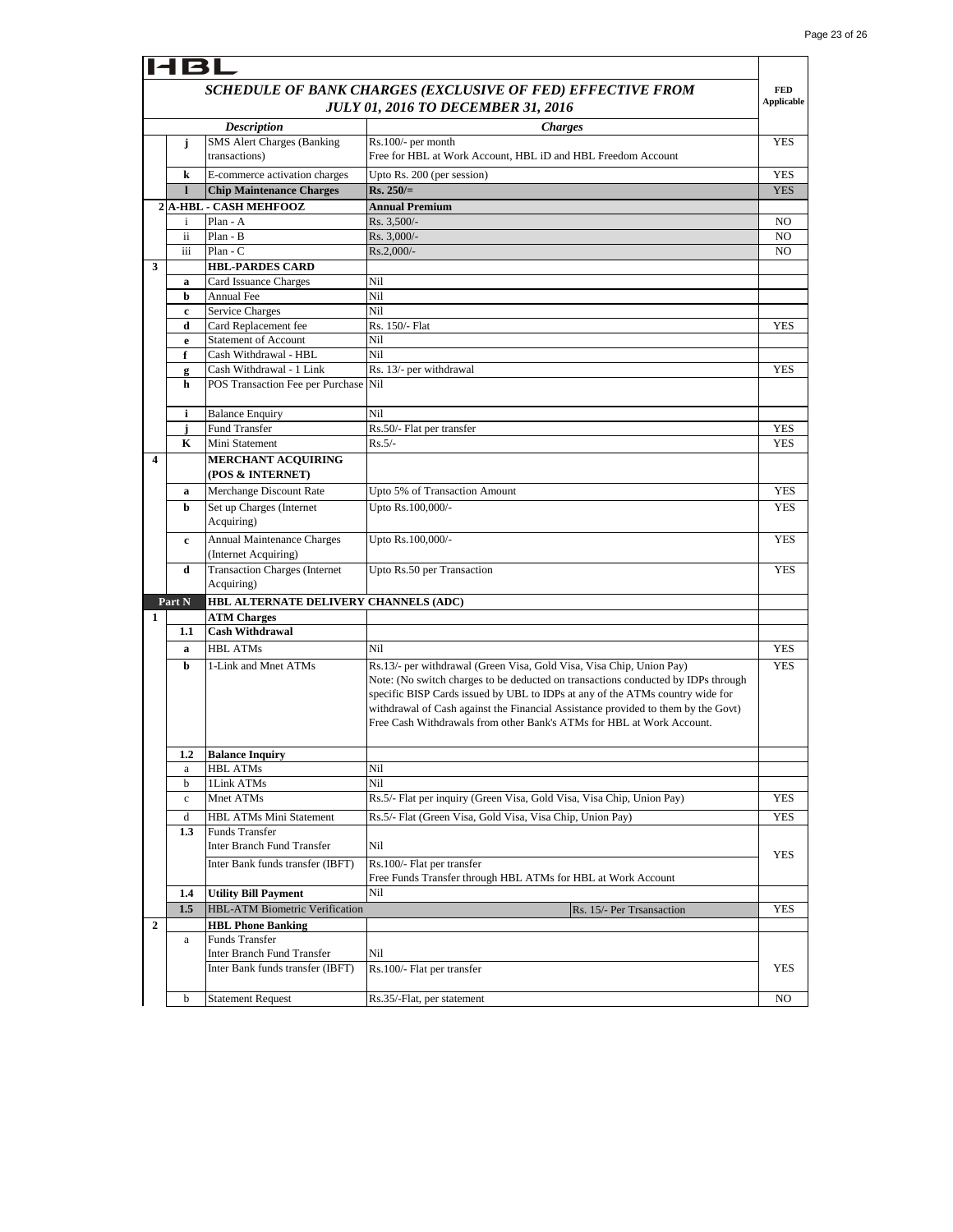T.

|   |              |                                                             |                                                                                                                          |                                                                                        | <b>FED</b>           |  |
|---|--------------|-------------------------------------------------------------|--------------------------------------------------------------------------------------------------------------------------|----------------------------------------------------------------------------------------|----------------------|--|
|   |              |                                                             | SCHEDULE OF BANK CHARGES (EXCLUSIVE OF FED) EFFECTIVE FROM<br><b>JULY 01, 2016 TO DECEMBER 31, 2016</b>                  |                                                                                        | <b>Applicable</b>    |  |
|   |              | <b>Description</b>                                          |                                                                                                                          | <i><b>Charges</b></i>                                                                  |                      |  |
|   | $\mathbf c$  | Stop Payment of Cheque(s)                                   | $(i)$ Rupee $A/c$                                                                                                        | Rs.400/- Flat per instruction                                                          | <b>YES</b>           |  |
|   |              |                                                             | $(ii)$ F.C. A/C                                                                                                          | US\$ 10/- Flat per instruction (or                                                     | <b>YES</b>           |  |
|   |              |                                                             |                                                                                                                          | equivalent in other currencies)                                                        |                      |  |
|   |              |                                                             | Note:- Stop payment charges are to be levied one time for stop payment instructions,                                     |                                                                                        |                      |  |
|   |              |                                                             | whether it is for one or more cheques.                                                                                   |                                                                                        |                      |  |
|   | d            | Cheque Book request                                         |                                                                                                                          | Rs.15/- Flat per leave to be recovered at the time of issuance of Cheque Book for PLS- | N <sub>O</sub>       |  |
|   |              |                                                             | SB Accounts and Rs.10/- Flat per leave for all other Chequeing Accounts.                                                 |                                                                                        |                      |  |
|   |              |                                                             | Note: Freedom Account, HBL at Work, Branchless Banking, Rutba Account Holders                                            |                                                                                        |                      |  |
|   |              |                                                             | are exempted from these charges. Only first Cheque Book of 10 leaves is free for                                         |                                                                                        |                      |  |
|   |              |                                                             | Money Club Account. Subsequent cheque book for Money Club Account will be                                                |                                                                                        |                      |  |
|   |              |                                                             | charged as per SOBC.                                                                                                     |                                                                                        |                      |  |
| 3 |              | <b>HBL Internet Banking/HBL</b>                             |                                                                                                                          |                                                                                        |                      |  |
|   |              | Mobile                                                      |                                                                                                                          |                                                                                        |                      |  |
|   | a            | Subscription                                                | Nil                                                                                                                      |                                                                                        |                      |  |
|   | h            | Funds Transfer                                              |                                                                                                                          |                                                                                        |                      |  |
|   |              | <b>Inter Branch Fund Transfer</b>                           | Nil                                                                                                                      |                                                                                        |                      |  |
|   |              | Inter Bank funds transfer (IBFT)                            | Rs.100/- Flat per transfer                                                                                               |                                                                                        | <b>YES</b>           |  |
|   |              |                                                             | Free Funds Transfer through Internet Banking for HBL at Work Account                                                     |                                                                                        |                      |  |
|   | $\mathbf c$  | Utility Bill Payment                                        | Nil                                                                                                                      | Electricity                                                                            | NO                   |  |
|   |              |                                                             |                                                                                                                          | Sui Gas                                                                                | NO                   |  |
|   |              |                                                             |                                                                                                                          | Telephone<br>Water                                                                     | N <sub>O</sub><br>NO |  |
|   | d            | Cheque Book request                                         |                                                                                                                          | Rs.15/- Flat per leave to be recovered at the time of issuance of Cheque Book for PLS- | NO                   |  |
|   |              |                                                             | SB Accounts and Rs.10/- Flat per leave for all other Chequeing Accounts.                                                 |                                                                                        |                      |  |
|   |              |                                                             | Note: Freedom Account, HBL at Work, Branchless Banking, Rutba Account Holders                                            |                                                                                        |                      |  |
|   |              |                                                             | are exempted from these charges. Only first Cheque Book of 10 leaves is free for                                         |                                                                                        |                      |  |
|   |              |                                                             | Money Club Account. Subsequent cheque book for Money Club Account will be                                                |                                                                                        |                      |  |
|   |              |                                                             | charged as per SOBC.                                                                                                     |                                                                                        |                      |  |
| 4 |              | <b>HBL Mobile Banking with</b>                              |                                                                                                                          |                                                                                        |                      |  |
|   |              | <b>Ufone (USSD Channel)</b>                                 |                                                                                                                          |                                                                                        |                      |  |
|   | a            | <b>Balance Inquiry</b>                                      | Nil                                                                                                                      |                                                                                        |                      |  |
|   | b            | Mini Statement                                              | Nil                                                                                                                      |                                                                                        |                      |  |
|   | c            | <b>Utility Bill Payment</b>                                 | Nil                                                                                                                      |                                                                                        |                      |  |
|   | d            | Mobile Bill Payment                                         | Nil                                                                                                                      |                                                                                        |                      |  |
|   | e            | <b>Fund Transfer</b>                                        | Rs.50/- Flat per transfer                                                                                                |                                                                                        | <b>YES</b>           |  |
|   |              | Inter Bank funds transfer (IBFT)                            |                                                                                                                          |                                                                                        |                      |  |
|   |              | Inter Branch funds transfer                                 |                                                                                                                          |                                                                                        |                      |  |
|   |              |                                                             | Note:- Ufone will charge Rs.5/- plus applicable tax from customer's Ufone mobile air time for every utility bill payment |                                                                                        |                      |  |
|   |              | transaction executed through HBL Mobile Banking with Ufone. |                                                                                                                          |                                                                                        |                      |  |
| 5 |              | <b>HBL Branchless Banking / HBL</b>                         |                                                                                                                          |                                                                                        |                      |  |
|   | a            | <b>Express</b><br><b>Utility Bill Payment</b>               | Nil                                                                                                                      |                                                                                        | NO                   |  |
|   | b            | <b>Money Transfer</b>                                       |                                                                                                                          |                                                                                        |                      |  |
|   | $\mathbf{i}$ | Money Transfer Sending                                      | Transfer Amount Rs.<br>$1 - 1,000$                                                                                       | Rs.51.72 per transaction                                                               | YES                  |  |
|   |              |                                                             | Transfer Amount Rs. 1,001 -<br>2,500                                                                                     | Rs.103.45 per transaction                                                              | YES                  |  |
|   |              |                                                             | Transfer Amount Rs. 2,501 - 4,000                                                                                        | Rs.155.17 per transaction                                                              | YES                  |  |
|   |              |                                                             | Transfer Amount Rs. 4,001 - 6,000                                                                                        | Rs.206.90 per transaction                                                              | YES                  |  |
|   |              |                                                             | Transfer Amount Rs. 6,001 - 8,000                                                                                        | Rs.258.62 per transaction                                                              | <b>YES</b>           |  |
|   |              |                                                             | <b>Transfer Amount</b><br>Rs. 8,001 - 10,000                                                                             | Rs.310.34 per transaction                                                              | YES                  |  |
|   |              |                                                             | Transfer Amount Rs. 10,001 - 13,000                                                                                      | Rs.362.07 per transaction                                                              | YES                  |  |
|   |              |                                                             | Transfer Amount Rs. 13,001 - 15,000                                                                                      | Rs.487.93 per transaction                                                              | <b>YES</b>           |  |
|   | ii.          | <b>Money Transfer Receiving</b>                             | Nil                                                                                                                      |                                                                                        |                      |  |
|   |              |                                                             | Note-1:- Transaction Limits (Separate for Sending & Receiving): Rs. 15,000/- per Month per CNIC                          |                                                                                        |                      |  |
|   |              | Note-2: Exclusive of Taxes                                  |                                                                                                                          |                                                                                        |                      |  |
|   | c            | Initial Deposit - HBL Express Mobile Account                |                                                                                                                          | Rs. 100/-                                                                              | <b>YES</b>           |  |
|   | d            | Cash Deposit - HBL Express Mobile Account                   |                                                                                                                          | Nil                                                                                    | YES                  |  |
|   | e            | Utility Bill Payment - HBL Express Mobile Account           |                                                                                                                          | Nil                                                                                    | <b>YES</b>           |  |
|   | f            |                                                             | Money Transfer - HBL Express Mobile Account to HBL Express Mobile                                                        |                                                                                        | YES                  |  |
|   |              | i Money Transfer Sending                                    | Transfer Amount Rs. 0-Rs. 25,000/-                                                                                       | Nil                                                                                    | YES                  |  |
|   |              | ii Money Transfer Receiving                                 |                                                                                                                          | Nil                                                                                    |                      |  |
|   | g            | Money Transfer - HBL express Mobile Account to CNIC         |                                                                                                                          |                                                                                        | YES                  |  |
|   |              | <i>i</i> Money Transfer Sending                             | <b>Transfer Amount</b><br>$1 - 1,000$<br>Rs.                                                                             | Rs.40/- per transaction                                                                | <b>YES</b>           |  |
|   |              |                                                             | <b>Transfer Amount</b><br>Rs. $1,001 - 2,500$                                                                            | Rs.80/- per transaction                                                                | YES                  |  |
|   |              |                                                             | Transfer Amount Rs. 2,501 - 4,000                                                                                        | Rs.120/- per transaction                                                               | YES                  |  |
|   |              |                                                             | Transfer Amount Rs. 4,001 - 6,000                                                                                        | Rs.160/- per transaction                                                               | YES                  |  |
|   |              |                                                             | Transfer Amount Rs. 6,001 - 8,000                                                                                        | Rs.200/- per transaction                                                               | <b>YES</b>           |  |
|   |              |                                                             | Transfer Amount Rs. 8,001 - 10,000                                                                                       | Rs.240/- per transaction                                                               | YES                  |  |
|   |              |                                                             | Transfer Amount Rs. 10,001 - 13,000                                                                                      | Rs.280/- per transaction                                                               | <b>YES</b>           |  |
|   |              |                                                             | Transfer Amount Rs. 13,001 - 15,000                                                                                      | Rs.320/- per transaction                                                               | YES                  |  |
|   |              | ii Money Transfrer Receiving                                | Nil                                                                                                                      |                                                                                        |                      |  |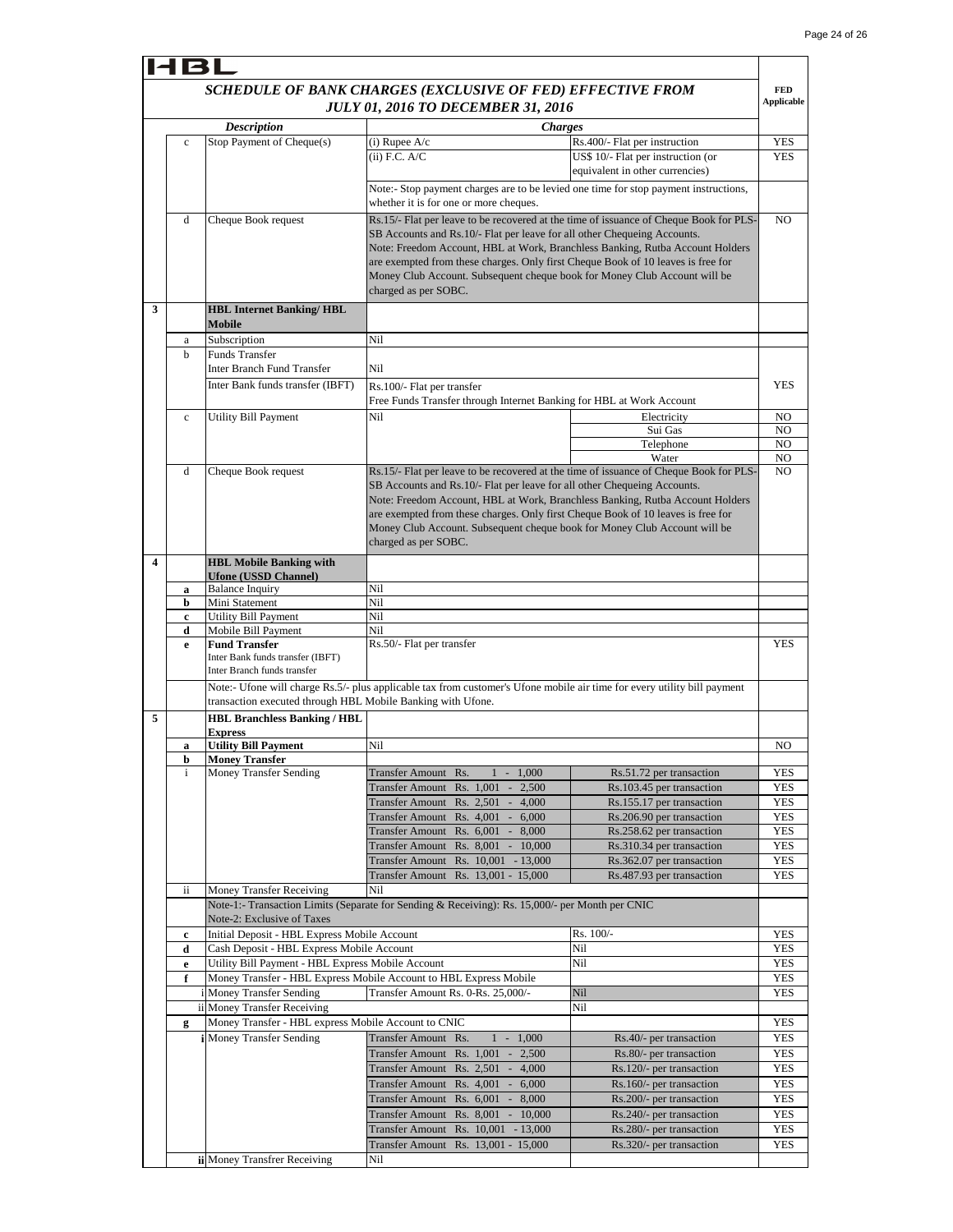|   | <b>HBL</b>  |                                                       |                                                                                                         |                                                                        |                                 |
|---|-------------|-------------------------------------------------------|---------------------------------------------------------------------------------------------------------|------------------------------------------------------------------------|---------------------------------|
|   |             |                                                       | SCHEDULE OF BANK CHARGES (EXCLUSIVE OF FED) EFFECTIVE FROM<br><b>JULY 01, 2016 TO DECEMBER 31, 2016</b> |                                                                        | <b>FED</b><br><b>Applicable</b> |
|   |             | <b>Description</b>                                    | <i>Charges</i>                                                                                          |                                                                        |                                 |
|   | h           | Money Transfer - CNIC to HBL Express Mobile Account   |                                                                                                         |                                                                        |                                 |
|   |             | <i>i</i> Money Transfer Sending                       | Transfer Amount Rs.<br>$1 - 200$                                                                        | Rs.39/- per transaction                                                | YES                             |
|   |             |                                                       | Transfer Amount Rs. 201 -<br>500                                                                        | Rs.65/- per transaction                                                | <b>YES</b>                      |
|   |             |                                                       | Transfer Amount Rs. 501 - 1,000<br>Transfer Amount Rs. $1,001 - 2,500$                                  | Rs.99/- per transaction<br>Rs.116/- per transaction                    | <b>YES</b><br>YES               |
|   |             |                                                       | Transfer Amount Rs. 2,501 - 4,000                                                                       | Rs.138/- per transaction                                               | <b>YES</b>                      |
|   |             |                                                       | Transfer Amount Rs. 4,001 - 6,000                                                                       | Rs.172/- per transaction                                               | YES                             |
|   |             |                                                       | Transfer Amount Rs. 6,001 - 8,000                                                                       | Rs.211/- per transaction                                               | YES                             |
|   |             |                                                       | Transfer Amount Rs. 8,001 - 10,000                                                                      | Rs.233/- per transaction                                               | YES                             |
|   |             |                                                       | Transfer Amount Rs. 10,001 - 13,000                                                                     | Rs.259/- per transaction                                               | YES                             |
|   |             |                                                       | Transfer Amount Rs. 13,001 - 15,000                                                                     | Rs.259/- per transaction                                               | <b>YES</b>                      |
|   |             | ii Money Transfer Receiving                           | NIL                                                                                                     |                                                                        |                                 |
|   | i           | Cash Withdrawal - HBL Express Mobile Account          |                                                                                                         |                                                                        |                                 |
|   |             | i Withdrawal Amount                                   | Withdrawal Amount Rs.<br>$1 - 5,000$<br>Withdrawal Amount Rs. 5,001 - 15,000                            | Rs.26/- per transaction                                                | YES                             |
|   |             |                                                       | Withdrawal Amount Rs. 15,001 - 25,000                                                                   | Rs.52/- per transaction<br>Rs.78/- per transaction                     | YES<br>YES                      |
|   | Ĵ           | Balance Inquiry - HBL Express Mobile Account          |                                                                                                         | Rs. 0.50/- per Transaction                                             | YES                             |
|   | k           |                                                       | Treansfer Out - HBL Express Mobile Account to HBL Core Banking Account                                  | Rs. 15/- Per Trsansaction                                              | <b>YES</b>                      |
|   | 1           |                                                       | Transfer in - HBL Express Mobile Account to HBL Core Banking Account                                    | NIL                                                                    |                                 |
|   | m           | View Mini Statement - HBL Express Mobile Account      |                                                                                                         | NIL                                                                    |                                 |
|   | $\mathbf n$ | Air Time Top Up - HBL Expresss Agent & Mobile Account |                                                                                                         | NIL                                                                    |                                 |
|   | $\bf o$     | <b>Corporate Clients</b>                              |                                                                                                         | Pricing is dediced as per mutual<br>agreement between parties involved | <b>YES</b>                      |
|   | Part O      | DISPATCH / COMMUNICATION CHARGES                      |                                                                                                         |                                                                        |                                 |
| 1 |             | Postages Ordinary                                     | (i) Local (Within City) - Rs.30/- Flat per item.                                                        |                                                                        | NO                              |
|   |             |                                                       | (ii) Inland (Inter City) - Rs.50/- Flat per item.                                                       |                                                                        |                                 |
| 2 |             | Postage Registered                                    | (i) Local (Within City) - Rs.50/- Flat per item.                                                        |                                                                        | NO                              |
|   |             |                                                       | (ii) Inland (Inter City) - Rs.70/- Flat per item.                                                       |                                                                        |                                 |
|   |             |                                                       | (iii) Foreign Rs.200/- Flat per item.                                                                   |                                                                        |                                 |
|   |             |                                                       | (iv) For Foreign Import LC Rs.1,200/- Flat per item.                                                    |                                                                        |                                 |
|   |             |                                                       | (v) For Inland LC Rs.200/- Flat per item.                                                               |                                                                        |                                 |
| 3 |             | Courier                                               | (i) Local (Within City) - Rs.150/- Flat per item or actual whichever is higher.                         |                                                                        | NO                              |
|   |             |                                                       | (ii) Inland (Inter City) - Rs.250/- Flat per item or actual whichever is higher.                        |                                                                        |                                 |
| 4 |             | Foreign Courier                                       | Rs.1,500/- Flat per item or actual whichever is higher.                                                 |                                                                        | NO                              |
| 5 |             | Swift                                                 | (i) Full Text L.C / Guarantee and long messages. Rs. 1,500/- Flat                                       |                                                                        | NO                              |
|   |             |                                                       | (ii) L.C / Guarantee amendment and miscellaneous short messages Rs.600/- Flat                           |                                                                        | NO                              |
|   |             |                                                       | (iii) All other Swift Messages Rs.500/- Flat                                                            |                                                                        | NO                              |
| 6 |             | Fax                                                   | Rs.100/- Flat per message.                                                                              |                                                                        | NO                              |
|   | Part P      | <b>INVESTMENT PORTFOLIO SECURITIES (IPS)</b>          |                                                                                                         |                                                                        |                                 |
| 1 |             | <b>IPS Services Charges</b>                           |                                                                                                         |                                                                        |                                 |
|   | i           | <b>IPS Custody Service Charges</b>                    | Nil                                                                                                     |                                                                        |                                 |
|   |             |                                                       |                                                                                                         |                                                                        |                                 |
|   | ii          | Security Movement against IPS                         | Only Funds Transfer charges through RTGS as per SBP guidelines                                          |                                                                        | NO.                             |
|   |             | Accounts                                              |                                                                                                         |                                                                        |                                 |
|   | iii         | <b>IPS</b> Statement                                  | Quarterly Free                                                                                          |                                                                        |                                 |
|   |             |                                                       | On Request Rs.50/- Flat                                                                                 |                                                                        | <b>YES</b>                      |
|   | Part Q      | <b>INVESTMENT BANKING</b>                             |                                                                                                         |                                                                        |                                 |
| 1 | $\bf{a}$    | <b>Advisory Fee</b>                                   |                                                                                                         |                                                                        | YES                             |
|   | b           | <b>Succession Fee</b><br>Retainer Fee                 |                                                                                                         |                                                                        | <b>YES</b><br><b>YES</b>        |
|   | c<br>d      | Arrangement Fee                                       |                                                                                                         |                                                                        | <b>YES</b>                      |
|   | e           | <b>Underwriting Fee</b>                               | Negotiable on case to case basis.                                                                       |                                                                        | YES                             |
|   | f           | Participation Fee                                     |                                                                                                         |                                                                        | <b>YES</b>                      |
|   | g           | Monitoring Fee                                        |                                                                                                         |                                                                        | YES                             |
|   | h           | <b>Commitment Charges</b>                             |                                                                                                         |                                                                        | <b>YES</b>                      |
|   | i           | Trustee / Agency Fee                                  |                                                                                                         |                                                                        | <b>YES</b>                      |
|   | j           | Out of Pocket Expenses                                | At actual or Negotiable on case to case basis.                                                          |                                                                        |                                 |